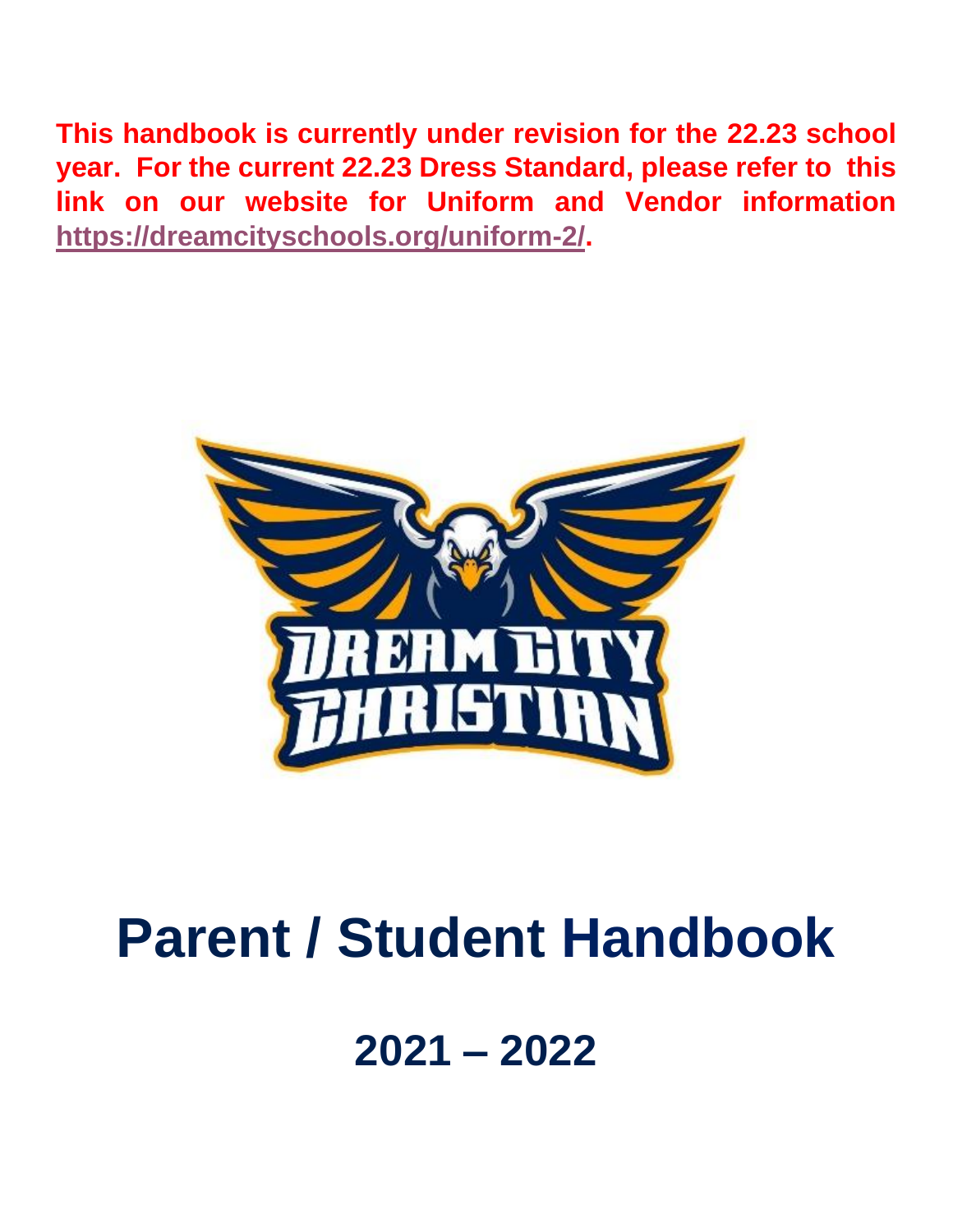Welcome to the Dream City Christian School family!

Dream City Christian School (DCCS) serves the community by providing the Northwest Valley with a high-quality Christian School choice. The staff, faculty and administration at DCCS are committed to academic excellence and positive spiritual formation. Our mission is building Christian leaders ready to live and thrive in a rapidly ever-changing world. To accomplish this, we need to ensure our students exhibit excellent character, grounded in Christian values, who use their biblical worldview to become critical thinkers, creative problem-solvers and effective communicators.

We also expect all who choose to attend to commit to living in a "Christ-like" manner. This is core to our community and essential to us providing a secure and loving learning environment. The following pages provide an overview of campus life, as well as specific policies, which guide administrative decisions. We believe adherence to these policies will allow us to foster community through a common set of expectations.

It is our desire as your school board that together we create a strong partnership that allows us to build on the success of our past to ensure we soar into the future. GO EAGLES!

In Christ,

Dream City Christian School Board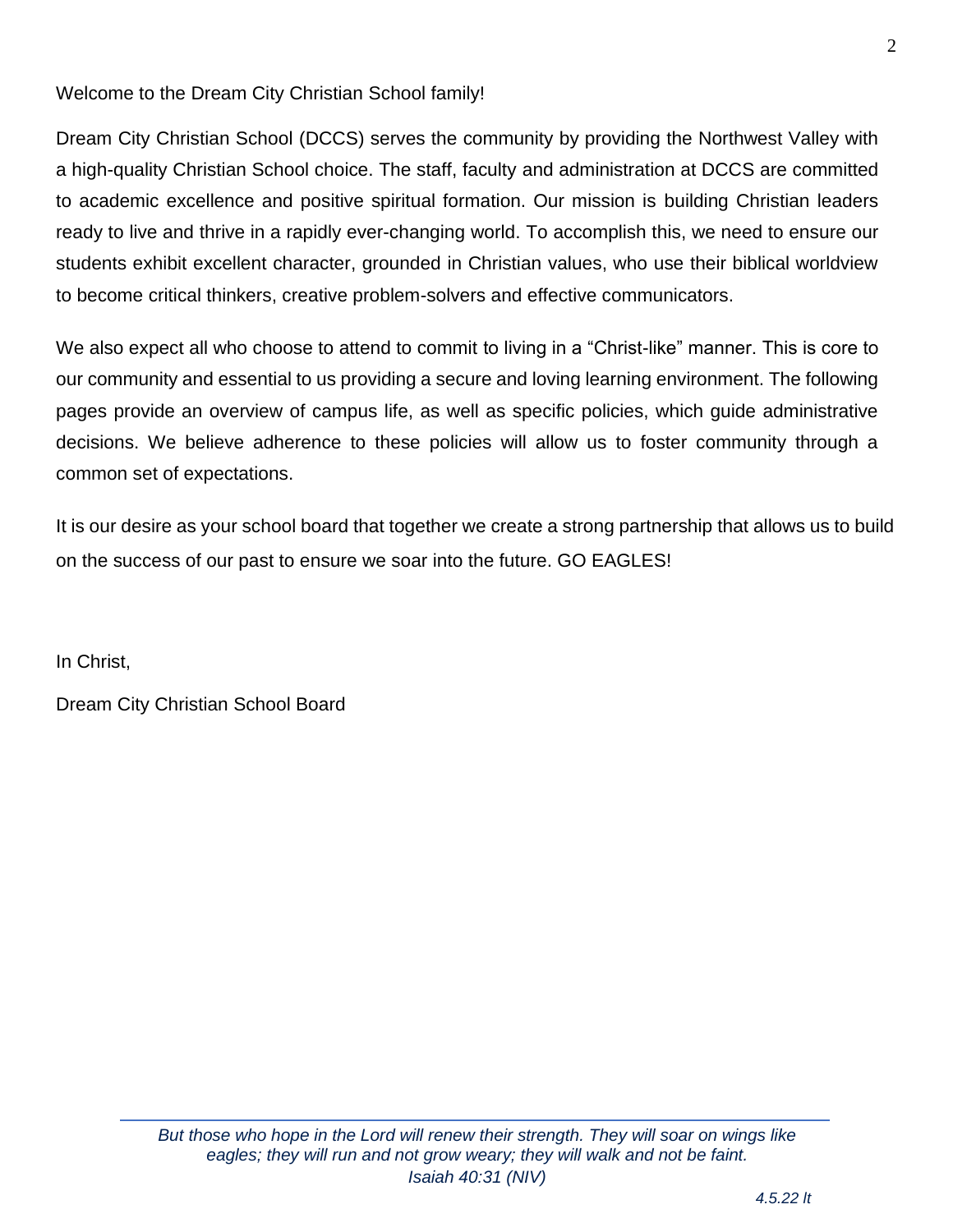| ATTENDANCE & TARDIES                                                             | -24 |
|----------------------------------------------------------------------------------|-----|
|                                                                                  |     |
| DREAM CITY CHRISTIAN SCHOOL'S POLICY ON STUDENTS' PERSONAL ELECTRONIC DEVICES 29 |     |
|                                                                                  |     |
|                                                                                  |     |
|                                                                                  |     |
|                                                                                  |     |
|                                                                                  |     |
|                                                                                  |     |
|                                                                                  |     |
|                                                                                  |     |
|                                                                                  |     |
|                                                                                  |     |

But those who hope in the Lord will renew their strength. They will soar on wings like<br>eagles; they will run and not grow weary; they will walk and not be faint.<br>Isaiah 40:31 (NIV)

 $4.5.22$  It

 $\overline{3}$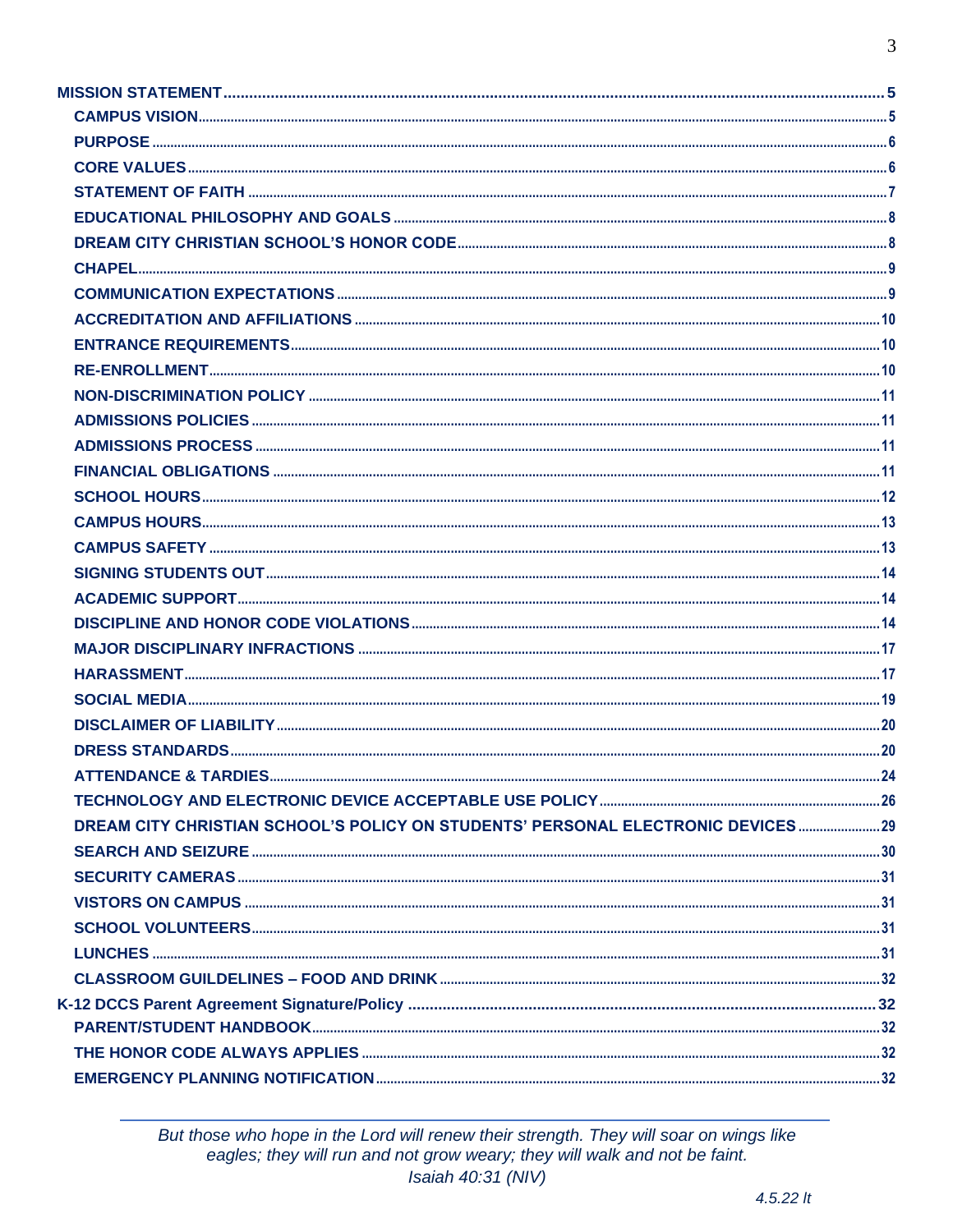| $\overline{4}$ |
|----------------|
|                |
|                |
|                |
|                |
|                |
|                |
|                |
|                |
|                |
|                |
|                |
|                |
|                |
|                |
|                |
|                |
|                |
|                |
|                |
|                |
|                |
|                |
|                |
|                |
|                |
|                |
|                |
|                |
|                |
|                |
|                |
|                |
|                |
|                |
|                |
|                |
|                |
|                |

## This handbook is subject to change without notice.

But those who hope in the Lord will renew their strength. They will soar on wings like eagles; they will run and not grow weary; they will walk and not be faint. Isaiah 40:31 (NIV)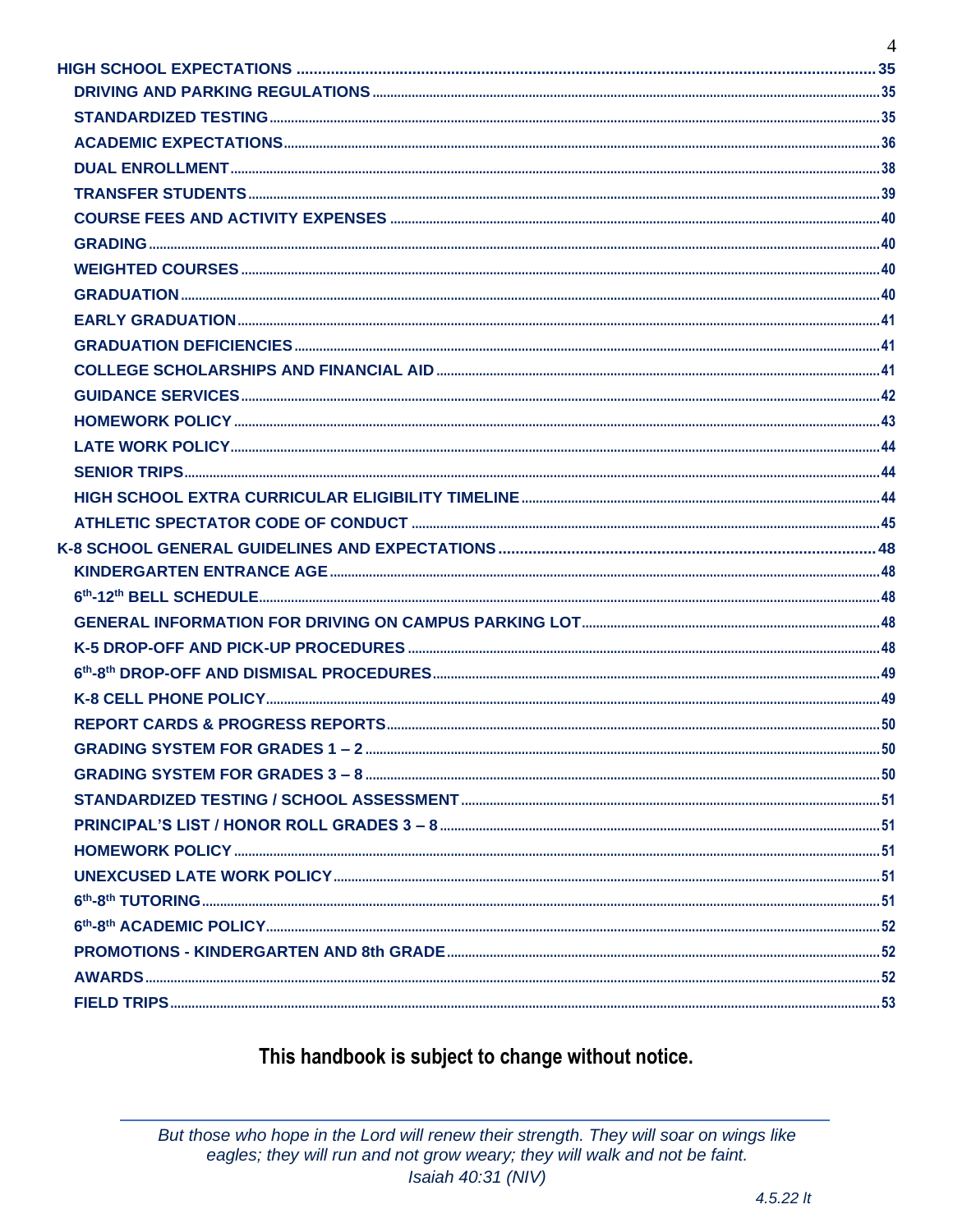*Dream City Christian School reserves the right to implement or revise any rules or policies throughout the school year.*



## **MISSION STATEMENT**

<span id="page-4-1"></span><span id="page-4-0"></span>Building Christian Leaders Prepared to Live and Thrive in a Rapidly Changing World.

## **CAMPUS VISION**



*But those who hope in the Lord will renew their strength. They will soar on wings like eagles; they will run and not grow weary; they will walk and not be faint. Isaiah 40:31 (NIV)*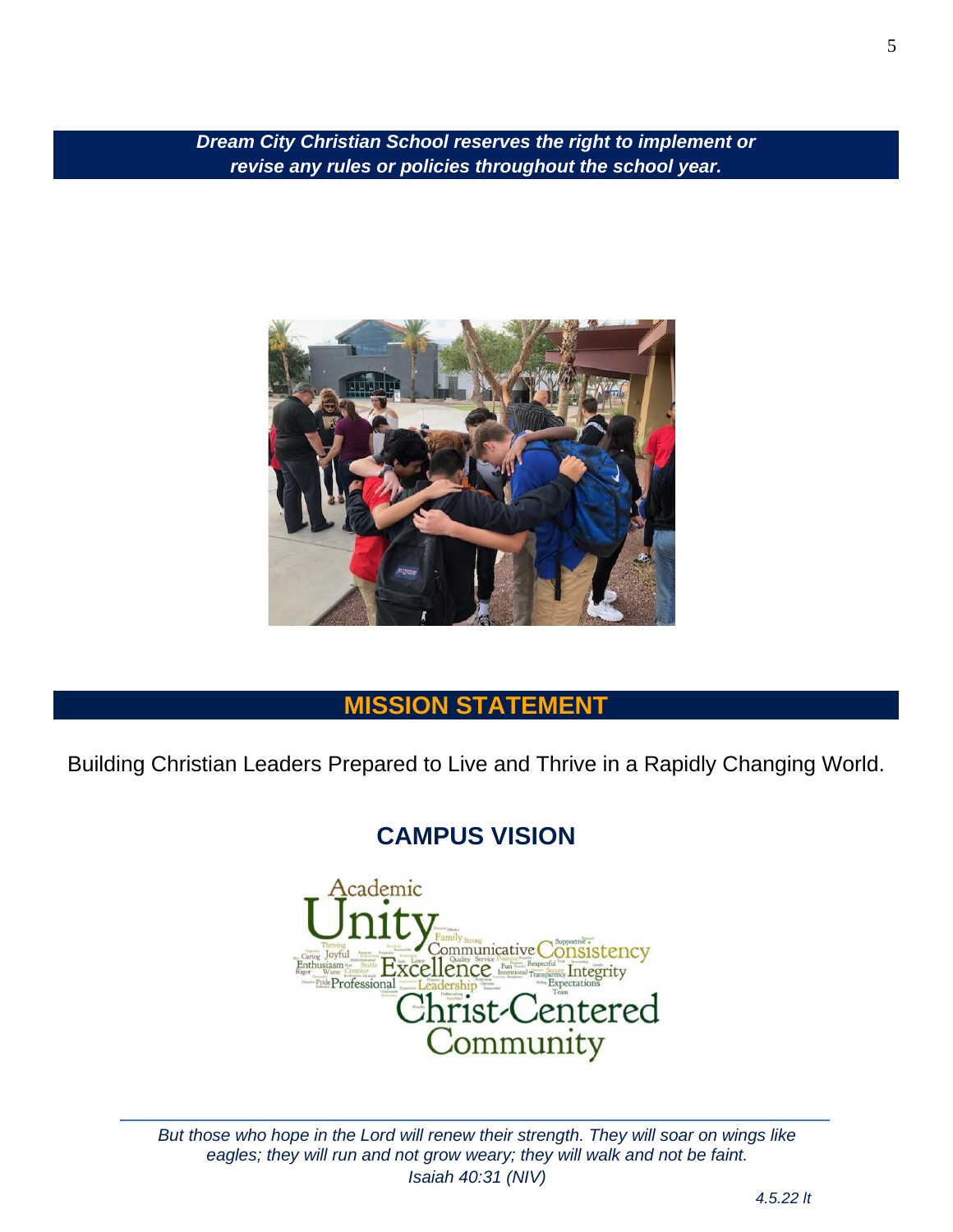### <span id="page-5-0"></span>**PURPOSE** *To Make a Positive Difference in Our Community*

## **CORE VALUES** *Values that Guide our School Community*

<span id="page-5-1"></span>**Faith –** *We are passionately committed to share the gospel of Jesus Christ with others through our lives and an intentional system of word and action.*

**Leadership –** *We are passionately committed to lead as Jesus led, developing, mentoring and empowering others to reach their full potential in Christ.*

**Excellence –** *We are passionately committed to achieve the greatest levels of excellence in education and in everything we do, being highly professional, innovative, creative and effective.*

**Relationships –** *We are passionately committed to build strong, healthy relationships with each other, students, families, church and community.*

**Integrity –** *We are passionately committed to carry out our mission and reach our vision with the highest level of integrity that glorifies God through all we do.*

**Service –** *We are passionately committed to serve others as Christ has served us, providing outstanding service to each other, students, families and community.*

*"A good name is to be more desired than great wealth; favor is better than silver and gold."* Proverbs 22:1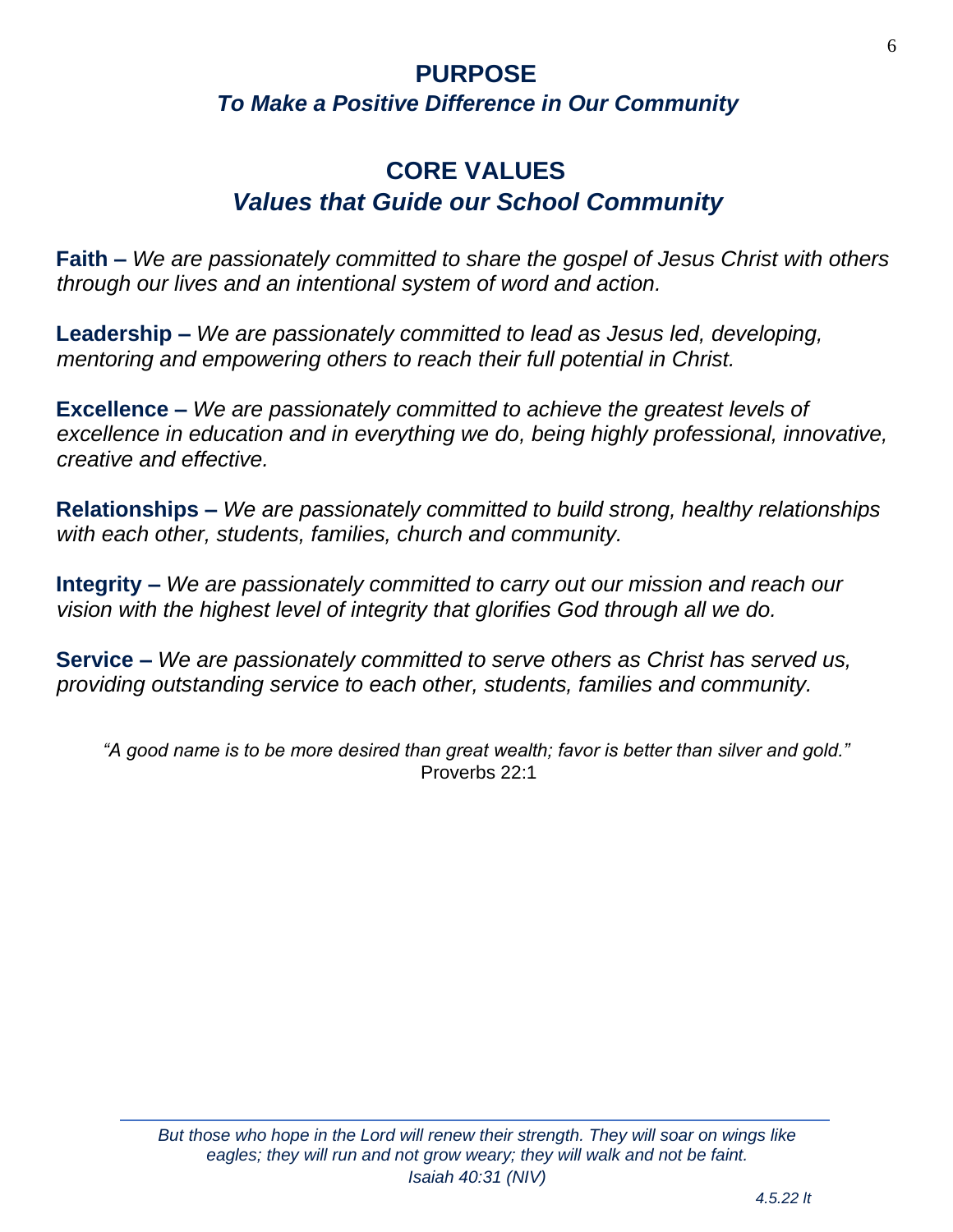## <span id="page-6-0"></span>**STATEMENT OF FAITH**

The following is the doctrinal position held by Dream City Christian School. All personnel serving in any official school capacity are expected to personally hold to these convictions and teach them. All parents/guardians shall agree to our organization teaching these viewpoints (in an age-appropriate manner) to students in an effort to instill values from a Biblical worldview:

- 1. We believe the Bible to be the inspired, the only infallible, inerrant Word of God. (2 Timothy 3:15-17; 2 Peter 1:21)
- 2. We believe there is one God, eternally existent in three persons—Father, Son, and Holy Spirit. (Genesis 1:1; Matthew 28:19; John 10:30)
- 3. We believe in the deity of Christ (John 10:33):
	- His virgin birth (Isaiah 7:14; Matthew 1:23; Luke 1:35)
	- His sinless life (Hebrews 4:15; Hebrews 7:26)
	- His miracles (John 2:11)
	- His vicarious and atoning death (1 Corinthians 15:3; Ephesians 1:7;
	- Hebrews 2:9)
	- His resurrection (John 11:25; 1 Corinthians 15:4)
	- His ascension to the right hand of the Father (Mark 16:19), and
	- His personal return in power and glory (Acts 1:11; Revelation 19:11)
- 4. We believe that it is the goal of every Christian to grow in spiritual maturity through obedience to the Word of God and the indwelling Holy Spirit. (Romans 8:13-14; 1 Corinthians 3:16; 1 Corinthians 6:19-20; Ephesians 4:30; Ephesians 5:18; 1 Corinthians 12)
- 5. We believe, according to His promise, that Jesus will physically return for His people. This truth has been revealed to provide the believer comfort and encouragement in his life.
- 6. We believe that God wonderfully and immutably creates each person as male or female. These two distinct, complementary genders together reflect the image and nature of God. (Gen. 1:26-27) Rejection of one's biological sex is a rejection of the image of God within that person.
- 7. We believe that the term "marriage" has only one meaning: the uniting of one man one woman in a single, exclusive union, as delineated in Scripture. (Gen. 2:18-25). We believe that God intends sexual intimacy to occur only between a man and a woman who are married to each other. (1 Cor 6:18; 7:2-5; Heb 13:4). We believe that God has commanded that no intimate sexual activity be engaged in outside of a marriage between a man and woman.
- 8. We believe that any form of sexual immorality (including adultery, fornication, homosexual behavior, bisexual conduct, bestiality, incest, and use of pornography) is sinful and offensive to God. (Matt. 15:18-20; 1 Cor 6:9-10)
- 9. We believe that in order to preserve the function and integrity of Dream City Christian School as a local Body of Christ, and to provide a biblical role model to the Dream City Christian community, it is imperative that all persons employed by Dream City Christian School in any capacity, or who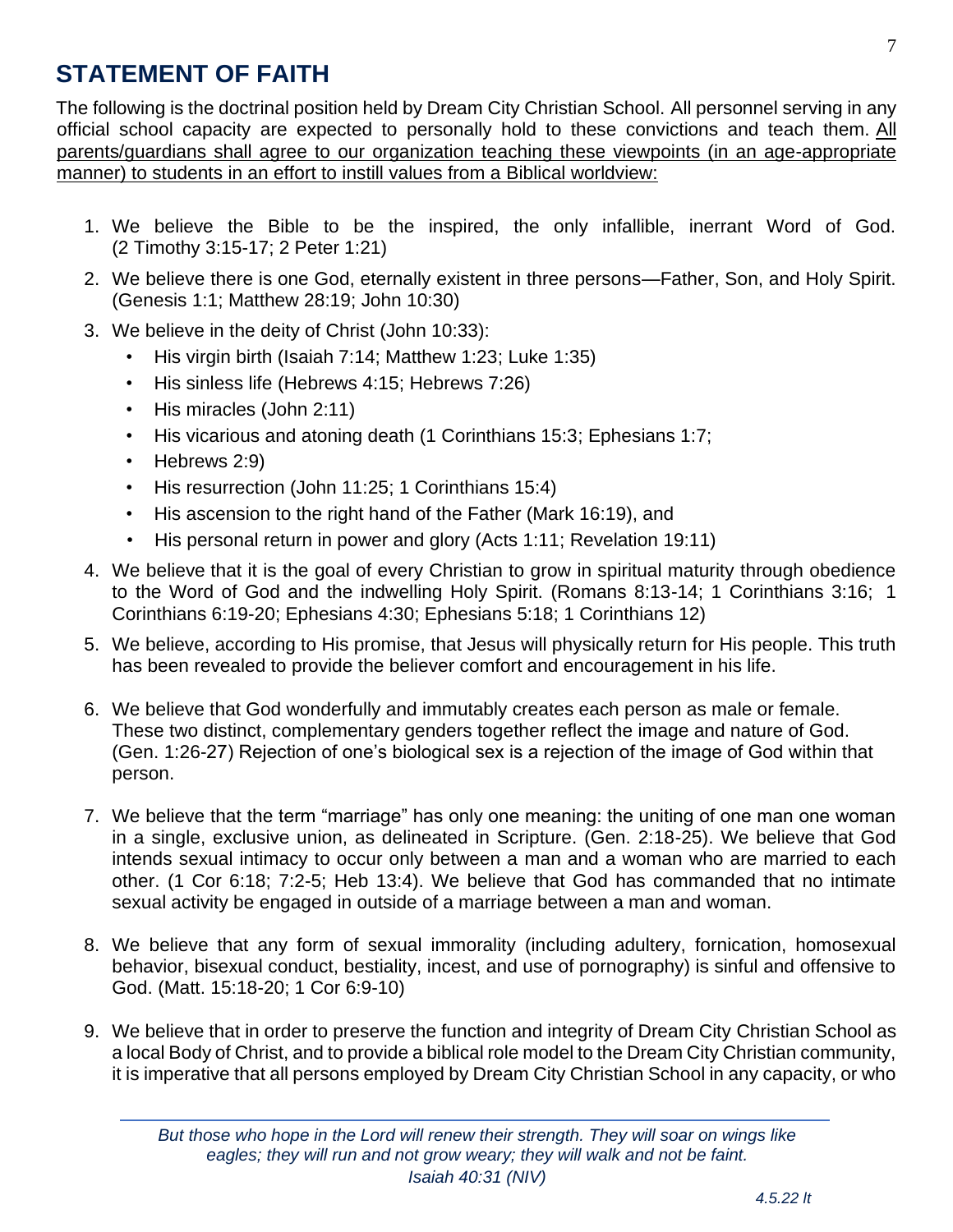serve as volunteers, agree to and abide by this statement of marriage, gender, and sexuality. (Matt 5:16; Phil 2:14-16; 1 Thess. 5:22)

- 10.We believe that God offers redemption and restoration to all who confess and forsake their sin, seeking His mercy and forgiveness through Jesus Christ. (Acts 3:19-21; Romans 10:9-10; 1 Cor 6:9-11)
- 11.We believe that every person must be afforded compassion, love, kindness, respect, and dignity. (Mark 12:28-31; Luke 6:31) Hateful and harassing behavior or attitudes directed toward an individual are to be repudiated and are not in accord with Scripture or the doctrines of Dream City Christian School.
- 12.We believe that all human life is sacred and created by God in His image. Human life is of inestimable worth in all its dimensions, including pre-born babies, the aged, the physically or mentally challenged, and every other stage or condition from conception through natural death. We are therefore called to defend, protect and value all human life. (Psalm 139)
- 13.Final Authority for Matters of Belief and Conduct: The Statement of Faith does not exhaust the extent of our beliefs. The Bible itself, as the inspired and infallible Word of God that speaks with final authority concerning truth, morality, and the proper conduct of mankind, is the sole and final source of all that we believe. For purposes of Dream City Christian School's faith, doctrine, practice, policy, and discipline, our school board is Dream City Christian School's final interpretive authority on the Bible's application.

## <span id="page-7-0"></span>**EDUCATIONAL PHILOSOPHY AND GOALS**

Dream City Christian School (DCCS) is committed to the total development of each student. We strive to meet academic, social and spiritual needs. Collaborating with parents, we will do all we can to contribute to the enlightenment, health and wholeness of every child.

We seek to promote Christian values in academics and extracurricular activities. By incorporating Christian principles in our curriculum, we seek to teach the students that Christ is essential in all meaningful learning and relevant for daily living. We view education as a foundation for lifelong learning.

Our curriculum is designed specifically to prepare our students for entrance into college, career and armed services. We provide a quality education in a Christian environment to help our students cope successfully with the challenges of our modern-day society as well as the challenges of higher education.

## <span id="page-7-1"></span>**DREAM CITY CHRISTIAN SCHOOL'S HONOR CODE**

Your decision to attend DCCS is a choice to live according to Christian values. To accomplish our vision and mission statements, the discipline system at DCCS is designed to reflect Christian values while creating a safe environment for our DCCS community that nurtures the spiritual, academic, physical and social growth of our students. We seek to establish a clear standard of behavior based upon Biblical truth.

The DCCS community believes this safe and nurturing environment is best achieved within an atmosphere of clear consequences for unacceptable behavior tempered with grace and mercy.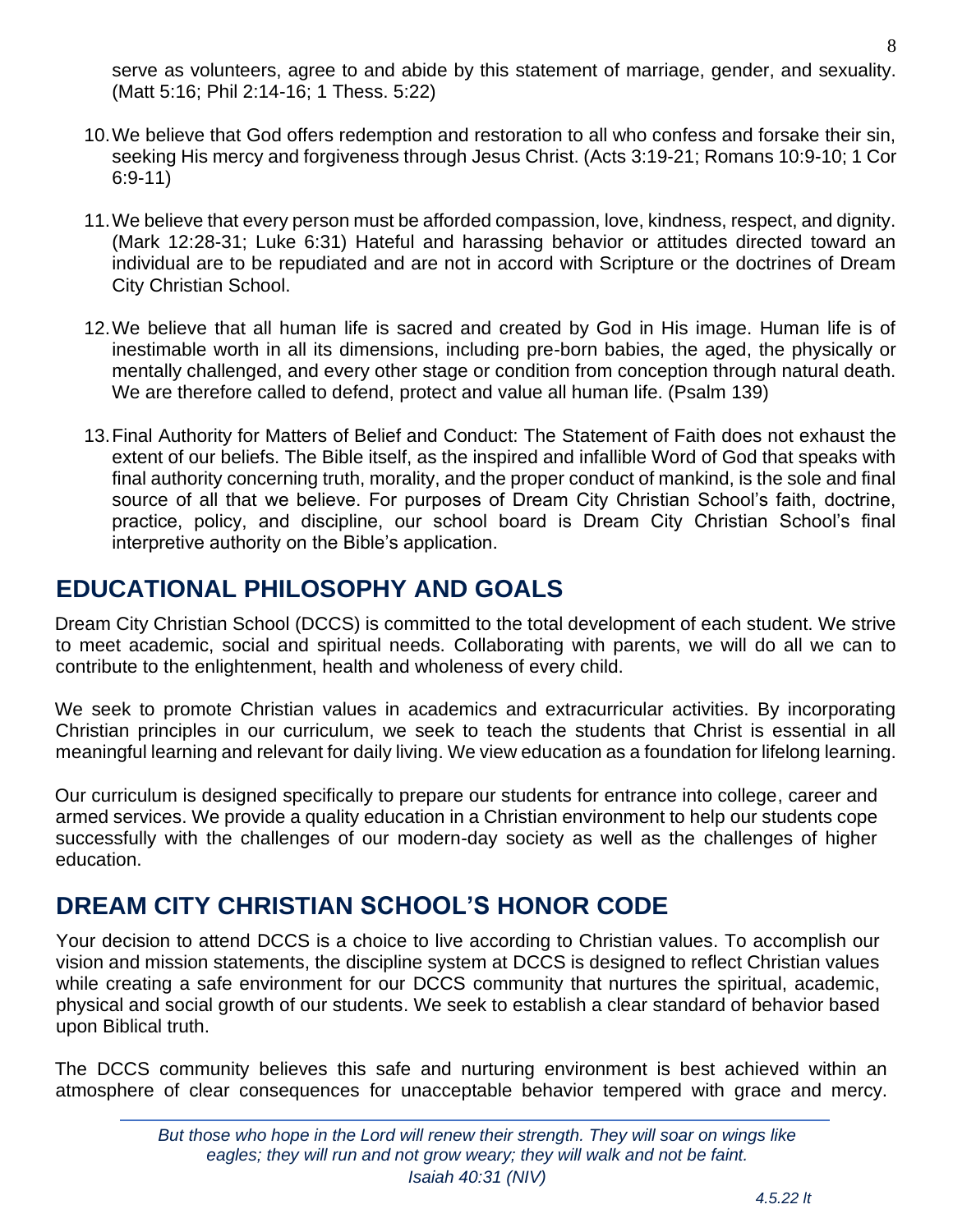Students are encouraged to understand that their choices produce consequences, positive consequences for honorable behavior and negative consequences for dishonorable behavior. The instrument adopted by DCCS to implement this philosophy of discipline is the DCCS Honor Code.

#### *Honor Code*

*I understand and respect that Dream City Christian is a distinctly Christian school. I pledge to follow the guidelines and rules set forth by* DCCS *which are based on Christian principles and values. As a student representing* DCCS*, I understand that my conduct reflects the school both on and off campus. As a student at* DCCS*, I will conduct myself in an honorable manner which reflects respectable Christian behavior in every area of my life.* 

The Honor Code is intended to work for the students, not against them. It is structured to encourage them to live with integrity. The effectiveness of the Honor Code is directly proportional to the level of student ownership. **Ultimately, the strength of the Honor Code rests with the commitment to follow it and to hold each other accountable.**

## <span id="page-8-0"></span>**CHAPEL**

Chapel is an important part of life at DCCS. It is an opportunity for students to learn and grow in a relationship with Jesus and participate in worship. Students are required to attend Chapel and are expected to come desiring to learn more about God. Many of our students have come to a deeper commitment to Christ during Chapel. They should come expectantly looking for God to use the time to help them grow. A DCCS collared shirt is required at all Chapels.

- Parents and siblings are welcome at Chapel. Cell phones are to be turned off during Chapel.
- Each student will demonstrate proper courtesy and Christian hospitality to all guest speakers and one another by listening carefully and behaving properly. The attitude toward the speaker should be respectful and attentive.
- No food or drinks are allowed. All electronic devices must be silenced. While hoodies are permitted, the hood may not be worn during Chapel.
- Students are given the wonderful opportunity to engage in praise and worship during Chapel. Students are encouraged to be active participants.

## <span id="page-8-1"></span>**COMMUNICATION EXPECTATIONS**

The cornerstone of successful education is the cooperation between home and school. Please remember the partnership between teachers and parents is an essential element for a strong, prosperous and successful school year for students. If you have a complaint or disagreement at some time, please follow the steps listed below:

- **Step 1 –** If you have a question concerning an assignment or a concern about the actions of a teacher or student, please go to the teacher first and discuss the problem and try to resolve it.
- **Step 2 –** If the concern comes up again, go to the teacher again and allow them to try to resolve the concern.
- **Step 3 –** If the problem continues, please set up a meeting with the principal by scheduling with the K-12 secretary.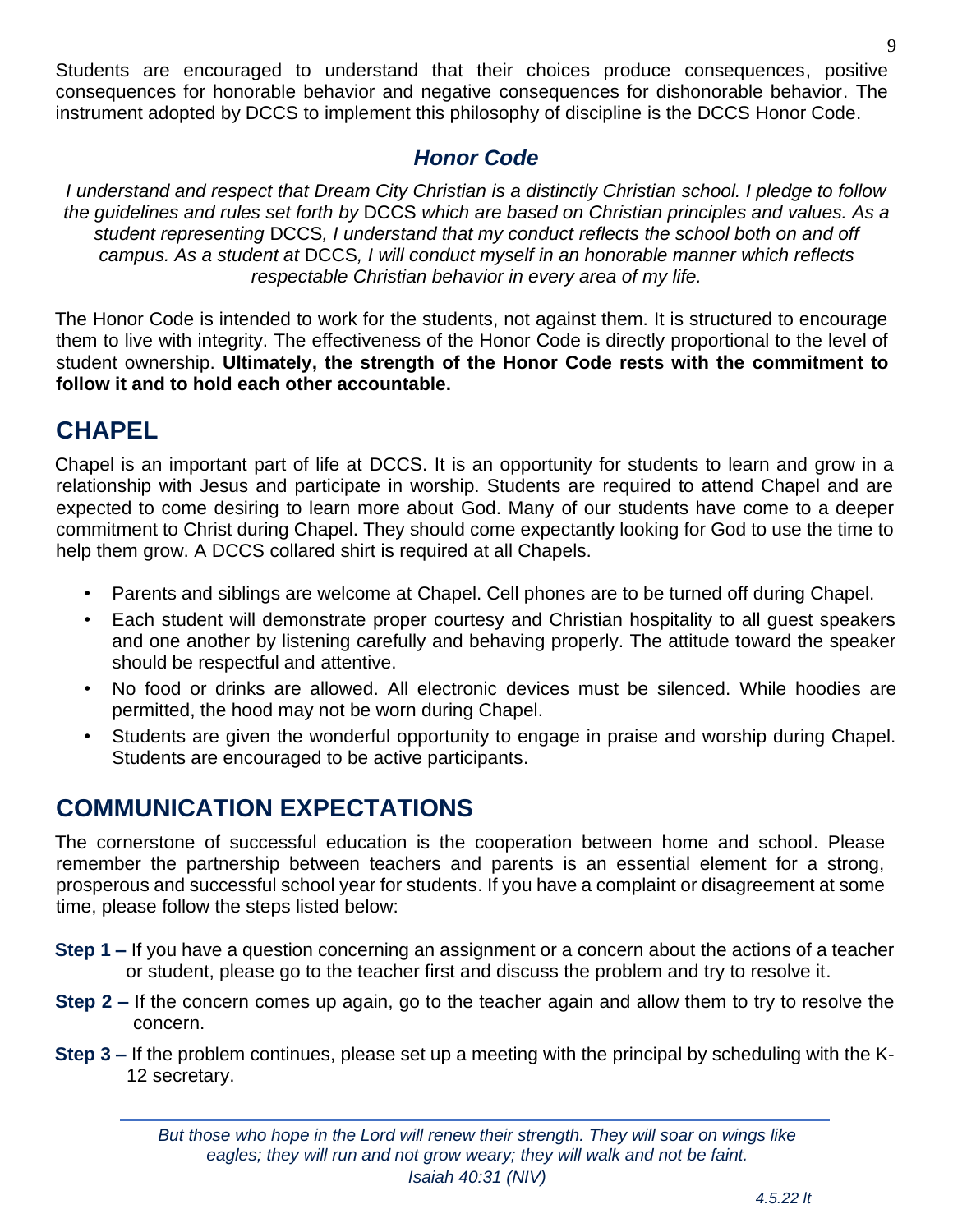## <span id="page-9-0"></span>**ACCREDITATION AND AFFILIATIONS**

As DCCS continues its pursuit of excellence in academics, student achievement is a primary focus. Student achievement requires a high standard that is supported by a meaningful curriculum. Giving credence to our mantra to seek academic excellence in all we do, DCCS has earned acknowledgement from several nationally recognized agencies including the Association of Christian Schools International (ACSI) and Cognia (formerly AdvancED) accreditation.

DCCS has built a partnership with Grand Canyon University, West-MEC, Arizona Christian University and Colorado Christian University. Dual enrollment opportunities are offered through GCU and CCU. DCCS is also part of the GCU Canyon Christian Consortium, which offers a scholarship valued up to **\$16,000** for DCCS students who meet the acceptance and attendance requirements. This scholarship is a value and true savings to families.



## <span id="page-9-1"></span>**ENTRANCE REQUIREMENTS**

Kindergarten students should be five (5) years of age prior to October 1<sup>st</sup>. The Kinderbridge program is an option available for those children with birth dates who do not meet the October 1<sup>st</sup> deadline or for those needing more time developmentally. A birth certificate, health forms and immunization records must accompany applications for kindergarten children.

New students, grades (K-12<sup>th</sup>), must complete the online new student application. Immunization records must be submitted upon acceptance and a request for student records must be completed and will be sent from the school office. All new students must submit a copy of their most recent report card/transcripts, achievement test scores, and two teacher recommendations. Before acceptance, students may be required to complete an entrance assessment to determine proper course placement.

## <span id="page-9-2"></span>**RE-ENROLLMENT**

Students are enrolled for one academic year. All students are reviewed by administration at the end of each school year. Students will be invited to return if they are deemed to be thriving, the student and family continue to be supportive of the mission of the school and the family account is in good standing. The school board reserves the right to refuse re-enrollment to a student the following year at its sole discretion if they believe the student to have educational or behavioral needs outside of the mission of the school.

DCCS also reserves the right not to extend the privilege of enrollment or re-enrollment if any information on the application is not truthful. Any conduct by a student or parent/guardian that is in violation of the Parent Student Handbook and which DCCS administration considers detrimental to the student or to other students attending DCCS may be deemed an adequate case for appropriate disciplinary action. This includes suspension or dismissal. Transcripts and report cards will be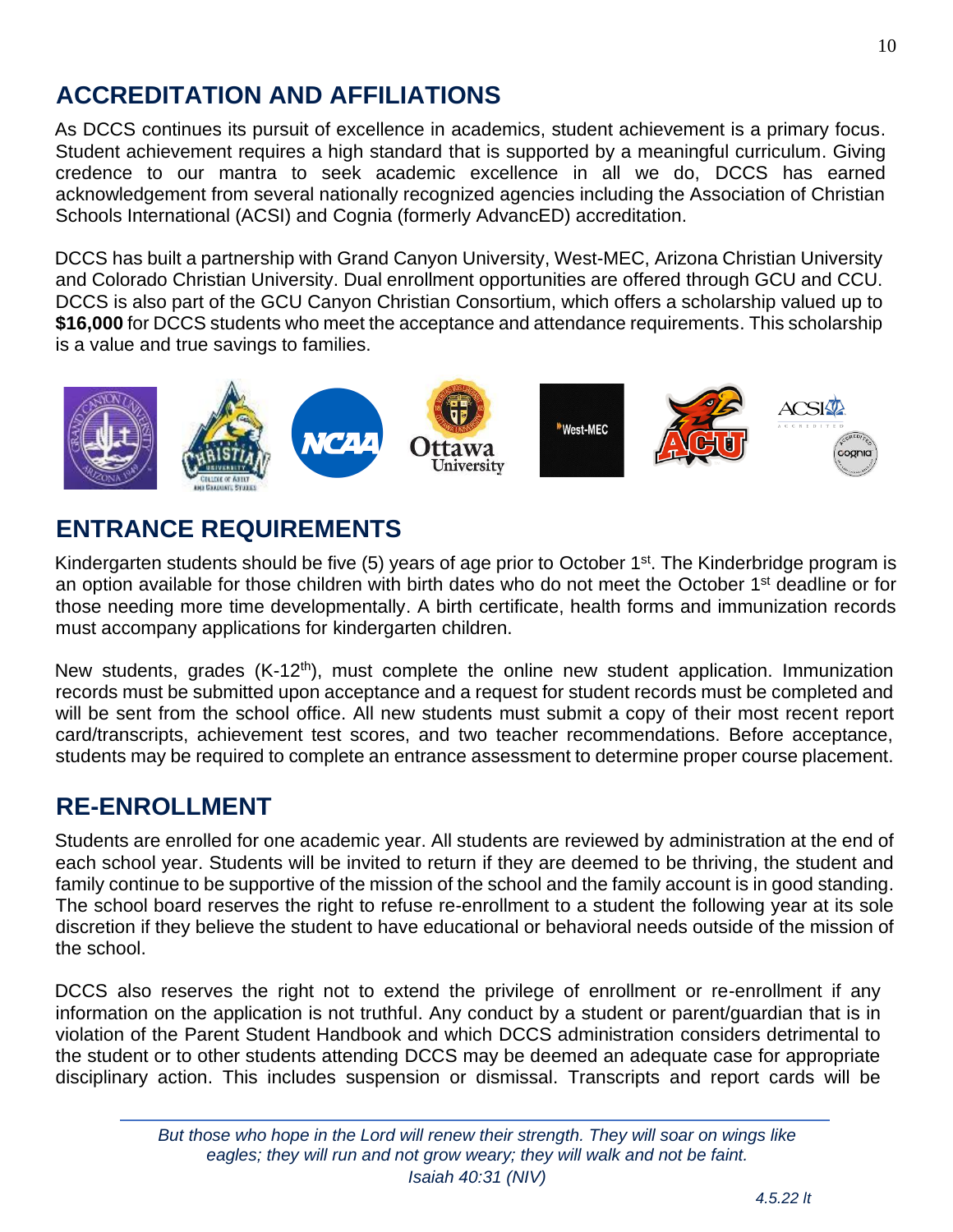released once all tuition and financial obligations are satisfied and books and/or student computers are returned for the current school year.

## <span id="page-10-0"></span>**NON-DISCRIMINATION POLICY**

DCCS admits students of any race, color, national and ethnic origin to all the rights, privileges, programs, and activities generally made available to students and the school. It does not discriminate based on race, color, national and ethnic origin in administration of its educational policies, admission policies, tuition assistance programs, athletic or other school-administered programs.

## <span id="page-10-1"></span>**ADMISSIONS POLICIES**

Students at DCCS are enrolled for one academic year at a time. DCCS does have a Special Education Department, "Serving Others with Additional Resources" (SOAR) and offers an intervention program designed to meet the needs of students. If it has been determined that a student has educational or behavioral needs outside the scope of the school's resources, this will be respectfully communicated to the parents and appropriate educational organizations will be recommended.

## <span id="page-10-2"></span>**ADMISSIONS PROCESS**

All information on a student's admission application must be truthful. Students enrolling at DCCS for the first time will need to provide a copy of their birth certificate, immunization records and all related health records. The DCCS Admissions Director will request student records from the student's previous school. An interview with the principals will occur. DCCS reserves the right to review records and to determine if DCCS has the resources to meet the student's needs. Students transferring to DCCS from another high school will have their official transcripts from their previous high school(s) evaluated by the principal and/or the academic advisor. Parents will be notified following the review if any additional courses are required to meet graduation and state requirements. All international students must apply through the international program office.

## <span id="page-10-3"></span>**FINANCIAL OBLIGATIONS**

A schedule of fees is established annually by the school board and is distributed to current families in January prior to re-enrollment.

#### **Application Fee for New Students**

An applicant should be prepared to pay a registration fee for each child being enrolled. Payment of the registration fee implies intent to attend. This fee is non-refundable.

#### **Re-enrollment Fees for Current Families**

Re-enrollment for the following school year occurs in January. Families are required to re-enroll their student(s) online, and enrollment is not complete until the enrollment fee is paid. This fee is nonrefundable.

#### **Lost Textbook or Computers Fees**

You will be charged a fee(s) for textbook) and computers not returned at the end of the semester or school year. This also includes early disenrollment.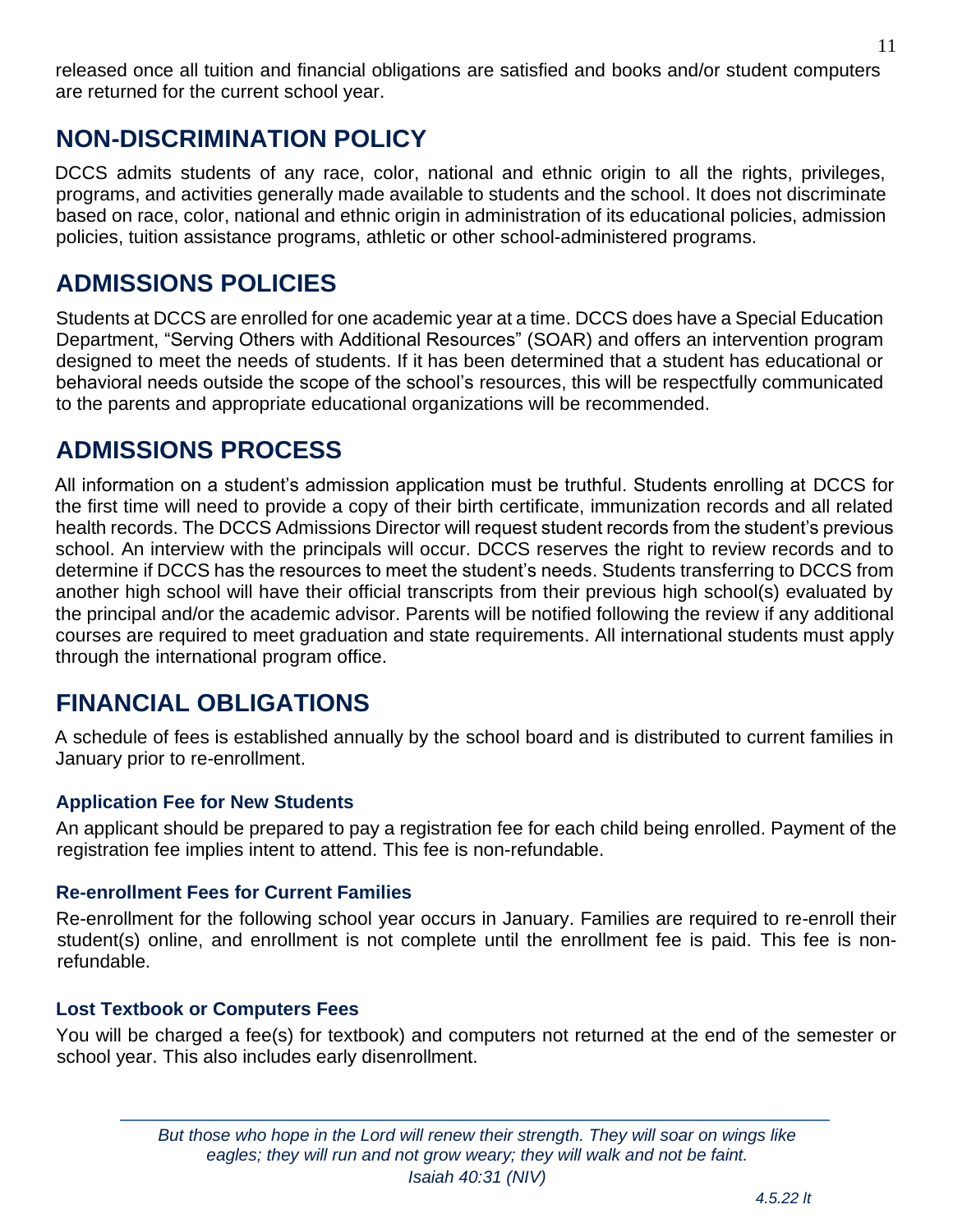#### **Tuition Policy**

Tuition rates are established based on a full school year. Monthly payments begin in July and end with final payment in May.

#### **Base Tuition Rates for the 2021–2022 School Year**

High School (9-12) \$11,700 Middle School (7-8) \$10,350 Middle School (6) \$9,500 Elementary (K-5) \$8,600

\*Additional educational programs such as SOAR and international programs may require higher tuition rates\*

#### **Billing Schedule/Delinquent Accounts Policy**

DCCS has partnered with FACTS Management Company to help us manage our tuition payment program. With FACTS, the school maintains decision-making control. Upon enrollment, FACTS will assess a non-refundable annual fee of \$50, and all payments will be made through FACTS Management. If your payment is more than 15 days late, FACTS will assess a late fee of \$50. Should a payment be returned unpaid by your bank, FACTS will charge a \$30 fee. Accounts 30 days in arrears could result in the withdrawal of your students.

#### **Withdrawals**

Any parent who wishes to withdraw their student must complete a "Student Withdrawal" form and submit it to the Admissions Director. Since tuition is calculated based on the entire year, reductions will not be made for family vacations or other events. Tuition is required for the entire month during which a student is in attendance regardless of the date withdrawn. Records will be processed once all financial obligations are satisfied.

#### **Tax Credit Scholarships**

DCCS believes that Christian education is a priority and therefore desires to assist in providing education for families with financial needs. Certified School Tuition Organizations (STOs) have been established to receive income tax credit contributions that fund scholarships for students to attend qualified private schools located in Arizona. For information, please contact the Admissions Director.

## <span id="page-11-0"></span>**SCHOOL HOURS**

| <b>Program Level</b> | <b>Start</b><br><b>Times</b> | <b>End</b><br><b>Times</b> |
|----------------------|------------------------------|----------------------------|
| K-5                  | 8:00am                       | 3:00 <sub>pm</sub>         |
| $6th - 12th$         | 7:45am                       | 3:10 <sub>pm</sub>         |

DCCS operates each school day on the following schedule:

#### **Campus Supervision**

Students are not to be on campus unsupervised before or after school for the protection of all students. Therefore, students may not be on campus no earlier than 10 minutes before the start of school (K-5<sup>th</sup> 7:50am and 6<sup>th</sup>-12<sup>th</sup> 7:35am) unless on official school business. DCCS offers an after-school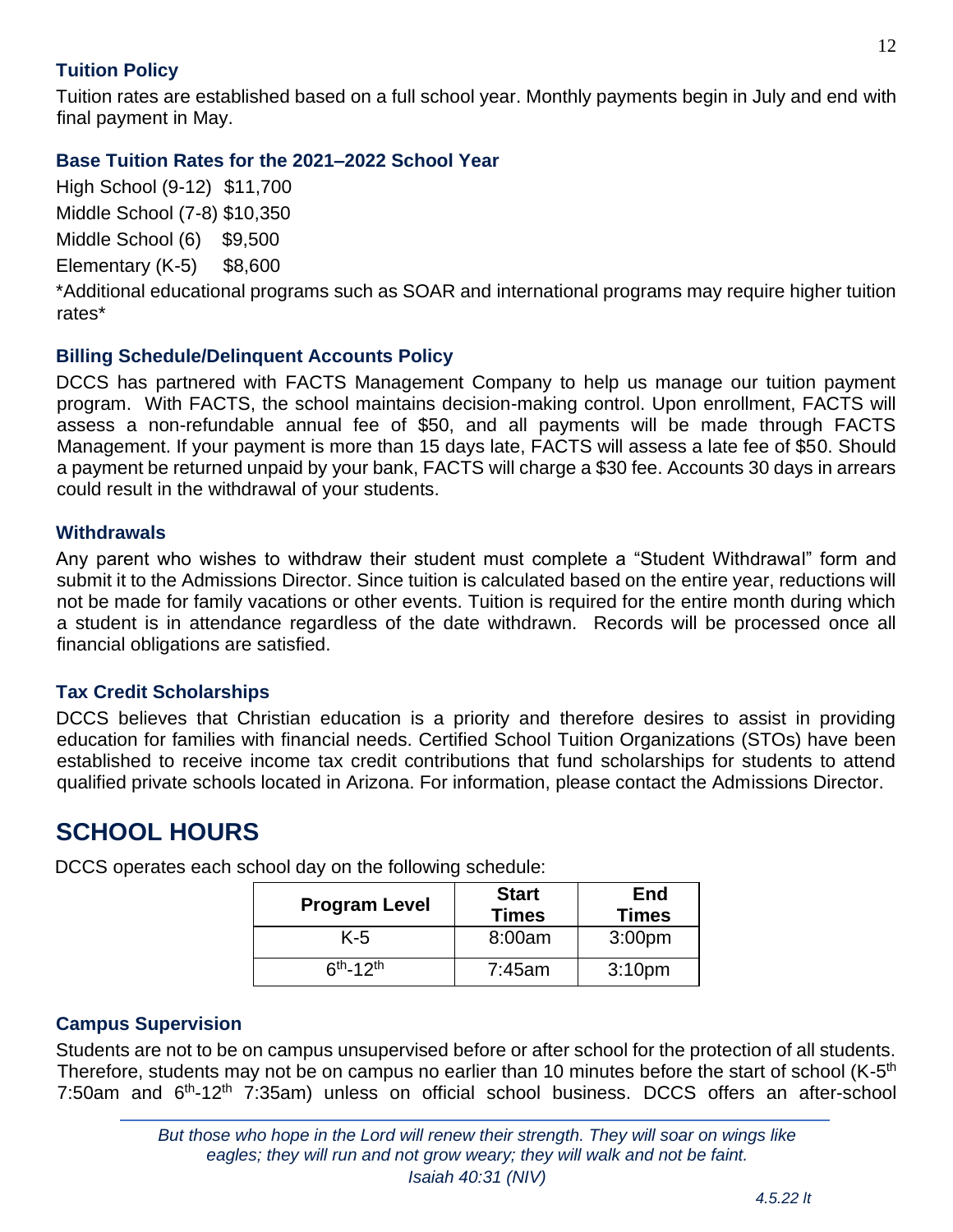Enrichment program (E-Club) for students K-5. For program times, cost, and availability, please contact the school office. An application will need to be on file before your child can attend E-Club. If your child is on campus unsupervised before or after school, your account will be charged the one-time registration fee and hourly rate.

#### **Early Release Schedule K-12**

- Early release for K-5<sup>th</sup> begins at 8:00am, with dismissal at 1:00pm (E-Club is available).
- Early release for  $6<sup>th</sup>$ -12<sup>th</sup> begins at 7:45am, with dismissal at 1:00pm.

## <span id="page-12-0"></span>**CAMPUS HOURS**

Campus visits are restricted to those with school business. All visitors, including alumni, must first sign in at the school office to obtain a visitor pass. You will be asked to leave your keys or driver's license. Items brought to a student during the school day must be labeled and brought to the school office (for more visitor information, please refer "Visitors on Campus" section of this handbook. Any person waiting in the parking lot during the school day may be approached as part of a routine safety check.

- School office hours are 7:00am-4:00pm during the school year.
- Students on campus after 3:15pm must be engaged in a school-sponsored activity.

Once students arrive, they are not permitted to leave campus without permission granted through the administration. **Students who are leaving early from school must be signed-out by a parent/guardian through the school office.** Students may not leave campus until their classes for the day have been completed. Please note: A student's day is not complete until after their last scheduled class. If a student's first class is after 1<sup>st</sup> hour or his/her last class end before 7<sup>th</sup> hour, they must sign in/out in the school office.

## <span id="page-12-1"></span>**CAMPUS SAFETY**

#### **Safety Reporting**

Report any potential threats, bullying situations or hazards directly to the school office. Administration will promptly evaluate all reports to ensure our campus is secure.

#### **Emergency Preparedness**

In an emergency, please refer to the school website for more information regarding school closure, student pick-up, etc. In addition, text and email blasts will be sent to all DCCS families according to the information on file. As a result, it is essential that contact information is current. To facilitate accurate information and minimize confusion and misinformation in an emergency, students and families are asked to share only information that is provided through the school from emergency care professionals (i.e. police, firefighters, ambulance, etc.)

#### **Student Identification (ID) Cards-Middle School/High School**

As a safety precaution, all 6<sup>th</sup>-12<sup>th</sup> DCCS students must wear their school identification around their neck at all times while on campus. Students without their identification cards may be referred to the administration for disciplinary action. There is a \$10.00 fee to replace identification cards.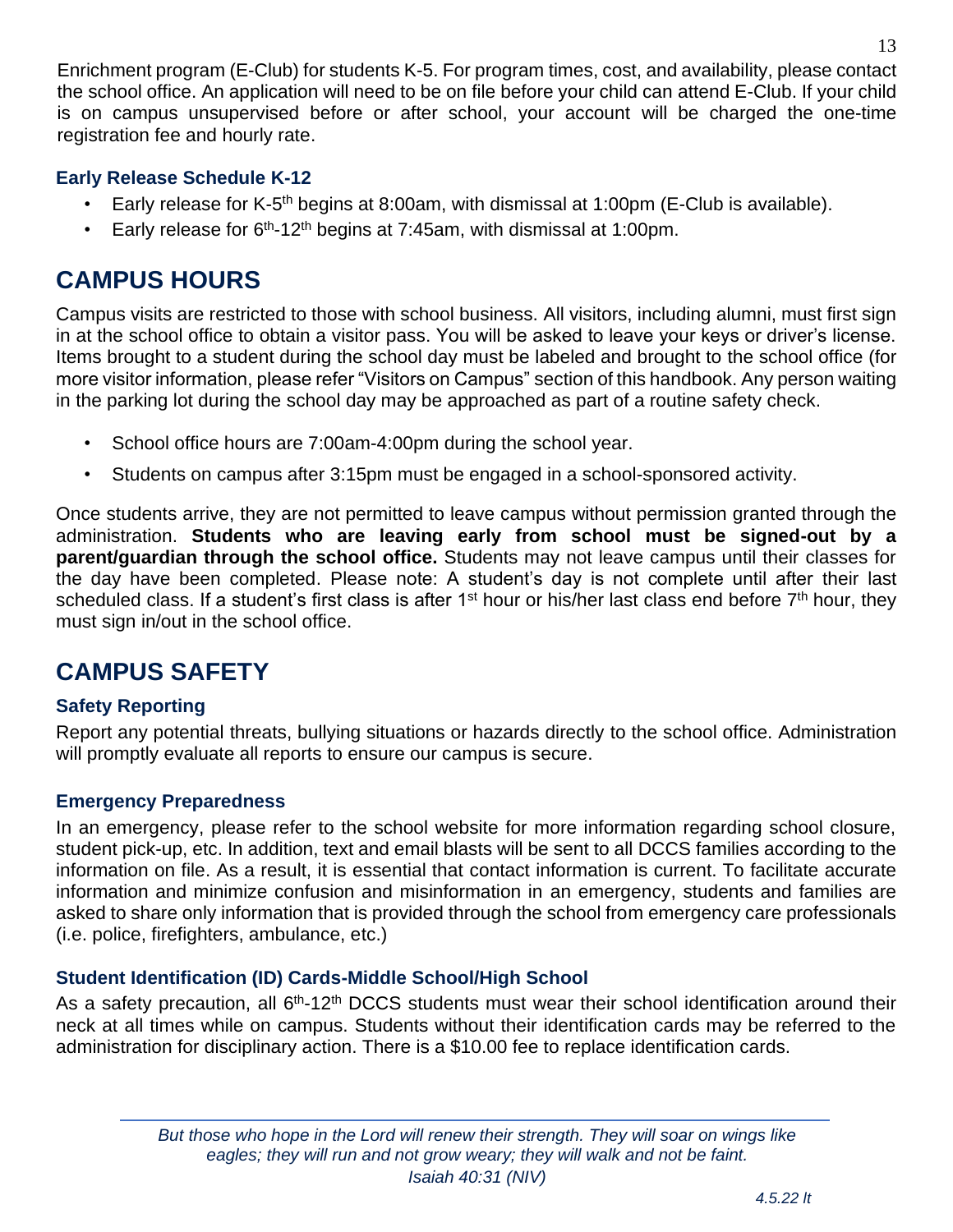#### **Hall Passes**

Students learn best when they are in class, engaged in the learning process. If it is necessary for students to be outside their classroom during a class period, they must be going to or coming from the designated location while wearing their identification carrying the appropriate school-issued hall pass. Students found loitering will be sent to administration where disciplinary actions may be taken.

## <span id="page-13-0"></span>**SIGNING STUDENTS OUT**

DCCS is a closed campus and students are to remain on campus during the student's instructional day. Students may not leave campus for any reason unless signed out by a parent/guardian (exception: seniors that have signed permission by parents/guardian to have lunch off campus or high school students in the internship class with a parent permission form). **Students that are 18 years and older are not allowed to sign themselves out during their instructional day**. The office staff will ask for ID from a parent or the designated person (parent approved) before releasing a student.

Students old enough to drive can sign themselves out **only if there has been prior written authorization or a phone call/email to the school office granted by the parent/guardian**. This communication must include the reason for signing out along with parent signature (written authorization) and contact phone number. Any student who is found to be off campus without a parent/guardian signing them out will be considered truant. This excludes student that are done with their instructional day. Consequences for truancy are based on DCCS' Major Disciplinary Infraction policy.

## <span id="page-13-1"></span>**ACADEMIC SUPPORT**

#### **Tutoring**

Free tutoring is available Monday, Tuesday, and Thursday from  $3:15$ pm $-3:40$ pm for  $6<sup>th</sup>$ -12<sup>th</sup> students. Students requiring more tutoring time should arrange additional time with their teacher.

#### **Parent/Teacher Conferences**

Parents are always welcome to meet with their child's teacher for a conference at any time during the school year. Conferences may be arranged through a phone call, e-mail or a note to your child's teacher. Formal conferences between parents and teachers are scheduled at the end of the first grading period. K-6<sup>th</sup> Parent/Teacher Conferences provide an opportunity to review a student's progress in all areas of their school experience. Middle school/high school conferences are by appointment only.

#### **Exceptional Student Services**

DCCS is limited in the academic support services we can offer students with special learning needs. It is highly recommended that any accommodations for student learning be discussed and evaluated for compatibility with current DCCS services prior to admission.

## <span id="page-13-2"></span>**DISCIPLINE AND HONOR CODE VIOLATIONS**

#### **On and Off Campus Behavior**

Attending DCCS means that wherever a student goes, each student's actions will be judged as an extension of the reputation of DCCS. All individuals are responsible to conduct themselves in a way that honors Christ and Christian values.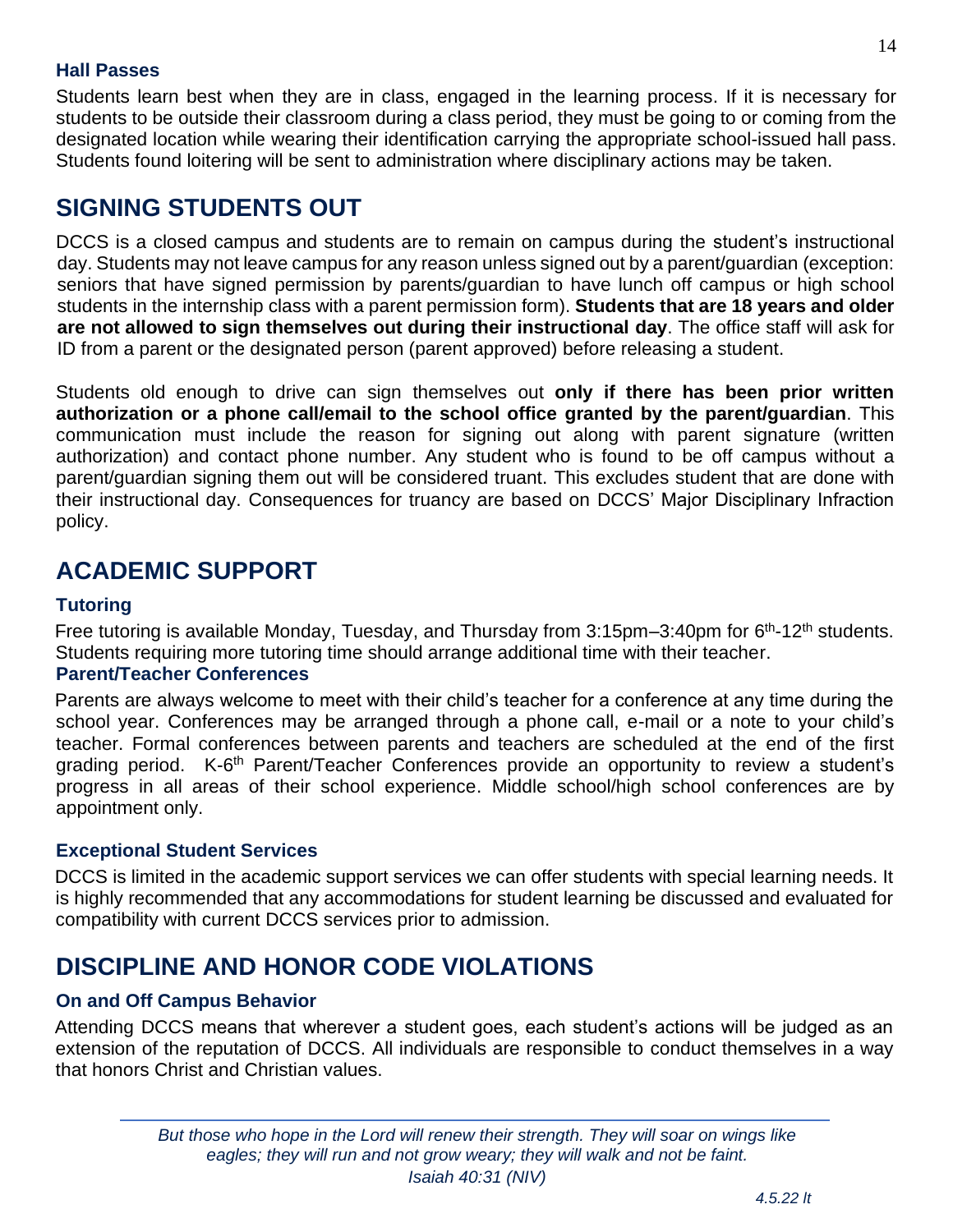#### *"A good name is to be more desired than great riches."* **Proverbs 22:1a**.

#### **Middle School/High School After School Detention**

As a means of discipline, students may be required to attend after school detention. After the 3<sup>rd</sup> detention and subsequent detentions, a fee of \$25 (cash only exact amount) is due on arrival. After the 5<sup>th</sup> detention, the parent and student will be required to meet with administration. Students will always be supervised by a DCCS staff member. If an emergency should arise and the student is unable to attend, the office must be notified no later than morning of the detention. If the student does not attend and prior notification is not given, it may result in a suspension or an additional after school detention.

#### **Discrimination**

The DCCS community is expected to be one of respect and reconciliation. Therefore, student or teacher disrespect will not be tolerated. Verbal attacks on one's gender, race, religion, or ethnic origin is not acceptable. Discrimination of any kind has no place within the DCCS community. Any student engaging in such activity will be in violation of the Honor Code.

#### **Displays of Affection**

Students must conduct themselves in a respectable way at all times. Physical displays of affection, such as kissing while on school property or at a school sanctioned event, are inappropriate.

#### **Illegal Substances and Activities**

These acts include, but are not limited to, the use of alcohol, the use of illegal drugs, smoking, vaping, sexual immorality and vandalism. Students suspected of drug or alcohol use may be asked to take an immediate drug test.

#### **Dealing with Suspected Honor Code Violations**

If a student suspects a classmate has committed an Honor Code violation, he/she has several options:

- 1. Discuss the potential violation with the student and give the student an opportunity to turn himself/herself into administration. If the violations are true and the violator makes any type of threat, the student being threatened should report the violator to the administration.
- 2. Go to an administrator or a teacher with the suspected violation.

Based upon the principles established in Galatians 6:1 *"If another Christian is overcome by some sin, you who are Godly should gently and humbly help that person back onto the right path."* This conversation should be handled with an attitude of care and concern for the suspected violator and not with an attitude of harshness or reprisal. In an honorable community, students have a responsibility to help each other back on the right path. This policy does not leave room for students to discuss (gossip) the suspected violations among themselves. Gossip falls under the category of a dishonorable behavior and is an Honor Code violation itself.

If a member of the faculty or staff suspects an Honor Code violation, after discussing the incident with the student, he/she is obligated to turn in the violation to the administration. Once an Honor Code violation is reported, administration will assign disciplinary consequences to fit the violation and student.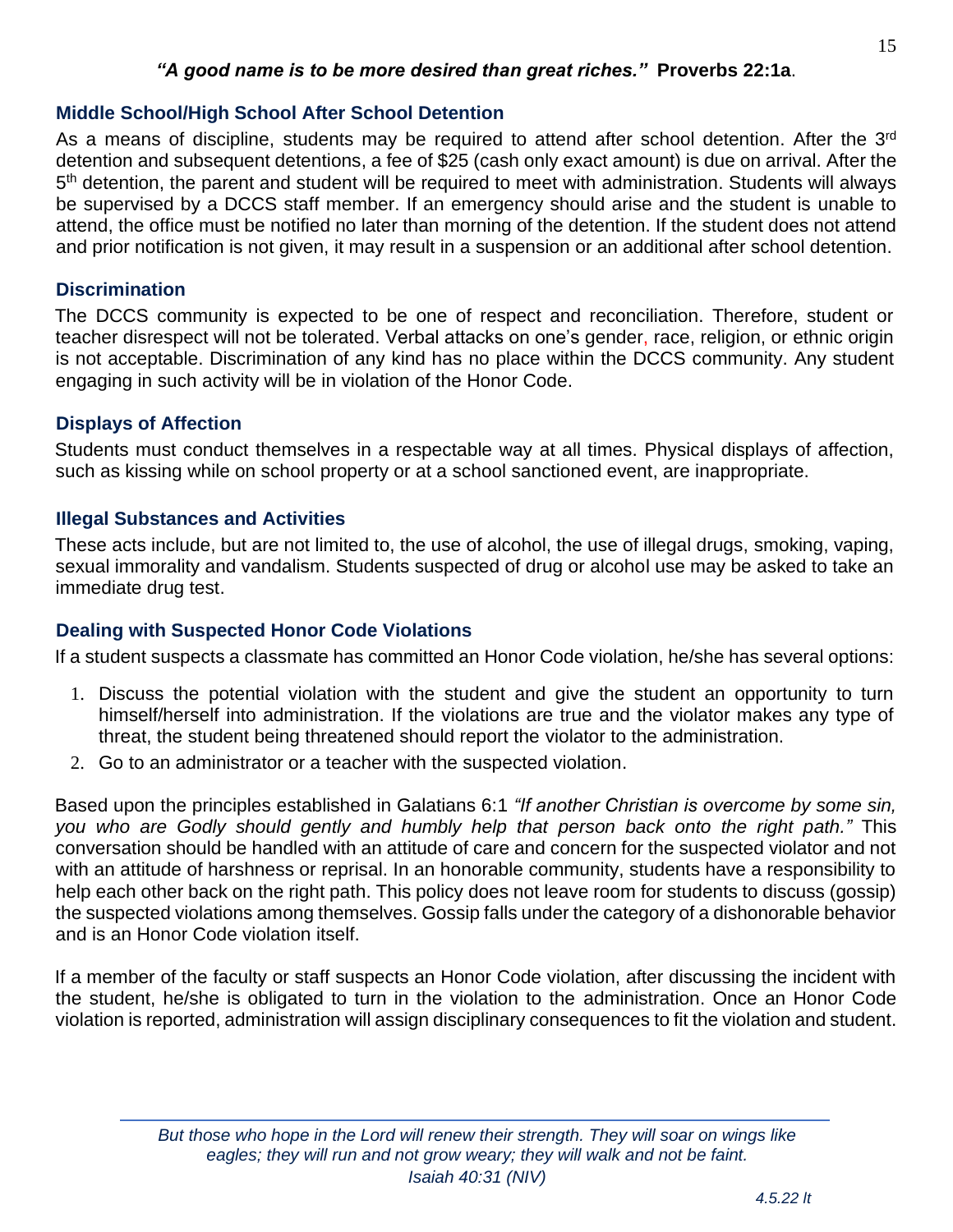#### **Consequences for Honor Code Violations**

The seriousness and nature of an Honor Code violation, as well as, the student's previous behavior, in large part, determines the consequences. Many behaviors are consistent from classroom to classroom, such as respect for the teacher, respect for fellow students and being on time and prepared. Other behaviors may be acceptable in one classroom and unacceptable in another, depending on such factors as teacher style and course content. Each classroom teacher is responsible for communicating his/her distinct discipline policies and consequences to the students. These consequences may include reprimands, detention, special seating arrangements, or other appropriate measures and should align with the guidelines outlined in this handbook. Consequences for Honor Code violations which do not require a dismissal include, but are not limited to:

#### **Behavioral Probation**

Students who commit an Honor Code violation may be placed on a behavioral probation. Any additional Honor Code violations or other serious discipline infractions could put the student's future at DCCS in jeopardy.

Probation is for, but not limited to, two semesters. Any student on probation at the end of the school year will be evaluated by the administration committee to determine whether they will be allowed to return in the fall. A student's disciplinary record, teacher recommendations, and in some cases an interview will be used to evaluate the student's future enrollment*.* Additionally, the following consequences may include the following:

#### **Probation from NEHS, NJHS, and NHS**

Membership in the National Elementary Honor Society, the National Junior Honor Society and the National Honor Society is based partially on character and integrity. A student in NEHS, HJHS and NHS who is found guilty of an Honor Code violation is placed on probation for a period of 18 weeks. At the end of the 18 weeks, a student may make a written request to the NEHS/NHS/NJHS sponsor and administration to be reinstated in the organization. If the student's disciplinary record over the18 weeks has reflected honor and integrity, the student will be taken off probation and reinstated as a member of the National Honor Society. However, if the student's disciplinary record has not reflected honor and integrity, the student will be removed from the organization.

#### **Removal from Student Leadership**

Students who hold a school or class office may be removed from those positions of leadership.

#### **Academic Consequences**

If the Honor Code violation involves academic work (homework, tests, quizzes, papers, projects, etc.), the student will receive consequences as outlined in the DCCS Parent/Student Handbook for that specific violation.

#### **Suspension (On or Off Campus)**

If the presence of a student at school would jeopardize the safety of others in the DCCS community or cause a disruption in the normal operations of the school, the student may be suspended. Some serious violations and indiscretions may warrant expulsion as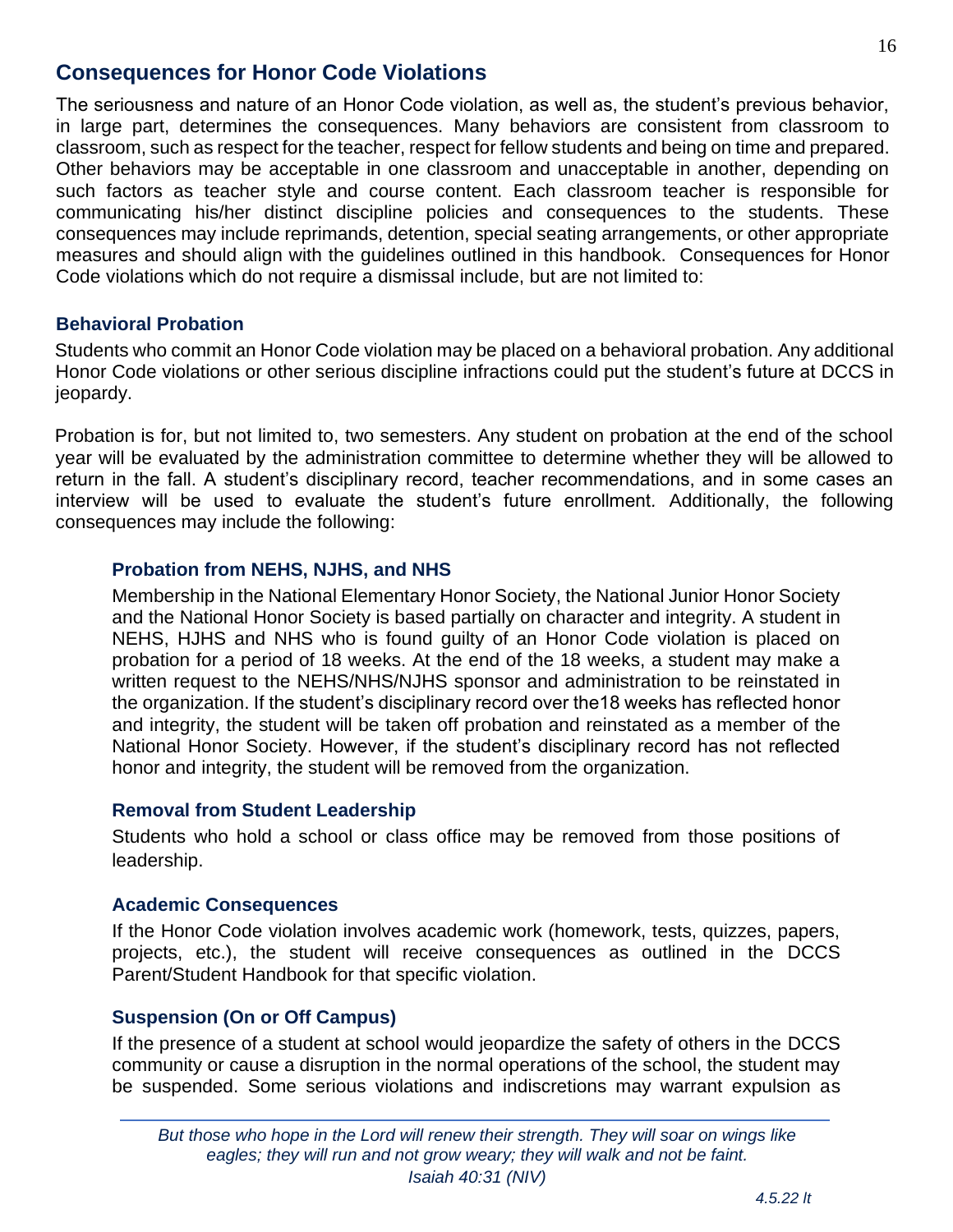#### **Extra-Curricular Consequences**

Student on and off the DCCS campus are responsible for their behavior. If students are found in violation of the Honor Code, they may be removed from participation in activities for an amount time that will be set by administration.

## <span id="page-16-0"></span>**MAJOR DISCIPLINARY INFRACTIONS**

#### **Example Infractions**

Major disciplinary infractions include, but are not limited to, the following behaviors:

- Repeated inappropriate behavior
- Disrespect
- Cheating
- **Stealing**
- Destruction of property
- Vandalism, destruction of property
- Truancy
- Verbal threats
- Bullying, written threats
- Assault of another
- Inappropriate language
- Possession or use of tobacco products, vaping, drugs, alcohol, flammable materials or weapons
- The possession, for inappropriate use, of any over-the-counter medications
- Use of any object as a weapon
- Cyber threats (Internet bullying)
- Unauthorized video/photography
- Reckless/hazardous driving

#### **Discipline Process**

- Student is removed from the classroom and sent to administration.
- The parent/guardian is contacted by the principal to discuss the infraction and consequences.
- All discipline is logged in RenWeb, the student management system.

## <span id="page-16-1"></span>**HARASSMENT**

DCCS is committed to providing an environment for learning where everyone is valued as a child of God. Everyone deserves to be treated with respect, kindness and politeness. Behavior that falls outside this expectation may be considered harassment which has no place at DCCS.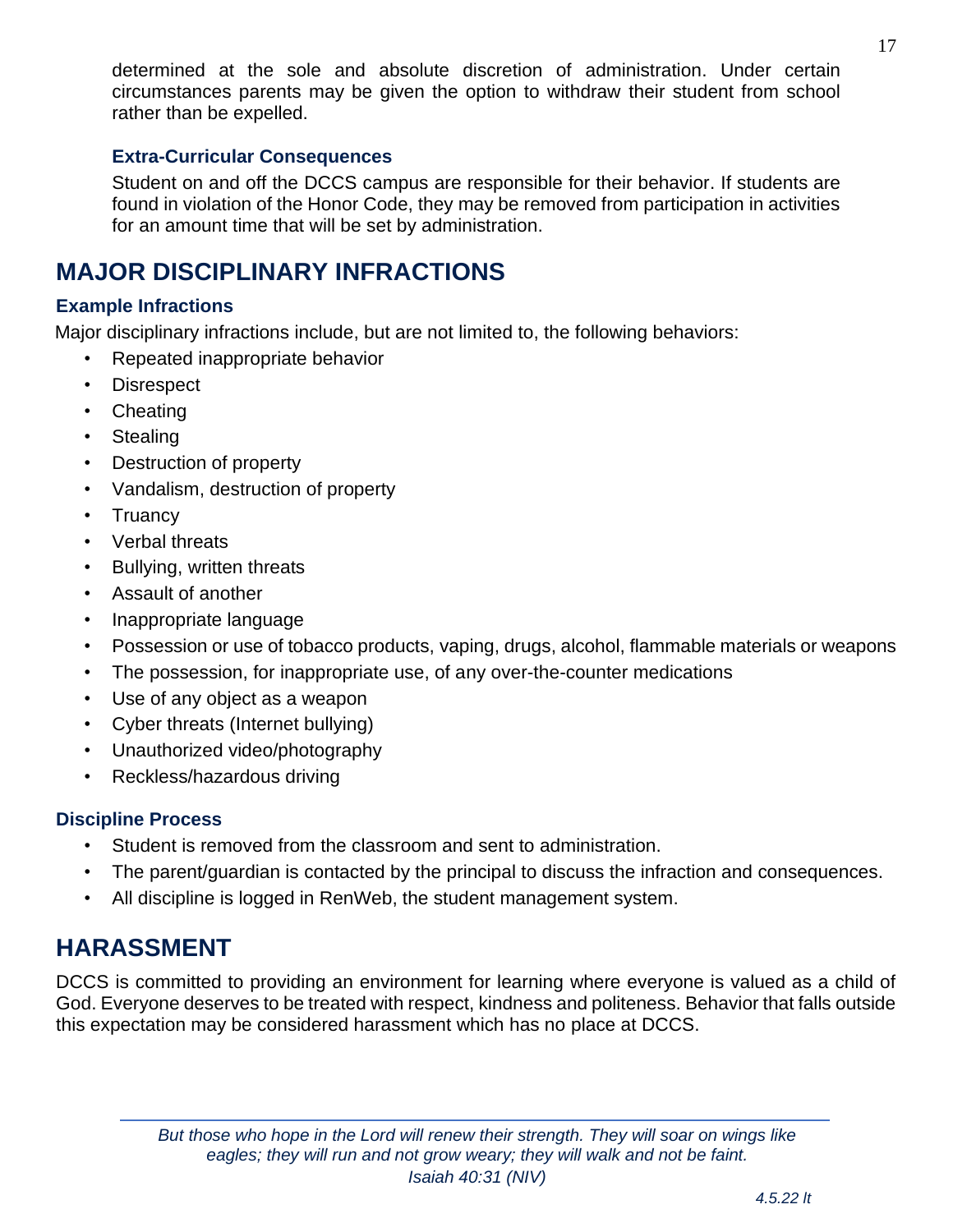#### **Definition of Harassment**

Harassment is behavior that is unwelcome, offensive, or inappropriate toward an individual or group typically based on gender, race, religion, ethnic origin or disability. Harassment creates an environment that is intimidating, hostile and/or offensive. The target is the person or persons who are the victim of the behavior. Behavior becomes classified as harassment based upon the effect on the target. Teasing or joking becomes harassment when it negatively affects the target.

Harassment types include bullying, cyber-bullying, sexual harassment, religious harassment, racial harassment and general harassment.

- Bullying is unwanted action that is targeted, repeated, and creates an imbalance of power. The action may be verbal, physical, written, spoken, visual or other non-verbal means. Some examples include, but are not limited to, name calling, slurs, negative stereotypes, pushing, shoving, punching, posturing, excluding, isolating, staring, leering, giving inappropriate gifts, inappropriate written notes, inappropriate pictures (drawn, cartoon, published), demanding money, demanding services, taunting, publicly humiliating, manipulating friends and relationships, threatening gestures (verbal, non-verbal, and written) and intimidating actions.
- Cyber-bullying is bullying behavior by an electronic act. An electronic act is a communication of a message via an electronic device. Examples include but are not limited to text messages web postings, social network sites, changing/hijacking passwords or accounts and cell phone communication. Actions may include but are not limited to social networking exclusion including creating web pages or groups that taunt, isolate, humiliate, reject, or isolate individuals or groups, sending harmful, threatening, or intimidating messages, repeated contact when the recipient has asked the messages to stop, or inviting others to join in inappropriate treatment of another.
- Sexual harassment is any unwelcome action that is sexual in nature.
- Religious harassment is any unwelcome action that is based on an individual's religious beliefs.
- Racial harassment is any unwelcome action that is based on a person's race, ethnicity, ethnic origin or national heritage. Examples of this type of harassment include, but are not limited to, racial slurs, stereotypes, use of demeaning language, references to historic events (such as the Holocaust, slavery, ethnic genocide, etc.) or images negatively portraying an ethnic group.
- General harassment is any inappropriate action not specified. It may include any repeated, unwelcome behavior that is not respectful, kind or polite.

Any act of retribution or reprisal because of information being reported to school officials will be considered an elevated act of harassment.

#### **Rude, Mean, Bullying/Harassment**

Bullying/harassment is a serious matter, and for optimal support it is important to help students, parents and school staff use language that helps identify the types of harm that the student(s) has experienced. Not all incidents that result in harm to a student should be classified as bullying/harassment, yet all students who have been hurt deserve support. In order to help this process, hurtful behavior may fit on a continuum with the label "rude" at one end, "mean" near the middle and "bullying" at the other end. Rude behavior is defined as purposefully or unintentionally saying or doing something that hurts someone else. Mean behavior is defined as saying or doing something that hurts someone else that appears intentional and has occurred more than once. Bullying/harassment is defined above. The purpose of this continuum is to provide language to help students who have been hurt to better define what has happened.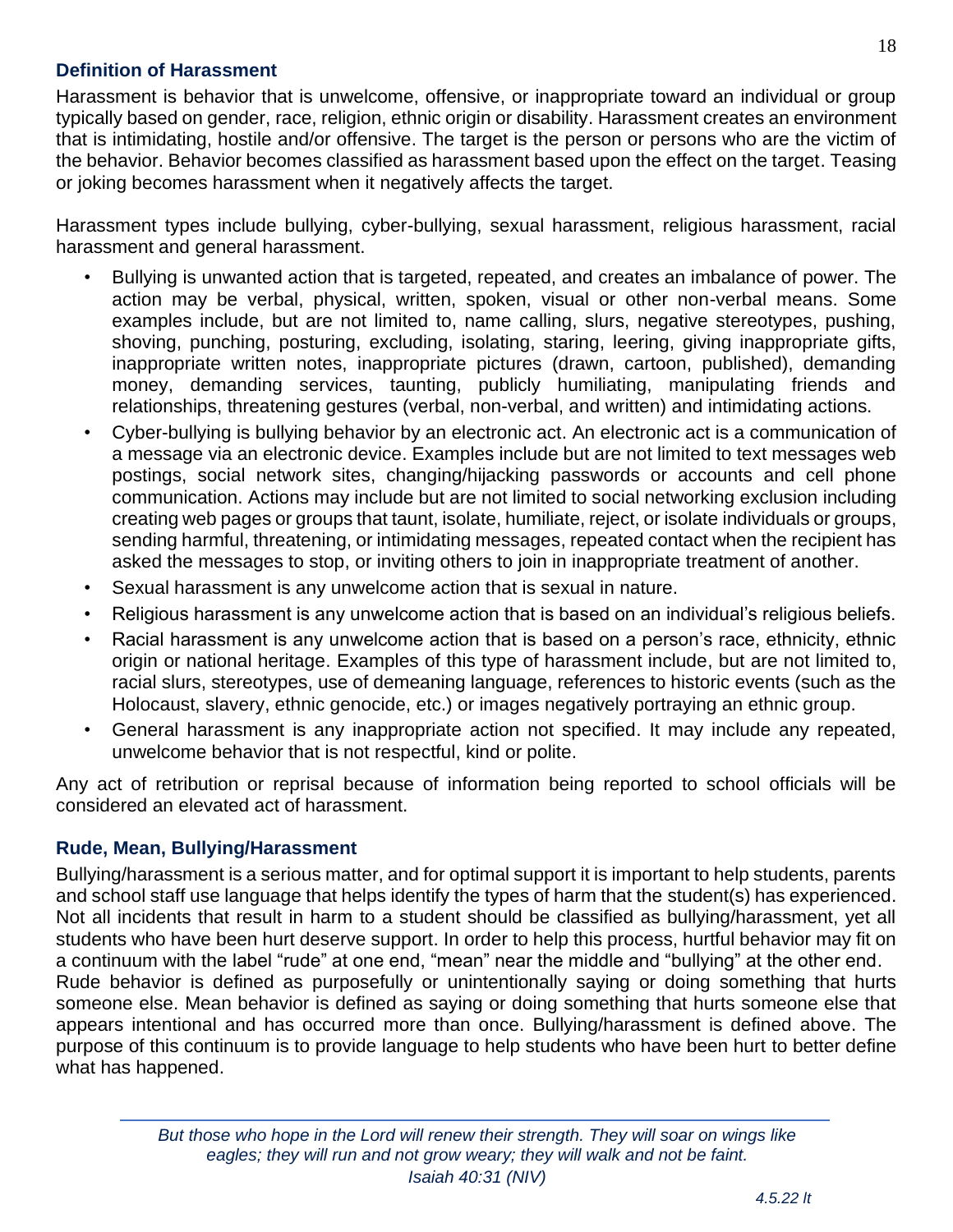#### **Effects of Harassment**

Harassment is disruptive and negatively affects the learning environment. This behavior affects both the target of harassment and those who are witnesses. Harassment may be considered a form of violence. It is important to report any behavior that might be considered harassment.

#### **Reporting Harassment**

Any student who is subject to inappropriate behavior should report this behavior immediately to a teacher or an administrator. The student(s) may also ask a parent to share this information with school officials. Administration or a designee will investigate any reports of inappropriate behavior. When such behavior is reported, administration will take immediate action to provide for a safe campus environment. In cooperation with the target of the harassment, administration will create a plan of intervention to take corrective action to stop the harassing behavior. This plan will include follow up to ensure the behavior has stopped and no retribution or reprisal has occurred.

#### **Consequences**

Students who are found to have engaged in harassing behaviors will be subject to disciplinary consequences. Likely consequences may include a warning, a written contract of behavioral expectations, detention, Saturday School, suspension, or expulsion. Administration will determine the appropriate consequence on an individual basis. Administration will use witnesses, circumstances of the incident, the perceived intent of the student(s) involved, the effect of the incident on others, academic and disciplinary history and all other information related to the incident to determine the appropriate consequences.

## <span id="page-18-0"></span>**SOCIAL MEDIA**

Every student at DCCS is responsible for the content of his/her social media account(s). All posts are subject to the discovery and review by the administration to ensure the safety and well-being of all students at DCCS. Any student who participates in a social media posting or portrayal that threatens or endangers the health, safety, spiritual welfare, emotional well-being, and/or physical well-being of any person will be subject to disciplinary action (see Harassment Policy). Administration reserves the right to determine and take disciplinary action if any social media posting or portrayal is a disruption or threat to the daily teaching, administrative or disciplinary procedures or activities at school or at schoolauthorized functions or events.

Students and families are prohibited from taking photographs, video recordings or audio recordings of any DCCS employee without explicit permission. Students are further prohibited from any social media posting or portrayal (including any photo, video recording or audio recording) of any DCCS employee without prior explicit approval. Any student who participates in a social media posting or portrayal that the school administration determines is demeaning, malicious, inflammatory or otherwise derogatory toward a DCCS employee will be subject to disciplinary action that may include suspension or expulsion.

Students who are involved in one or more extra-curricular activities at DCCS participate voluntarily and represent DCCS through participation in the activity. In representing DCCS, students agree to take responsibility for the content of their social media accounts and to represent themselves, their activity and their classmates in a manner consistent with the purpose, values, and standards of DCCS through social media. All social media posts are subject to the discovery, review, and monitoring by other members of the activity, the staff leading the activity, and the school administration. If the post of a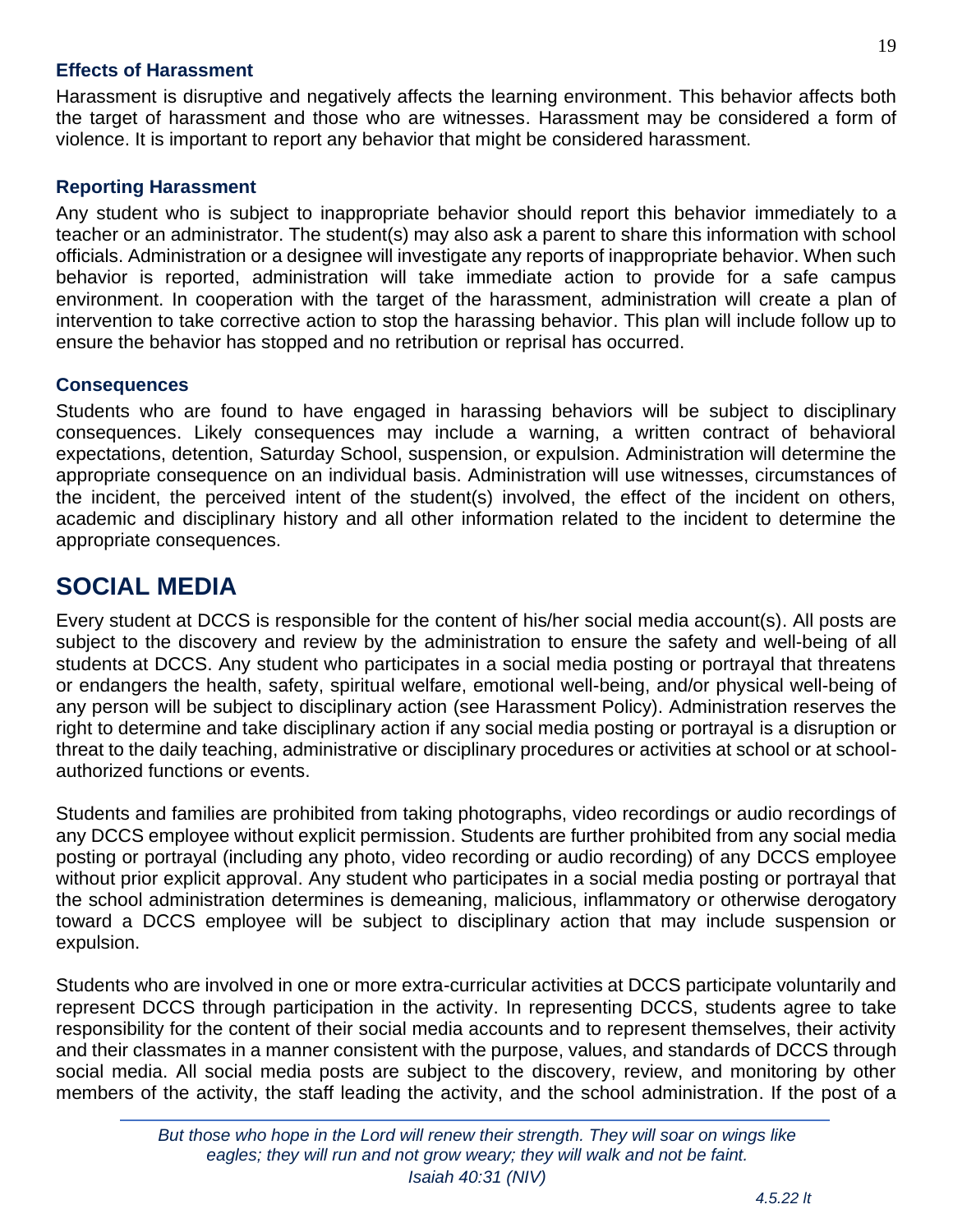student is deemed inappropriate by the activity staff and/or administration, the student will immediately remove the post(s) and may be subject to disciplinary action. Students involved in an extracurricular activity are responsible for the appropriate representation of the names, logos, uniforms, and other identifying marks associated with DCCS.

## <span id="page-19-0"></span>**DISCLAIMER OF LIABILITY**

Neither the teachers, staff, employees, nor administration of DCCS, shall be liable or responsible for personal injury, which occurs as the result of any student attending the school. Parents/Guardians are responsible to carry insurance that covers personal loss and injury for their child(ren). Additionally, neither the teachers, staff, employees, nor the administration of DCCS shall be liable for loss of any personal property owned by any student, parent or guardian because of the student attending school. The student or parent/guardian shall purchase and maintain sufficient coverage to guard against loss of personal property.

## <span id="page-19-1"></span>**DRESS STANDARDS**

Appearance has an impact on attitudes and behaviors, and research indicates that it is ranked second only to communication in terms of qualities associated with professionalism. As part of our on-going commitment to prepare students for college and a Christian life of purpose, service, and leadership in a global society, Dream City Christian School has adopted the following standards of school dress to promote a positive learning environment and to teach the importance of context when dressing for a specific purpose or occasion. In general, clothing and accessories should be tasteful and may not reference or promote any person, object, message, saying, or slogan that is contrary to the mission and values of Dream City Christian School. If there is any question that an item may be inappropriate for dress, it should not be worn.

Students should be well groomed and dressed neatly for school. Clothing and accessories should reflect respect for the school community and the education process and may not reference or promote any person, object, message, saying, or slogan that is contrary to the purpose, values, and standards of Dream City Christian School.

- Clothing and accessories may not reference alcohol, tobacco, drugs or gangs.
- Spikes, rivets, or demonic-type depictions on any clothing, jewelry or accessories are not permitted.
- Clothing may not be excessively over-sized, baggy/saggy or sloppy in appearance.
- Hairstyles (including facial hair) must not be extreme (as determined by administration) and should reflect careful grooming; hair must be clean with no ill-groomed or distracting styles or colors (colors should reflect natural hair colors). The school administration reserves the right to require a student to change a hairstyle, groom facial hair, or change a hair color at any time the hairstyle, color, length or grooming is considered inappropriate for school.
- Printed messages on the backside of shorts or pants are not permitted.

DCCS requires all students adhere to the prescribed standards of dress and appearance, as well as a uniform policy. These guidelines emphasize cleanliness, modesty, and neatness. The standard of dress is applicable every school day and at all school functions including but not limited to field trips, athletic events and extra-curricular programs of which they are participating.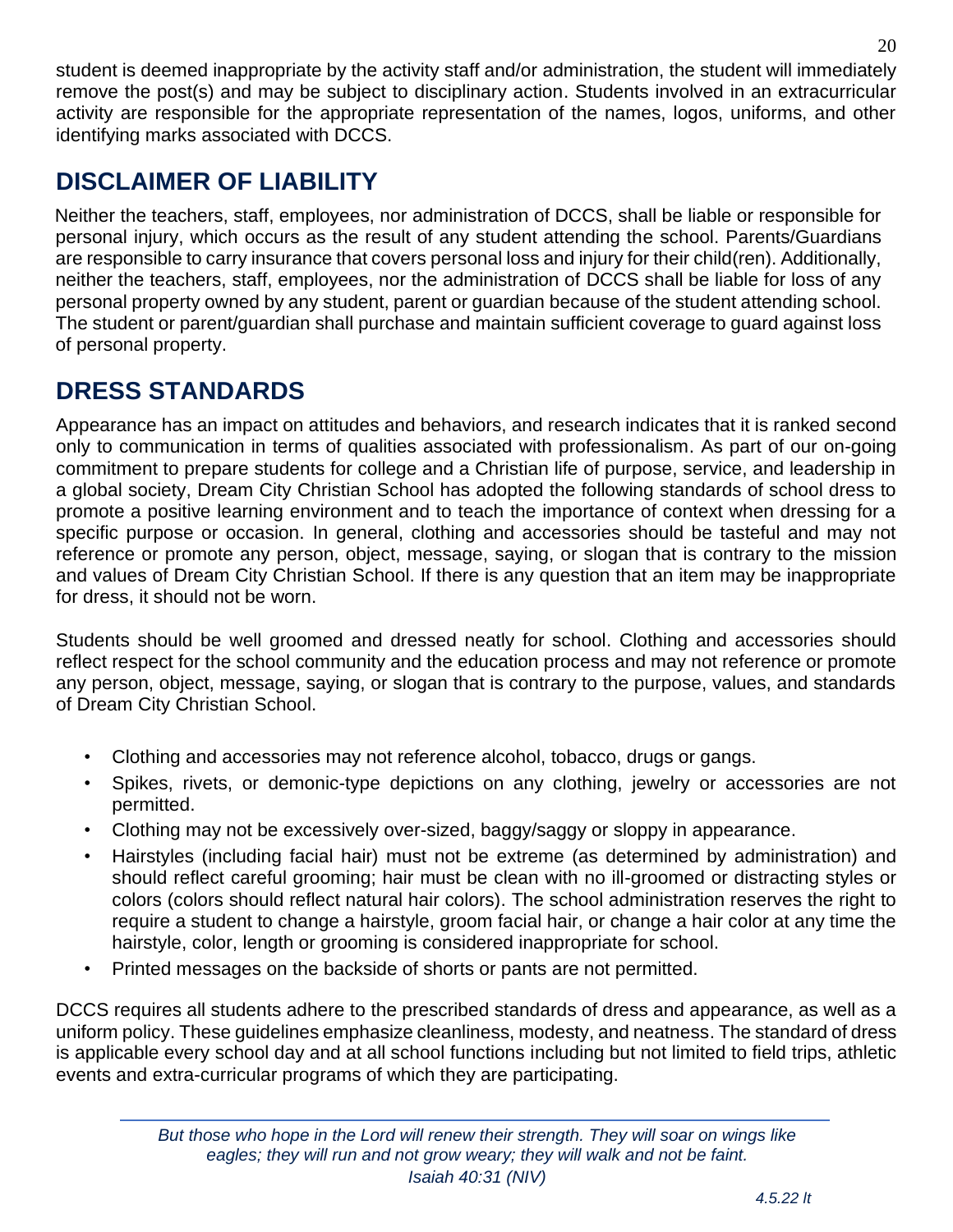#### **Consequences for Dress Standards Violations K-12 (Per Semester)**

- **First Violation:** Warning is given to the student and parent is called to bring a change of clothes. If available, student may opt to borrow or purchase a uniform (depends on availability of size). If the student borrows a uniform, MS/HS student's cell phone will be held until the uniform is returned.
- **Second Violation:** Parent is called to bring a change of clothes. If available, student may opt to borrow or purchase a uniform. (depends on availability of size). If the student borrows a uniform, MS/HS student's cell phone will be held until the uniform is returned. MS/HS students may be given an after-school detention.
- **Third Violation:** Parent is called to bring a change of clothes. If available, student may opt to borrow or purchase a uniform (depends on availability of size). If the student borrows a uniform, MS/HS student's cell phone will be held until the uniform is returned. The parent and student will meet with their principal. Multiple after school detentions will be discussed.

## *Standards of Dress Dream City Christian School*

### **Approved Vendor**

[To](http://expressionsquincy.com/index.php?route=product/category&path=73_156) purchase uniforms, please go to our school website, "Info" drop-down menu to "Uniforms". **The only approved colors are those represented on the official DCCS uniform website unless otherwise noted.** Sample sizes are available to try on (website purchases only) at Cleats Sports located at 5115 W Bell Rd, Glendale.

### **Shirts: DCCS Crew Neck T-Shirts and Polos**

- A DCCS polo (collared shirt only) will be worn on Chapel days
- **Will have an academic DCCS logo on left side of shirt**
- No college shirts
- No other ministry or Christian shirts
- Cannot be excessively tight fitting for males or females
- Cannot be short in length
- Must have sleeves
- Long sleeve shirts worn under DCCS shirt (dark navy, white and dark gray)

*Fridays: High School Students Only: Students may wear any shirt that has a* DCCS *logo. Pants must continue to meet the* DCCS *dress code which includes no leggings, sweatpants (refer to "Pants and Capris").* 

### **Outerwear: DCCS Hoodie or Jacket (Solid Color)**

While hoodies are permitted, the hood may not be worn during Chapel or in the classroom.

- Hoodies & zip up sweat jackets must be solid in color and have an academic DCCS logo. Spirit wear hoodies are allowed.
- Coats/jackets must be solid in color and have an academic DCCS logo.
- DCCS letterman jacket is acceptable.

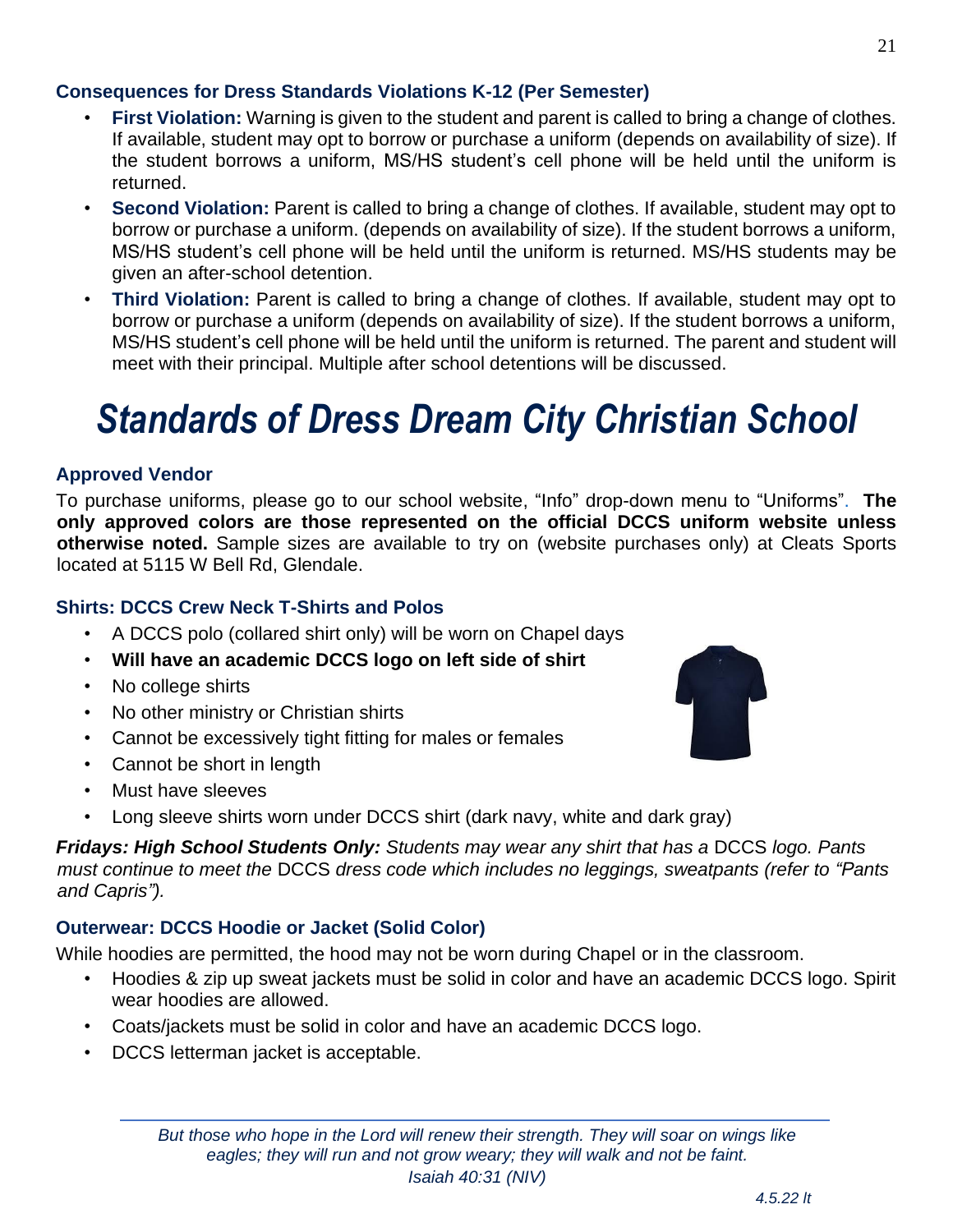#### **Pants and Capris: Khaki (Tan), Black, Dark Navy or Blue Denim Jeans**

- No holes, tears or frays
- Solid in color
- No leggings, tights or jeggings (tights or leggings may only be worn under an appropriate length skirt and must be solid black, navy or white)
- No sweatpants, yoga pants, warm-ups or sweat pant joggers
- No sagging pants

#### **Shorts/Skorts Khaki (Tan), Black, Dark Navy or Blue Denim**

- Minimum length: 3 inches above the knee
- Solid in color (no glitter, rhinestones or other embellishments)
- No athletic or board shorts
- No holes, tears or frays

#### **Skirts: Khaki (Tan), Black, Dark Navy or Blue Denim**

- Minimum length: 3 inches above the knee
- Solid in color
- No slits
- No excessively tight-fitting skirts

#### **P.E: 7th-12th Grade (required) & High School Weights, Team Sports and Dance**

- DCCS approved P.E. uniform see approved vendor. *For dance, refer to the dance syllabus for appropriate attire*
- Athletic shoes (street shoes are not permitted in the gym)
- PE uniforms may only be worn in PE class.

#### **Footwear Types Not Permitted**

#### **K-6: Grades 7-12**

No flip flops sandals must have heel strap No high heels over 2 inches No high heels No high platforms No high platforms No pajama or house slippers No pajama or house slippers No wheels No wheels

#### **Teams & Groups**

- Must stay in dress code
- Students may wear their approved team attire on game days and or event days

#### **Appearance - Male & Female**

- Tattoos-should be concealed on campus and at any school related activities.
- Hair cut must be natural with no unnatural colors or highlights or styled in a way that could be distracting to the learning environment.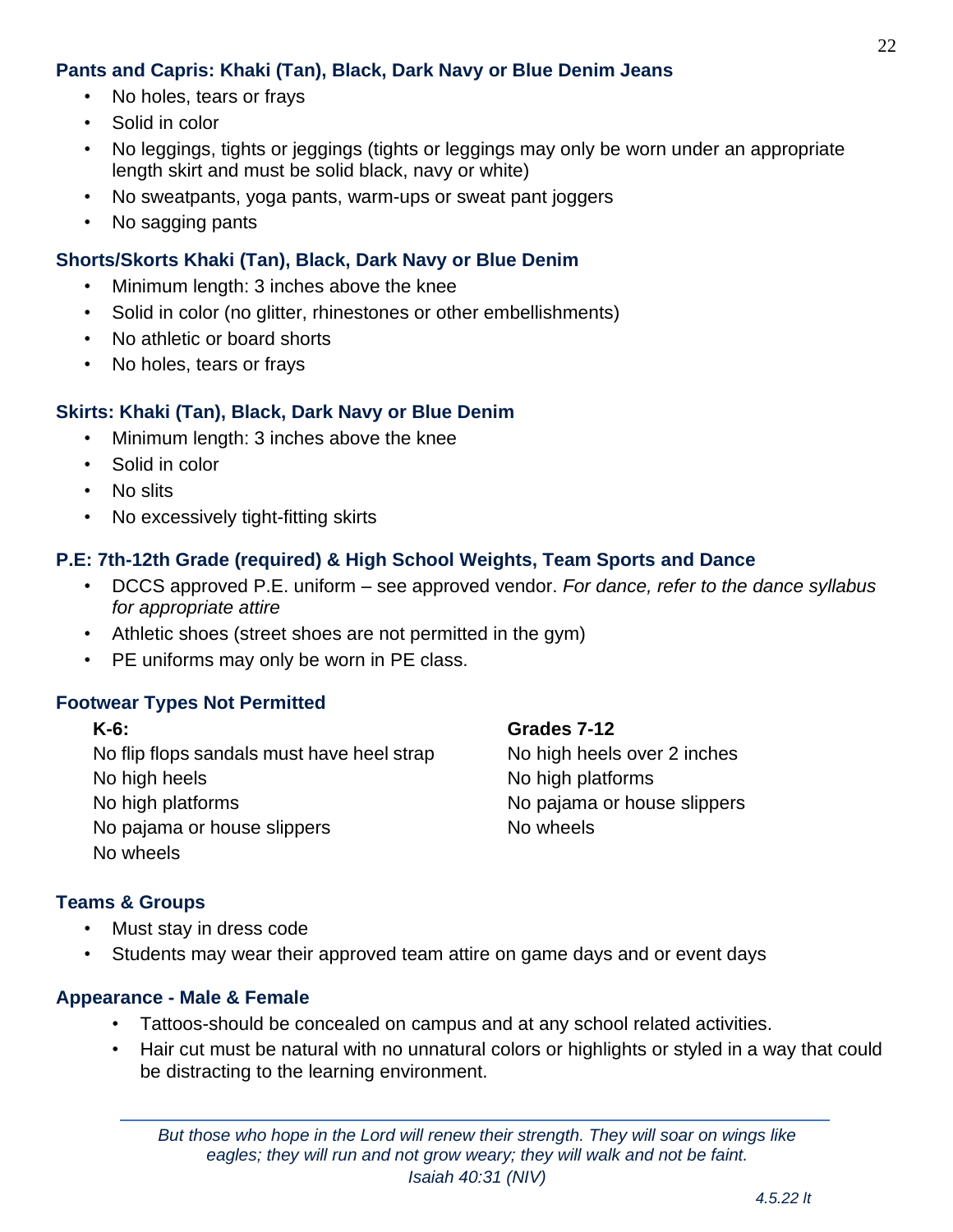- Plastic, vinyl or leather clothing is not permitted.
- Ears and nose stud (nose hoops are not acceptable) are the only acceptable body piercings that may be visible on campus or any school related activities.
- Hair should not be so long that it hangs over a student's eyes.
- Hats, head coverings, and bandanas are not permitted in the classroom and Chapel (applies to male and female) unless approved by administration. Hoods may not be worn covering the head or face. Students may wear hats outdoors only during inclement weather provided the message /logo meets the dress standards described for clothing.

#### **Males**

- Ear piercings are acceptable at the high school level only: no gauges
- No middle school facial hair
- High school facial hair must be kept clean and neat
- Hair must be above polo collar

#### **Accessories**

- Chains of any kind attached or unattached to clothing are not permitted.
- Students must wear hard soled shoes. Bedroom slippers and shower shoes *of any kind* are not permitted (refer to "Footwear"). For conditioning classes, students are required to wear athletic shoes (e.g. running or conditioning shoes) and socks.
- Blankets may not be brought on campus.
- Sunglasses may not be worn in the classroom/buildings.

#### **Scheduled Free Dress / Spirit Week Dress Days**

For these special dress days, students will need to abide by the same dress standard policy such as types of pants, shirts shorts, lengths of attire and footwear.

#### **School Dance Dress Standards**

While school dress standards apply to all school events, the following guidelines address standards specific to school dances. In addition to the guidelines below, parents and students will receive a more detailed information letter for high school prom. If at any time a student is in violation of dance dress standards, the student will be immediately required to make necessary adjustments so that he/she follows the dress standards. Repeated violations will result in a loss of privilege to attend future dances.

- The length of dresses and skirts must fall at the top of the knee at minimum *even if shorts are worn underneath.*
- Necklines on dresses may not rest below the bust line; no cleavage.
- Backless dresses that rest below the equal height of the belly button are not permitted; no abdomen or torso may be exposed.
- Slits may not extend above the length of fingertips when hands are at the side.
- Any part of the dress comprised of sheer fabric constitutes the exposure of skin and may not be considered to uphold dress standards.
- School dress standards apply at all dances.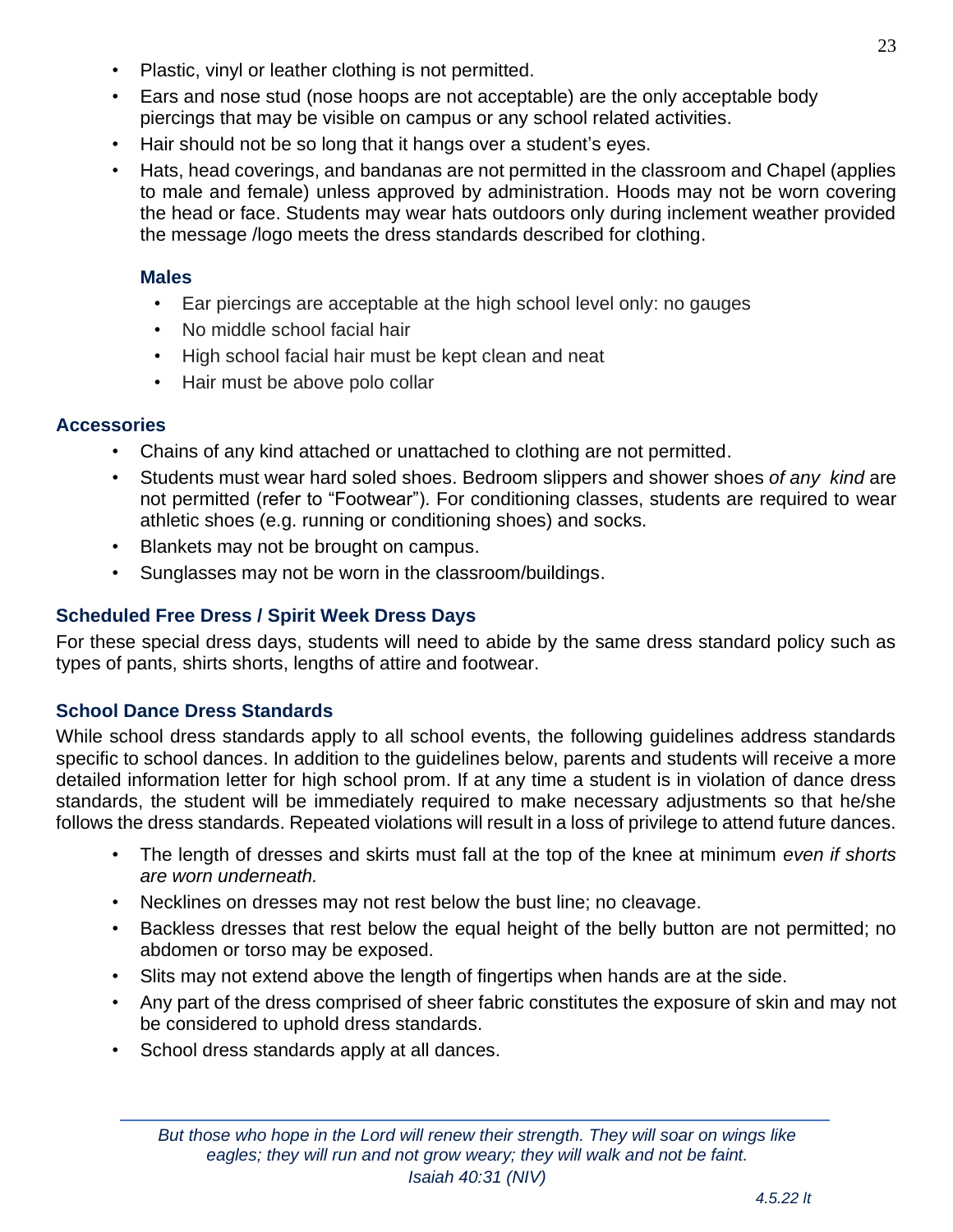## <span id="page-23-0"></span>**ATTENDANCE & TARDIES**

#### **Tardy Policy**

A tardy will result when a student is not in the classroom at the designated start time of class.

Students arriving to class after the designated start time will receive a tardy in RenWeb. **If a MS/HS student is more than 20 minutes late to class, they will be marked absent. A parent or guardian must sign the student in at the school office.**

#### **Consequences of Tardiness**

#### **K-5 th**

| <b>Tardy</b> | <b>School Response</b>                               | <b>Consequence</b>                                           |
|--------------|------------------------------------------------------|--------------------------------------------------------------|
| $1 - 2$      | Teacher will give verbal warning                     | Verbal warning                                               |
| $3 - 4$      | Attendance Clerk will contact parent                 | Email notification sent to parent/guardian                   |
| $5 - 7$      | Principal will contact parent and student            | Administration and Parent/Guardian Meeting<br>will be set up |
| $8 - 10$     | Administration will meet with parents and<br>student | Consequences determined by<br>administration                 |

#### **6 th-12th-Per Semester**

| <b>Tardy</b> | <b>School Response</b>                          | <b>Consequence</b>                                                              |
|--------------|-------------------------------------------------|---------------------------------------------------------------------------------|
| $1 - 2$      | Teacher will give verbal warning                | Verbal warning                                                                  |
| $3 - 4$      | Parent will be notified of the detention        | Lunch or after school detention                                                 |
| $5 - 7$      | Parent will be notified of the detention        | Saturday School or other consequence as<br>deemed appropriate by administration |
| $8 - 10$     | Principal will meet with parents and<br>student | If determined by administration, possible<br>suspension/behavioral contract     |

#### **Philosophy of Attendance**

Punctual and regular attendance is a shared responsibility between the student and his/her parent/guardian. Regular attendance prepares the student for the world of work and adult responsibilities. DCCS expects all students to attend school, be punctual to school and classes and to bring appropriate materials with them.

#### **Attendance**

Active participation in school activities is essential. It is a parent(s)/guardian(s) responsibility to ensure that students are in school regularly and on time. Please note the following policies concerning student attendance:

- In the event of a student's absence, parents/guardians are required to call the attendance line at 623.561.2000 before 8:00am. Include your child's first and last name, grade, parent's/guardian's name and reason for the absence.
- **Excused Absences:** For unforeseen circumstances, students are given the equivalent days of their absence plus one day to make up any missed work, not including weekends and holidays.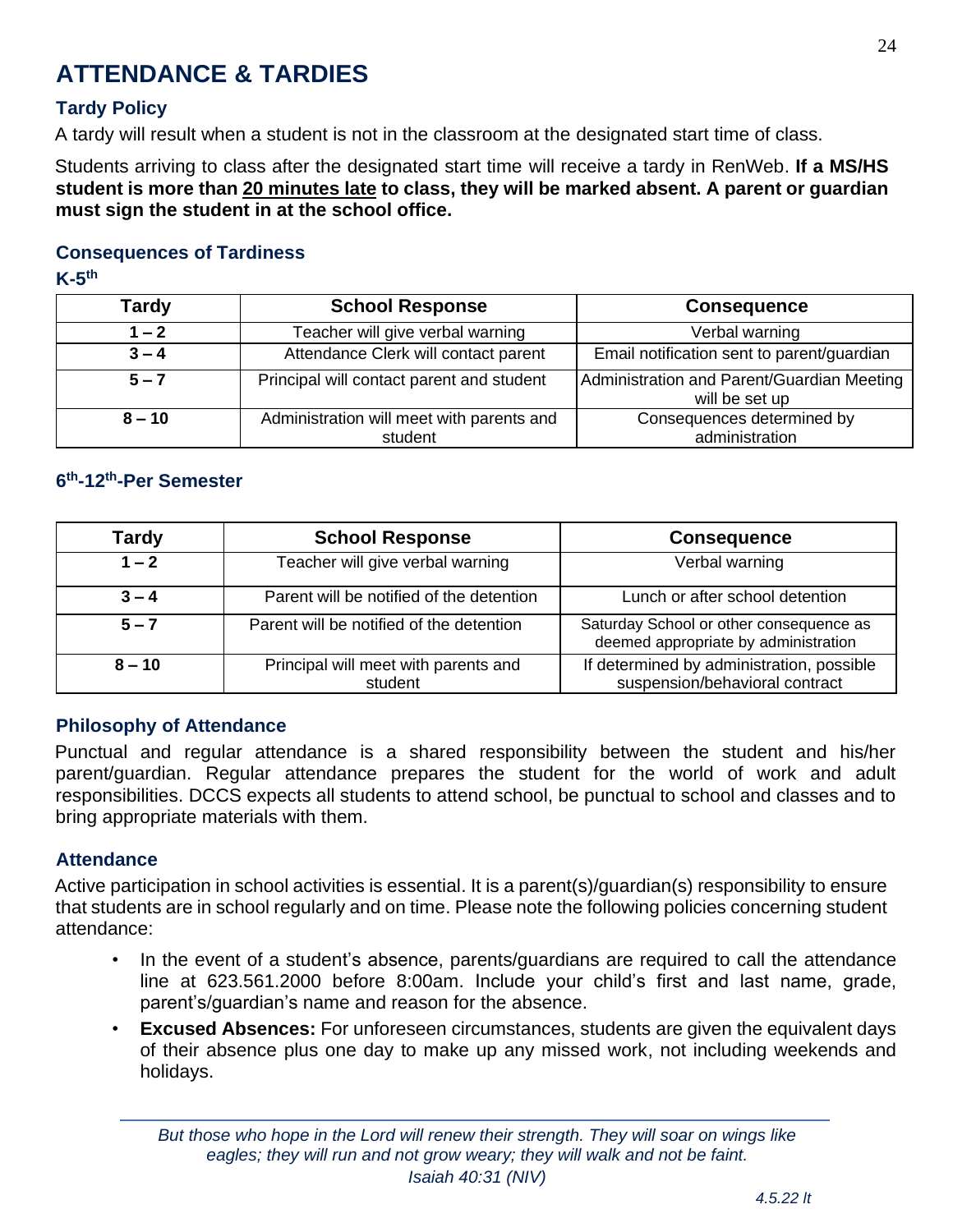- **Unexcused Absences:** Students will be required to make up their schoolwork but will not receive full credit.
- **Planned Absence:** We provide ample holidays within the school calendar and request that parents help reinforce good attendance habits with their child(ren). However, should it become necessary for a student to miss school for planned family activities, a written request for absence should be received by the principal at least two weeks in advance. If advance notice is not given the absence may be considered unexcused, as the teacher needs time to prepare your child's homework packet.
- **Medical Absence: To keep from spreading infection, children must be free of vomiting, diarrhea and 100.4 fever for a minimum of 24 hours before returning to school. For the same reason, we ask parents to make immediate pick-up arrangements for their child when notified that he/she is ill. If a student has 100.4 fever or greater, the student will need to be picked up within an hour.**
- DCCS is a closed campus. Students are not permitted to leave the school premises at any time during the school day unless signed out by parent or guardian in the school office. The exception includes seniors that have written permission from their parent/guardian to have lunch off campus at the designated locations listed on the permission form and the internship class form.
- If you wish for your child to go home with another child, please make arrangements prior to the school day. For MS/HS students, you must contact the school office about what time your student will be picked up and who will be picking your student up. K-5th students, please send a written note or email to your child's teacher informing him/her of those arrangements.
- Any student entering school late or leaving and returning during the school day must report to the school office and obtain a pass to gain entrance into the classroom.
- **Kindergarten – 5th Grade students:** After 8:00am, parent/guardian must bring the student to the DCCS school office to receive a tardy pass before they will be admitted to class.
- **6 th Grade – 12th Grade Students:** After 7:45am, student must report to the school office to obtain a tardy pass before being admitted to class.
- If your child is absent, assignments, books, and homework will be sent to the school office to be picked up at dismissal time, if requested by 9:00am.

#### **Absences & Tardiness (Excused and Unexcused)**

Parents must call the school office by 8:00am to inform us of your child's illness/absence. The attendance line number is 623-561-2000. Your child's name, grade, parent's name and reason for absence must be given.An absence will remain unexcused until proper notification is given to the school office.

The following examples are **not** viewed as excused absences or excused tardiness by the school.

- Running late
- **Overslept**
- Traffic (We understand that major accidents are not predictable and will be reviewed on a case-by-case basis.)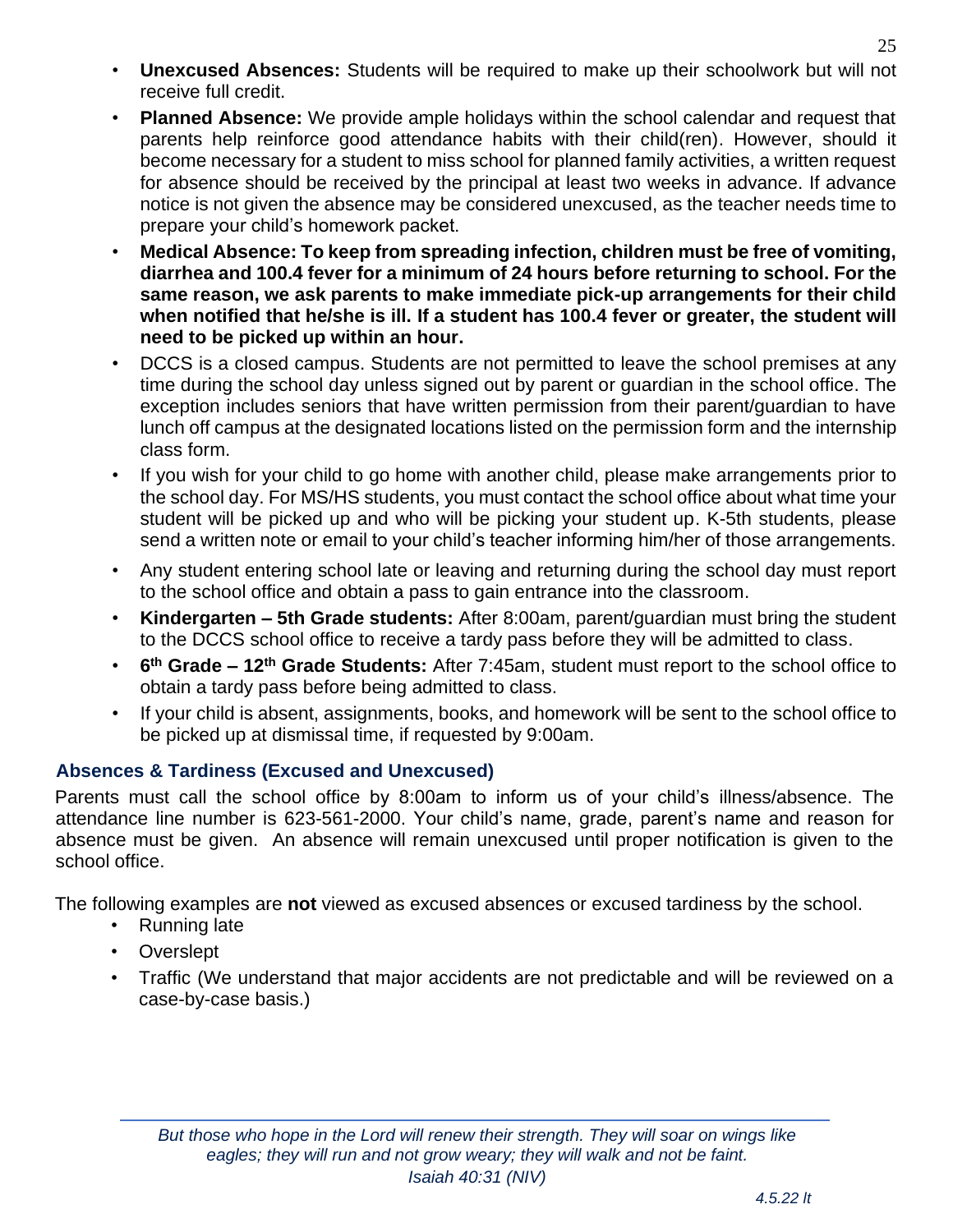#### **Extended Illness**

Parents are required to notify the school office when they first learn of the possibility of an extended illness. When a student has been absent for three consecutive days, arrangements for schoolwork must be made by contacting your student's teacher(s). The student is responsible for completing all work as per policy unless an otherwise extended date has been designated by their teacher(s).

Parents are discouraged from taking students out of school for family vacation or other events. Every effort should be made to schedule vacations to coincide with school breaks. However, should it be necessary to take your student out of school, the following procedures must be adhered to:

- 1. Contact your child's principal at least two weeks in advance of any absence.
- 2. Parents of students K-5<sup>th</sup> will contact their teacher directly for assignments.
- 3. Students 6<sup>th</sup>-12<sup>th</sup> are responsible for obtaining their assignments by contacting their teachers and through RenWeb.
- 4. All assignments are due upon first day returning to school.

#### **Excessive absences resulting in the loss of 25% or more of instructional time may result in retention of a student.**

## <span id="page-25-0"></span>**TECHNOLOGY AND ELECTRONIC DEVICE ACCEPTABLE USE POLICY**

#### **Student's Use of Dream City Christian School's Technology**

#### **Purpose of this Policy**

Technology is defined as all the equipment, support sources (i.e. internet), and activities that will enhance students' learning through:

- Providing a wealth of additional resources for reference, research, and presentation
- Consulting with experts in a variety of fields
- Communicating with other students and individuals in content study areas, and learning to conduct searches, evaluate resources, and locate relevant materials

DCCS understands that mobile electronic devices are tools that can be used to expand its students' learning opportunities. Electronic devices open limitless possibilities; users may go virtually anywhere and interact with anyone. With this opportunity comes responsibility. This policy will outline what behavior is expected of students when using technology at DCCS with guidelines on what is and is not acceptable. Students and their parent(s)/guardian(s) should carefully read over this policy and fully understand it before using any DCCS computers, networks or systems.

#### **Privacy**

There can be no expectation of privacy while using DCCS provided computers, systems, networks, or internet access. DCCS reserves the right to audit and monitor all networks and systems at any time to maintain the security of our data, compliance with any federal, state, or local regulations, as well as to ensure that students are appropriately using the technology that is available to them and are following this policy and the Parent/Student Handbook. All data on our networks and systems, whether stored or in transit, may be monitored or accessed at any time and may be archived indefinitely without notice. System and device monitoring, reporting, archiving and backups may be performed by a third-party such as contracted technology service providers whom may have incidental access to the data.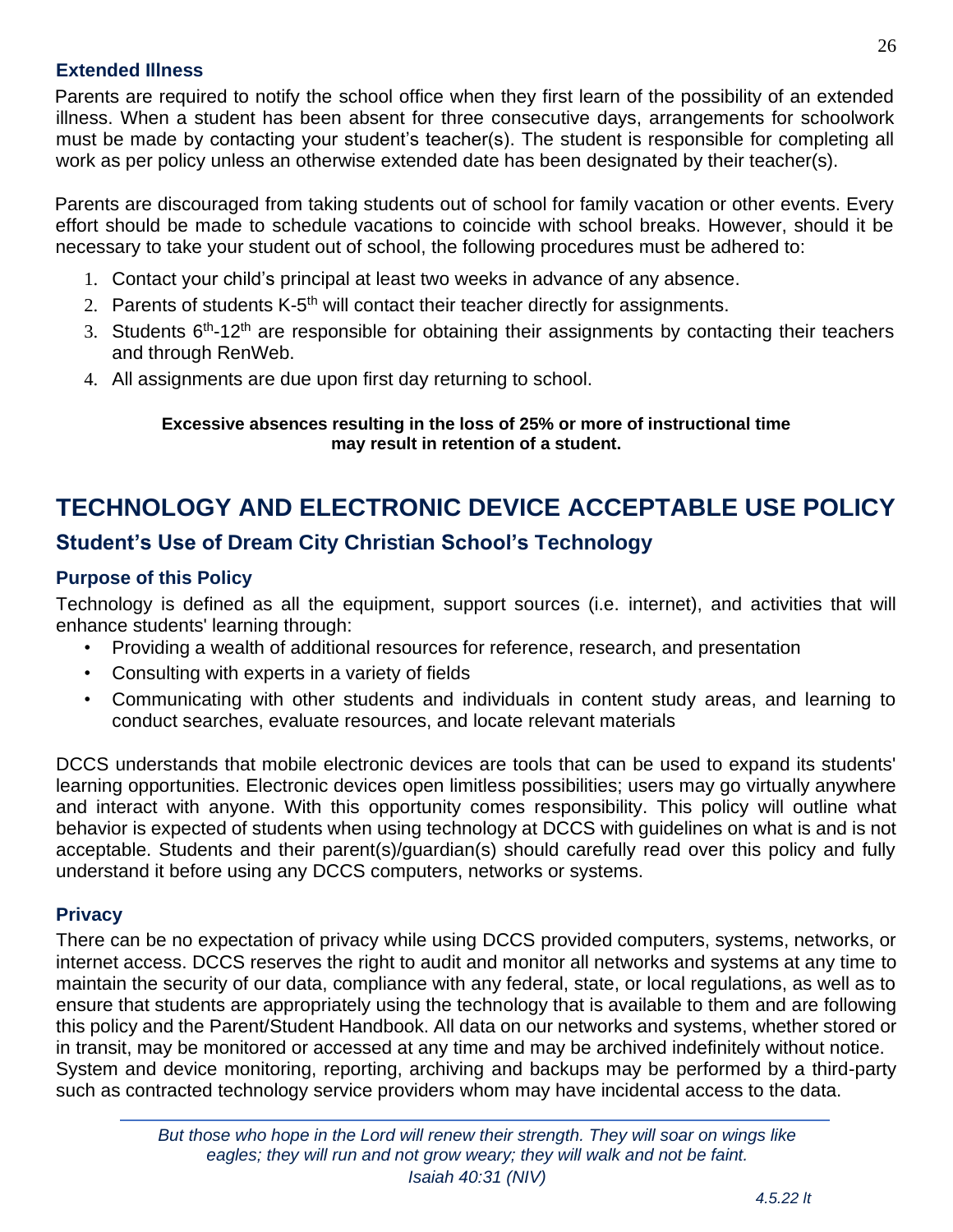#### **Personal Use**

The technology that is made available for students to use by DCCS is only to be used in the pursuit of education and may not be used for any personal use. The use of school devices, network or internet for personal gain, profit, commercial advertising or political lobbying is strictly prohibited.

#### **Safety & Disclosing Information**

Websites can obtain information a user submits to it.  Students should not distribute information, such as their home phone number, address, or other sensitive information, to any entity. Students should be very cautious about disclosing any personal information over the internet. No student should ever disclose another student's or faculty member's personal information without his or her consent. Any recording device, including but not limited to video and digital cameras on all electronic devices to take videos or still pictures may not be used to slander, bully, or denigrate any student, visitor, staff member, faculty member, and/or administrator on or off the campus at any time.

Students who access and submit content online should act responsibly and show respect for the rights and feelings of others. Gossip, insults, libelous, demeaning, derogatory, obscene, threatening, or harassing content, submissions, or comments about others, especially students, faculty, staff, administration and the school are strictly prohibited.

*See Harassment policy in this handbook under Discipline.*

#### **Etiquette**

As a rule, one should never say something through electronic means of communication he/she would not say in person. In addition, personal or highly charged exchanges are best handled in person. Generally, any mode of communication used on an electronic device should be reserved for the exchange of information and not for emotional correspondence. Anonymous e-mail or electronic correspondence of any kind is prohibited. Remember that when a student engages in modes of electronic communication he or she is acting as an ambassador of DCCS.  Correspondence should be courteous and appropriate.

#### **Maintaining DCCS' Electronics**

All students are expected to treat school electronics and lab work areas as if they personally owned it. This includes but is not limited to keeping devices and workstations clean, making sure wireless devices are properly charged, reporting damaged or faulty technology to the teacher and not eating or drinking near electronics.

#### **Vandalism**

All claims of vandalism, whether it be personal or school property, must be reported and will be handled by the administration according to the policies outlined in the Parent / Student Handbook.

#### **Printing and Copying**

Students are not permitted to use any of the campus copiers or printers. Students should submit their work electronically whenever possible.

#### **Assigned Devices**

Students may be assigned a laptop, computer or tablet (now to be referred to as a "device") to use in the classroom. The following is the outlined goal for providing a device to be used in the classroom: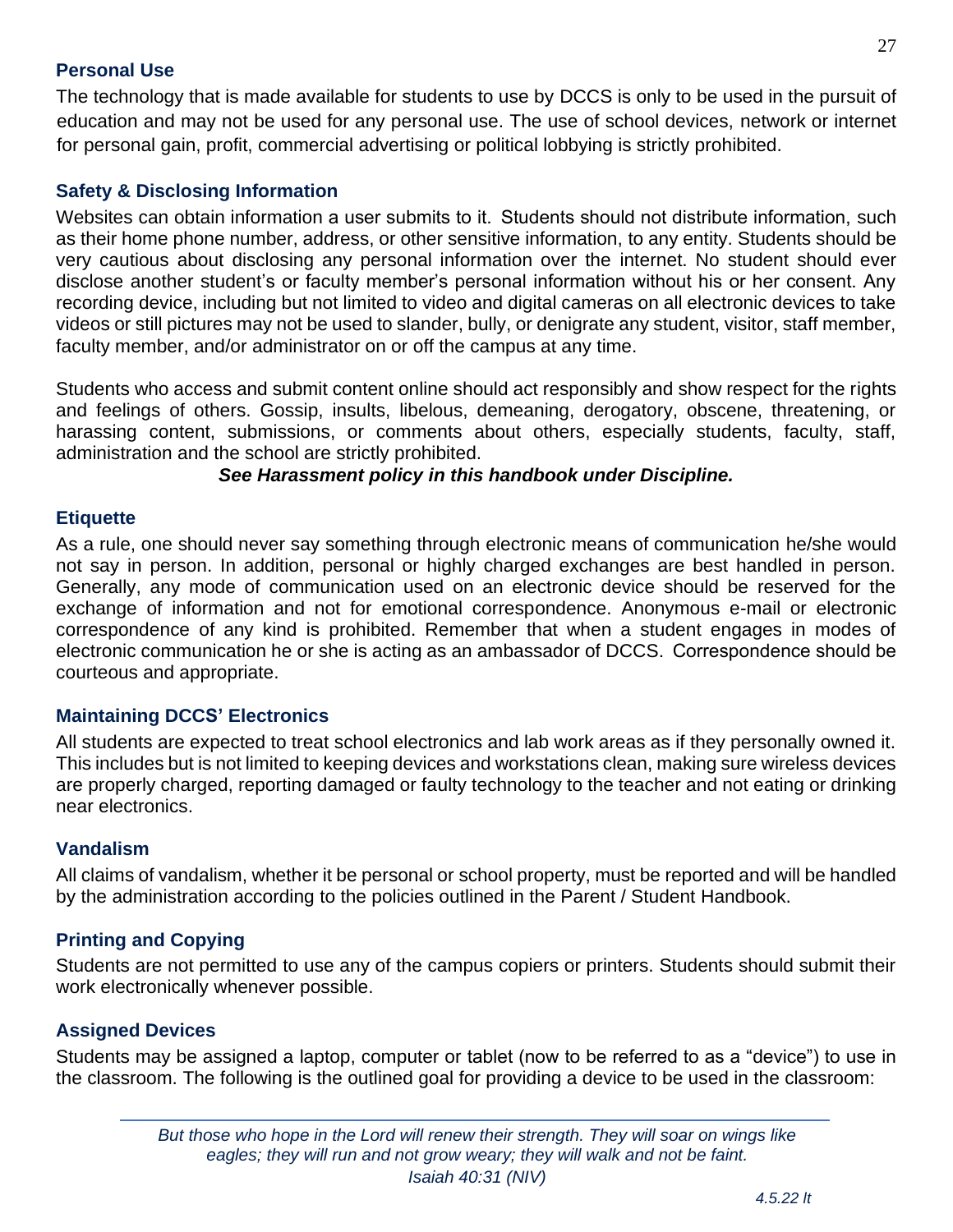- Collaboration, creativity and interaction in a classroom environment
- Student organization and productivity
- Test taking and assignment completion
- Access to the internet for research and information

If a device is given to a student for classroom use, the student must follow the same care guidelines listed to ensure devices remain available, secure and functional:

- No food or drink around devices
- Do not use excessive force on devices
- Ensure devices remain clean after use
- Sign out or lock the device when you are away from the device
- Return the device to the teacher before leaving the classroom

Students are responsible for the device while it is in their possession. If the device is broken, vandalized, or tampered with in any way that is not due to normal wear and tear of the device, the student will then be held responsible for the financial cost of replacing the device.

#### **Unacceptable Use**

#### **Sharing Your Account with Others**

Students may be assigned an individual account to access the school network and devices (compared to a generic 'guest' account). Do not share your account password with others, including other students and teachers, as you are responsible for all activity that occurs with your account. This policy also applies to all authentication methods.

#### **Using Devices without Permission**

At no time is it acceptable for a student to use a teacher's electronic device for any use. You may not use any other students' electronic device without permission from that student. Students may not use another person's electronics or property of DCCS to distribute any means of communication, impersonate or perform any other activity that would be deemed inappropriate according to the policies outlined in the Parent/Student Handbook. Students may not alter the configuration of any school-owned electronic device or of devices owned by other students.

#### **Copyright Infringement**

A person may not transmit, copy, or store any copyrighted material, whether electronic or physical, without the express permission of the copyright holder. This includes, but is not limited to, music, video, photos and literary works. Remember, simply citing the author does not necessarily give you permission to use the author's work.

#### **Installing Unauthorized Programs or Software**

Students are not permitted to download or install any software to Dream City Christian School's devices or systems, including but not limited to, shareware, freeware, viruses or other malware, packet sniffers or network monitors or video games. The use of any intentionally harmful programs is strongly prohibited and will be dealt with seriously.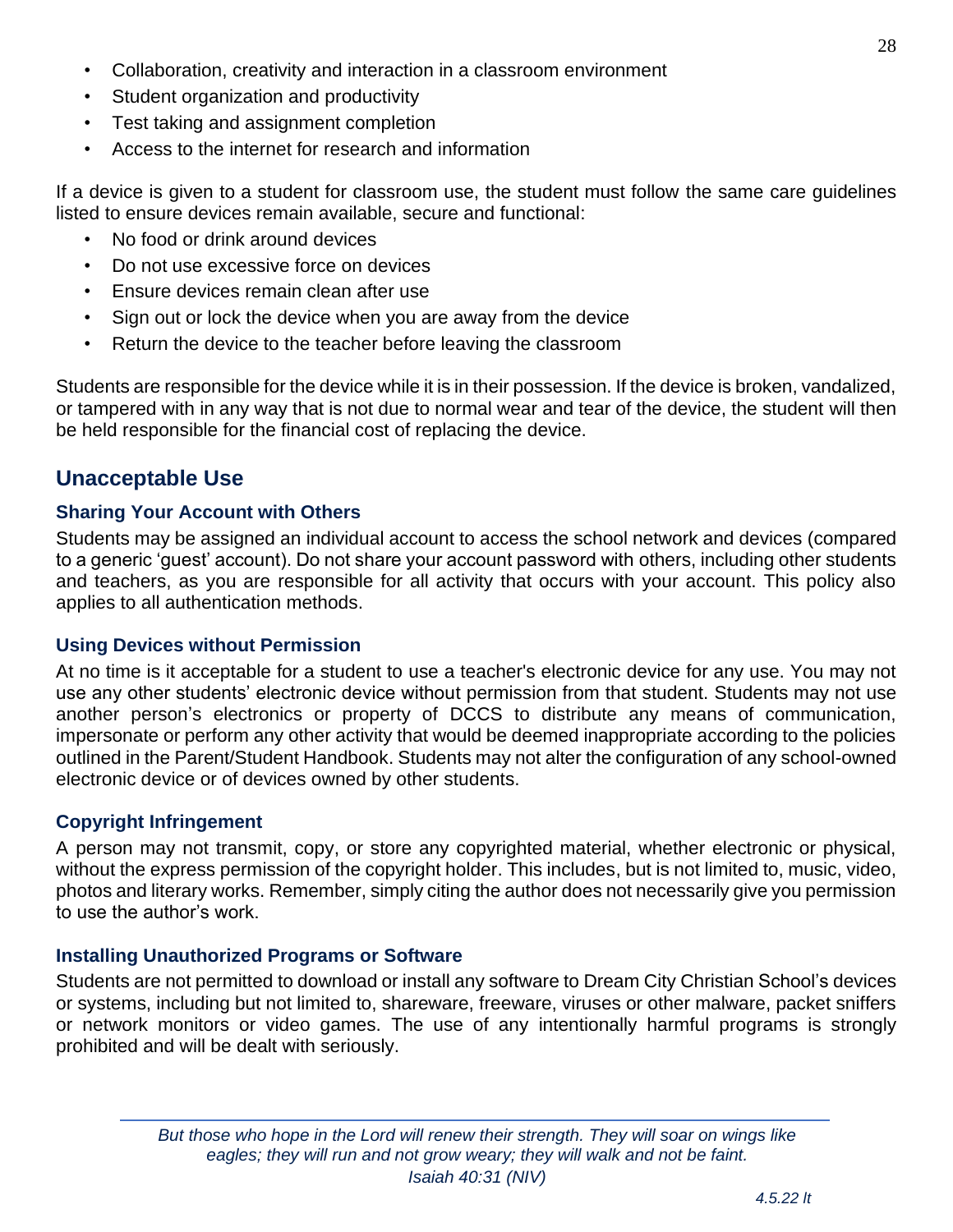#### **Other Actions to Avoid**

- Impersonating others
- Illegal activities including, but not limited to, copyright, patent or other intellectual property infringement
- Sending harassing, obscene, threatening, defamatory, fraudulent or discriminatory messages or images
- Accessing, downloading, printing or storing any sexually explicit content
- Downloading or transmitting anything contrary to the beliefs, values and practices of DCCS
- Hacking, modifying or otherwise exploiting DCCS' network to disrupt the computer network or to gain access to restricted systems or files
- Circumventing security procedures or policies, including internet filtering

#### **Privileges**

The use of technology at Dream City Christian School is a privilege, not a right. The use of the internet and other associated network access is a privilege, not a right, and inappropriate use will result in a cancellation of those privileges. Administration will deem what is inappropriate use and their decision is final. In addition, the system administrators may deny access at any time as required and deemed appropriate.

Use of DCCS technology resources must be in support of curriculum and research and consistent with the purposes, Mission Statement and values of DCCS. Should a student act in any manner inconsistent with the values of DCCS as outlined in the Parent/Student Handbook, the student will then enter the cycle of discipline as described in the same handbook.

Use of the DCCS network and its related computer facilities is a privilege afforded to members of the school community. Therefore, the school provides a set of guidelines for security and acceptable use. The administration and/or the superintendent when appropriate will handle violations of these guidelines.

#### **Disclaimer**

DCCS will not be responsible for any damages suffered, including loss of device or loss of data resulting from delays, non-deliveries, service interruptions, or inaccurate information. The individual operating the electronic device accepts personal responsibility for any information obtained via the Internet or other electronic sources. The individual operating the electronic device accepts personal responsibility for actions on the Internet and on the school network.

**Electronic devices are defined as follows:** cell phone, ear buds, tablet, smart watch, digital camera and any device that can access the internet and upload videos/pictures.

## <span id="page-28-0"></span>**DREAM CITY CHRISTIAN SCHOOL'S POLICY ON STUDENTS' PERSONAL ELECTRONIC DEVICES**

#### K-5<sup>th</sup>: Electronic devices are not permitted on campus.

**6 th-8 th:** If students bring their cell phones (electronic devices) on campus, **the only time they may have access to their devices is before and after school**. All electronic devices are prohibited from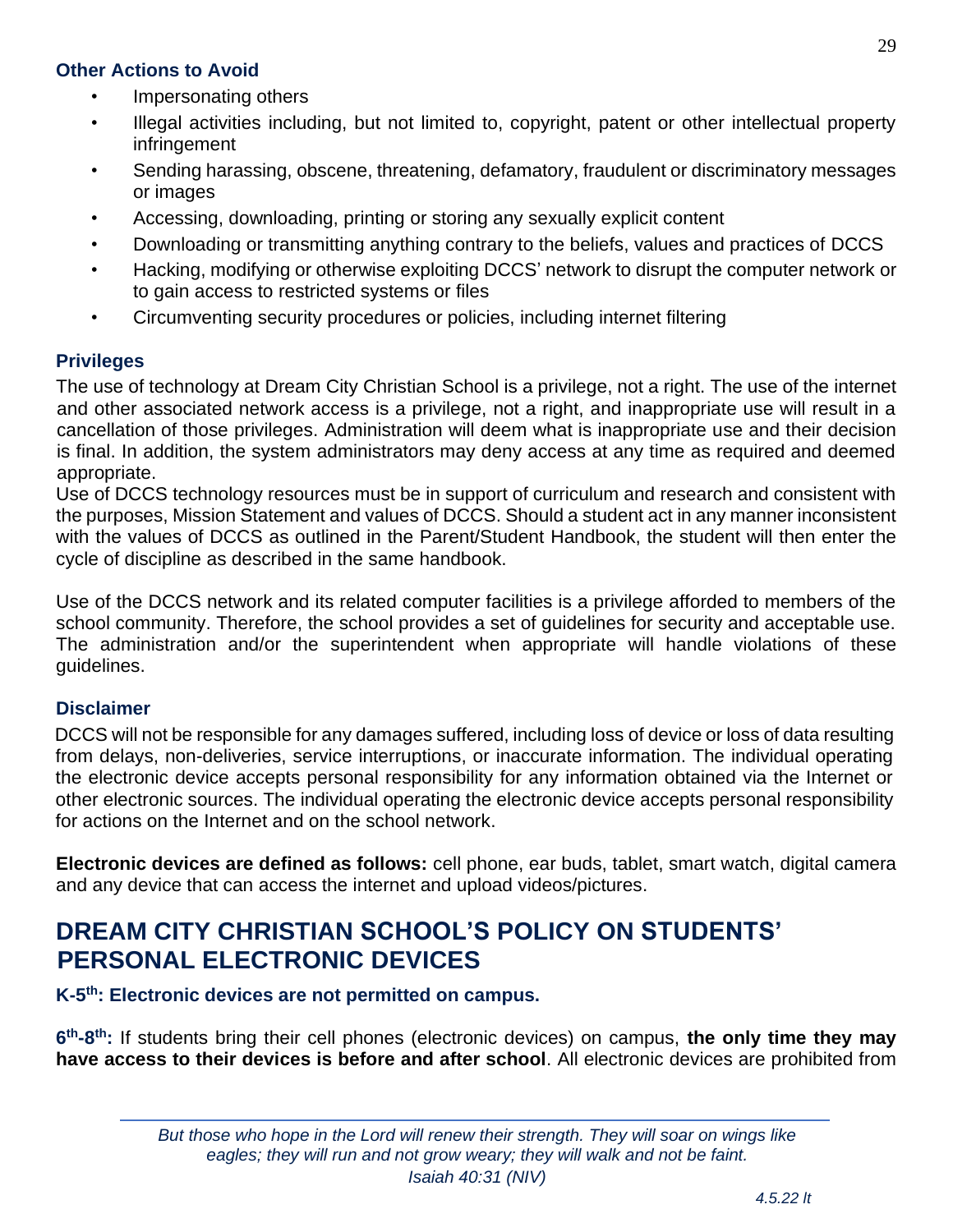*But those who hope in the Lord will renew their strength. They will soar on wings like eagles; they will run and not grow weary; they will walk and not be faint. Isaiah 40:31 (NIV)*

#### *4.5.22 lt*

use during classroom time. **Once a student enters the classroom, electronic devices must be turned off and placed in the cell phone organizer. No exceptions.** 

#### **DCCS High School's Policy of Students' Non-Use of Personal Electronic Devices During Classroom Time, Chapel, Pep Rallies, Assemblies and Other School Events:**

- All electronic devices are prohibited from use during classroom time. Once a student enters the classroom, electronic devices must be turned off and placed in the cell phone organizer. No exceptions.
- Parents may not contact their child via text or phone call during class hours. Please call the school office who will then contact the student. Your support is appreciated.
- Electronic devices are not to be used in locker rooms or bathrooms at any time.
- Reasonable suspicion of inappropriate pictures is enough to search and possibly be seized by administration (administration reserves the right to determine what is inappropriate).

#### *Any exceptions to this policy must be approved by administration.*

#### **High School Disciplinary Action Due to a Violation of the Policy:**

• **1 st Violation (Warning):** The **first time** the student is seen with their phone in the classroom, the cell phone/smart watch is taken; the student can pick it up in the office after school and discipline steps for a minor violation will be logged in Renweb and parents notified

2<sup>nd</sup> Violation: If the electronic device is taken a second time, the violation will be logged in Renweb and the parent will have to pick up the device from the office after school.

**3 rd Violation:** If the electronic device is taken a **third time**, the violation will be logged in Renweb, the student will receive 2 detentions, and parent may pick up electronic device at the office.

**4 th Violation:** This will result in a conference with parents and cell phone usage restricted or revoked.

*Please note: If a student uses another student's device, both students are in violation of this policy and are subject to the above consequences. If the device is confiscated at any time, and it is found to have unacceptable media (music lyrics, videos, photos), further disciplinary action may result. Upon confiscation, the student will open the device for search.*

#### **High School Students' Use of Personal Electronic Devices During Non-Classroom Hours**

The acceptable use of personal devices during non-classroom time are before school, break, lunch, passing periods and after school. Electronic devices are not to be used in locker rooms or bathrooms at any time.

*Any situation that arises concerning the use of electronic devices not covered in this policy will be referred to the administration for clarification. This includes the possible access of inappropriate material, websites, etc.* DCCS *reserve the right to access the device as deemed necessary.*

## <span id="page-29-0"></span>**SEARCH AND SEIZURE**

If there is probable cause to believe that evidence of a violation of school rules is contained in any desk, locker, backpack, cell phone, camera, or any other electronic device, a search may be conducted by administration to maintain the safety and welfare of all students.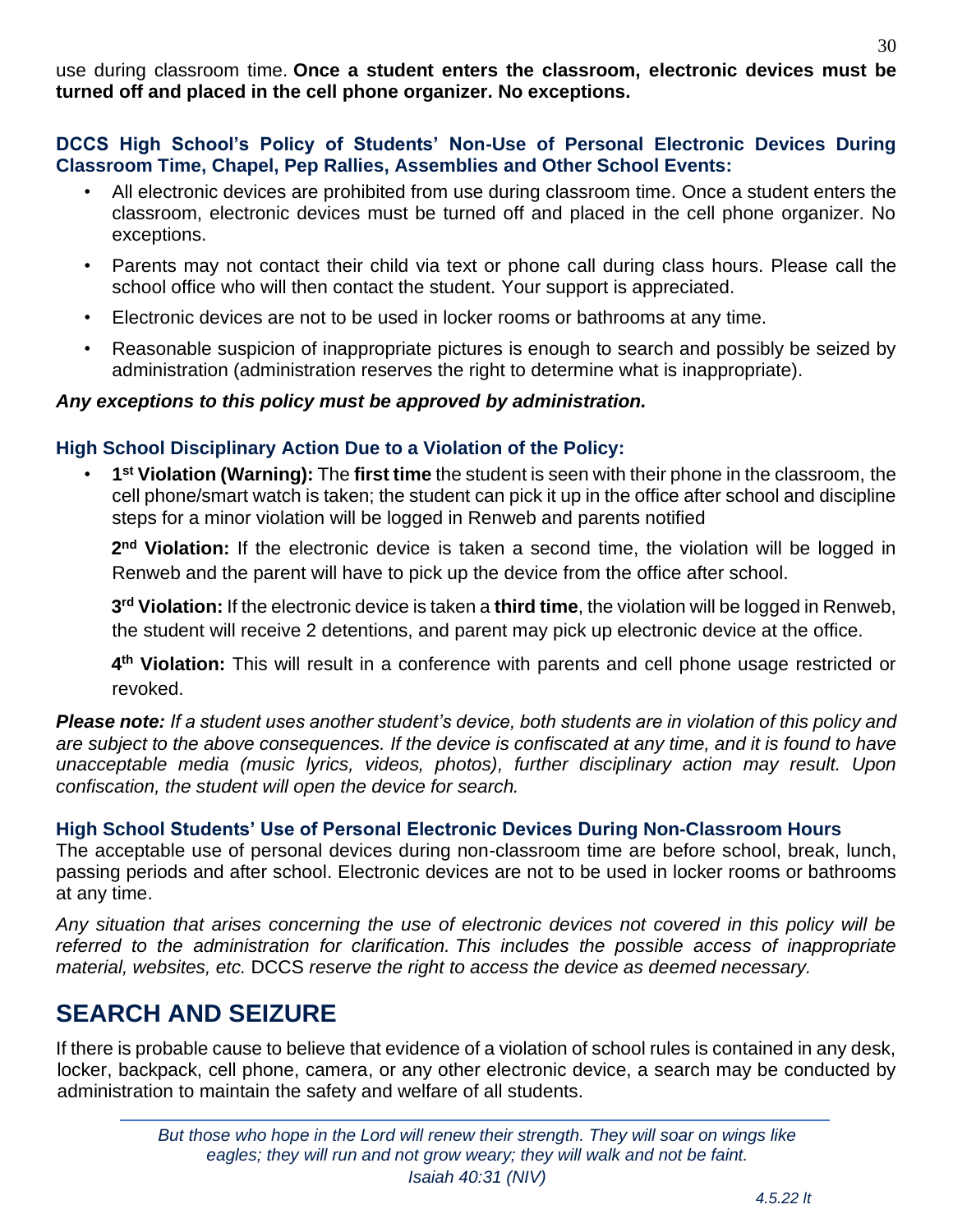## <span id="page-30-0"></span>**SECURITY CAMERAS**

DCCS cares for the safety and welfare of our students and staff. To assist administrators in detecting and deterring unacceptable behavior or activities, and to provide a historical record to assist in investigation, security cameras are installed to monitor school/church property. All recorded images are property of Dream City Christian School. Cameras do not monitor the inside of locker/change rooms or restrooms.

## <span id="page-30-1"></span>**VISTORS ON CAMPUS**

Campus visits are restricted to those with school business. Guests are welcome to attend events during school hours. All visitors who come on school campus must sign in/out (with the exception of attending chapel) and obtain a visitor's badge at the school office. You will be asked to leave your keys or driver's license. Items brought to a student during the school day must be labeled and brought to the school office. In order to not to disrupt the teaching time, please have arrangements made for lunch prior to the start of school with your child and or teacher. Additionally, DCCS reserves the right to prohibit a child from leaving with any adult who appears to be unable to safely care for or transport the child. In some cases, for the safety of our students DCCS may need to contact legal authorities.

## <span id="page-30-2"></span>**SCHOOL VOLUNTEERS**

DCCS recognizes that volunteers provide valuable assistance to instructional programs, to school personnel and to students' educational enrichment opportunities. The school encourages volunteer participation by individuals in classrooms, preparation for and during events, on field trips and various other activities.

Any volunteer, which includes volunteer coaches, parents and persons assisting in the classroom, and others who regularly supervise students or minors at DCCS etc., will need to fill out the Volunteer Application. which includes a Volunteer Disclosure Form. Potential volunteers will also need to obtain a DCCS Background Screening form from the school office or a fingerprint card check through DPS. There is a fee for processing the DCCS Background Screening form. This clearance is good for one year.

The principal will consult with the superintendent as necessary to resolve uncertainties regarding the results of the fingerprinting process. Should undesirable results be returned, the principal and the school board reserve the right to ask the volunteer to refrain from working directly with children. Volunteers may begin once the paperwork is complete and the fingerprint results have come back clear. Volunteers will need to sign-in/out in at the school office.

## <span id="page-30-3"></span>**LUNCHES**

- Students may bring their lunch to school. Parents who wish to purchase lunch for their child through the school should contact our food services coordinator for the most current details.
- Please ensure that lunches sent from home contain nutritious well-balanced items. Some students have food allergies, so we ask that students do not trade items from their lunches.
- Parents dropping off lunches in the school office must make prior arrangements with their child to pick up their lunch in the office before the start of school. This is to not disrupt teaching time.
- Students or parents may not personally order delivery lunches such as "Uber Eats".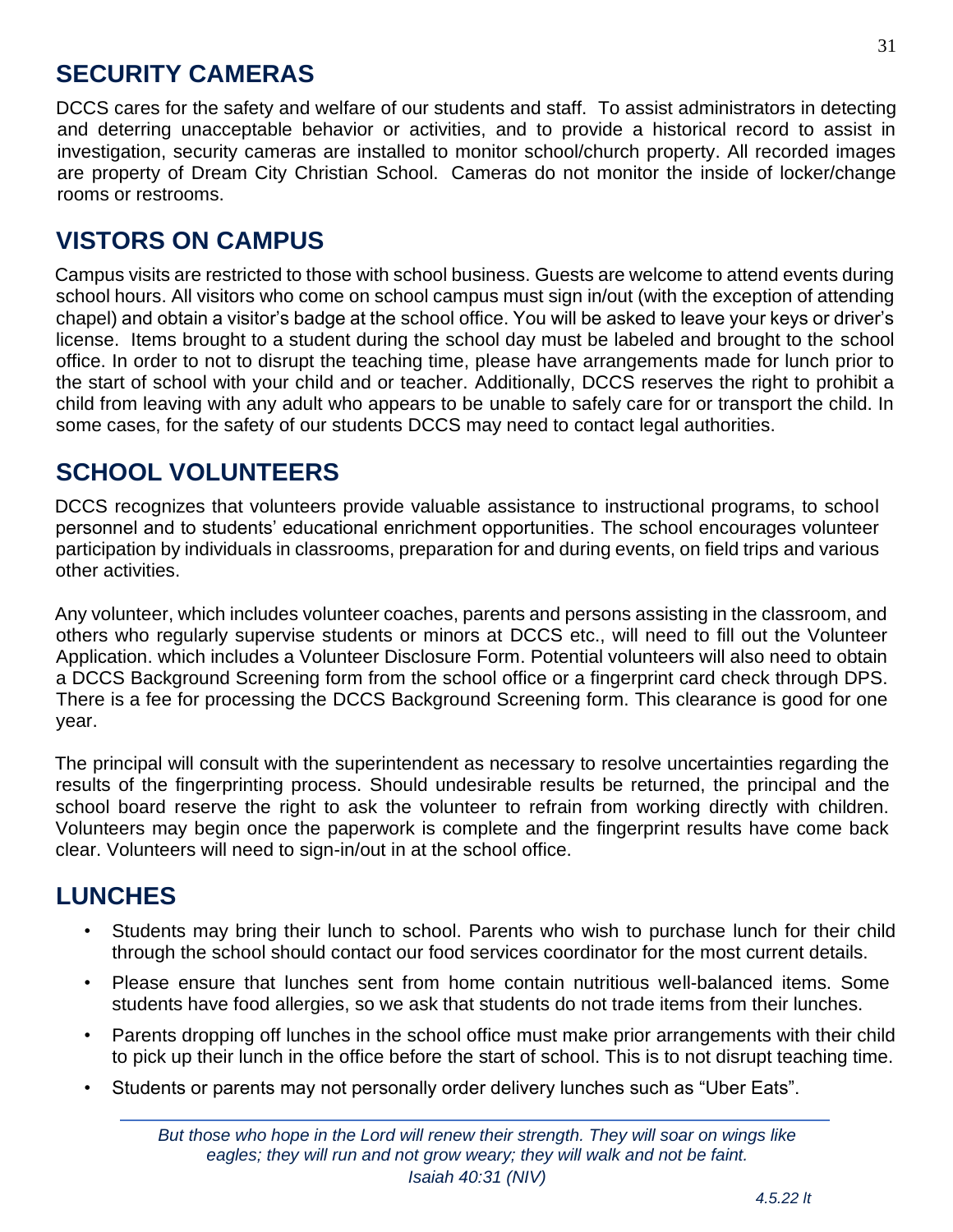## <span id="page-31-0"></span>**CLASSROOM GUILDELINES – FOOD AND DRINK**

Food and drink are not allowed in the classroom unless approved by administration. Water bottles are acceptable.

### **K-12 DCCS Parent Agreement Signature/Policy**

<span id="page-31-1"></span>The online parent signature for the K-12 Parent/Student Policy Agreement is part of the enrollment/reenrollment process. Parents are encouraged to review the items below with your middle school/high school student(s) as they are required to sign the same agreement form in class. These will be kept on file in the school office. Signatures indicate that parents and MS/HS students have read, agree and will abide by the following:

## <span id="page-31-2"></span>**PARENT/STUDENT HANDBOOK**

## <span id="page-31-3"></span>**THE HONOR CODE ALWAYS APPLIES**

All DCCS students are expected to abide by the honor code. Always *assume the honor code is in effect*. Whether openly stated or not, the principles and policies of the honor code are continually applicable.

Furthermore, the family agrees:

- To respect the core values, Honor Code, and Statement of Faith at DCCS.
- The family agrees to support the policies, procedures, staff and administration of DCCS.
- We will not make any negative comments that could possibly destroy the ministry, reputation, or unity of DCCS.
- In order to carefully determine to use the "Matthew 18" Principle of reconciling differences by first conferring with most immediate staff member related to the incident in question, and then only pursuing the proper progressive chain of authority when matters are not acceptably resolved.

## <span id="page-31-4"></span>**EMERGENCY PLANNING NOTIFICATION**

The safety and security of our students is our highest priority. DCCS regularly plans and practices to ensure we are prepared for emergencies.

**What happens during an emergency?** During an emergency, school administrators will secure the campus in what is called a lockdown. Classroom doors are locked, gates to the campus are closed and locked, and no one is permitted to enter or exit the campus until school administrators give the all-clear signal. If there is immediate danger, teachers will stop lessons, close window blinds, turn off lights and direct students to the most secure area of the classroom or building. School personnel work closely with public safety officials during emergencies.

**Students may be kept on campus.** In the event of immediate danger to health and safety on or in proximity to campus, public safety officials may direct the school to keep students on campus, even after school hours, until the all-clear signal is given.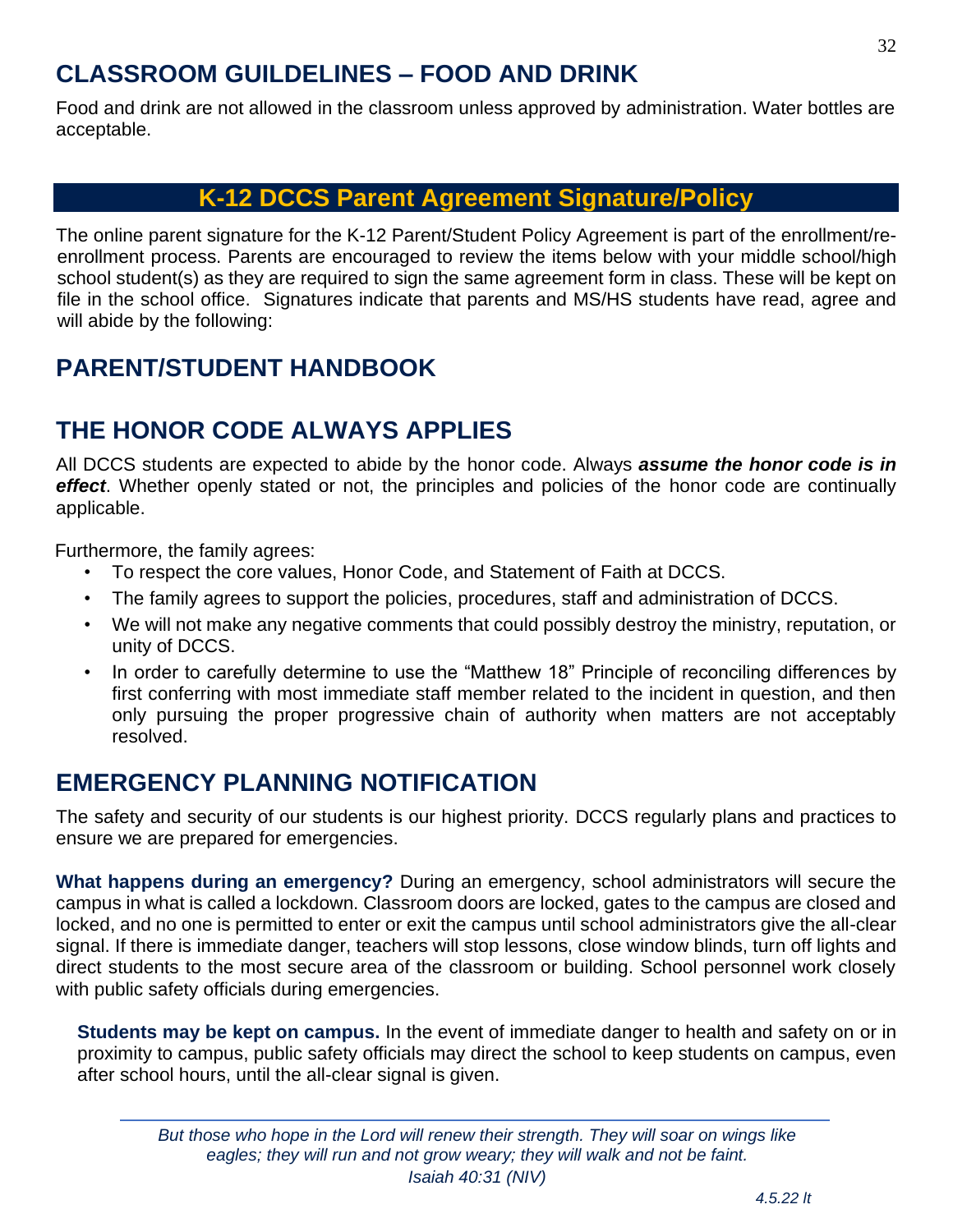If such an emergency occurs, students will be released only to an adult who has been identified as a parent, guardian or emergency contact on your student's emergency paperwork. It is important that you complete this card at the beginning of every school year and update it as needed.

**Students may be relocated off campus.** An emergency may require students to be relocated to a different location. Updated information by telephone dialer, email and text messaging will apprise parents of the relocation site.

#### **What to do if your child is kept on campus during an emergency.**

- 1. In order to keep phone lines free for emergency use, **do not call the school**. Information will be provided on the school website, by telephone dialers, email and/or text message and possibly through the news media. This will include information on when and where to pick up your student.
- 2. If you speak with your student on a cell phone, remind them of the importance of following the directions of their teachers and public safety officials.

We strongly encourage you to check and update your student's emergency paperwork and school year medication record with a list of authorized contacts, health conditions and medications needed.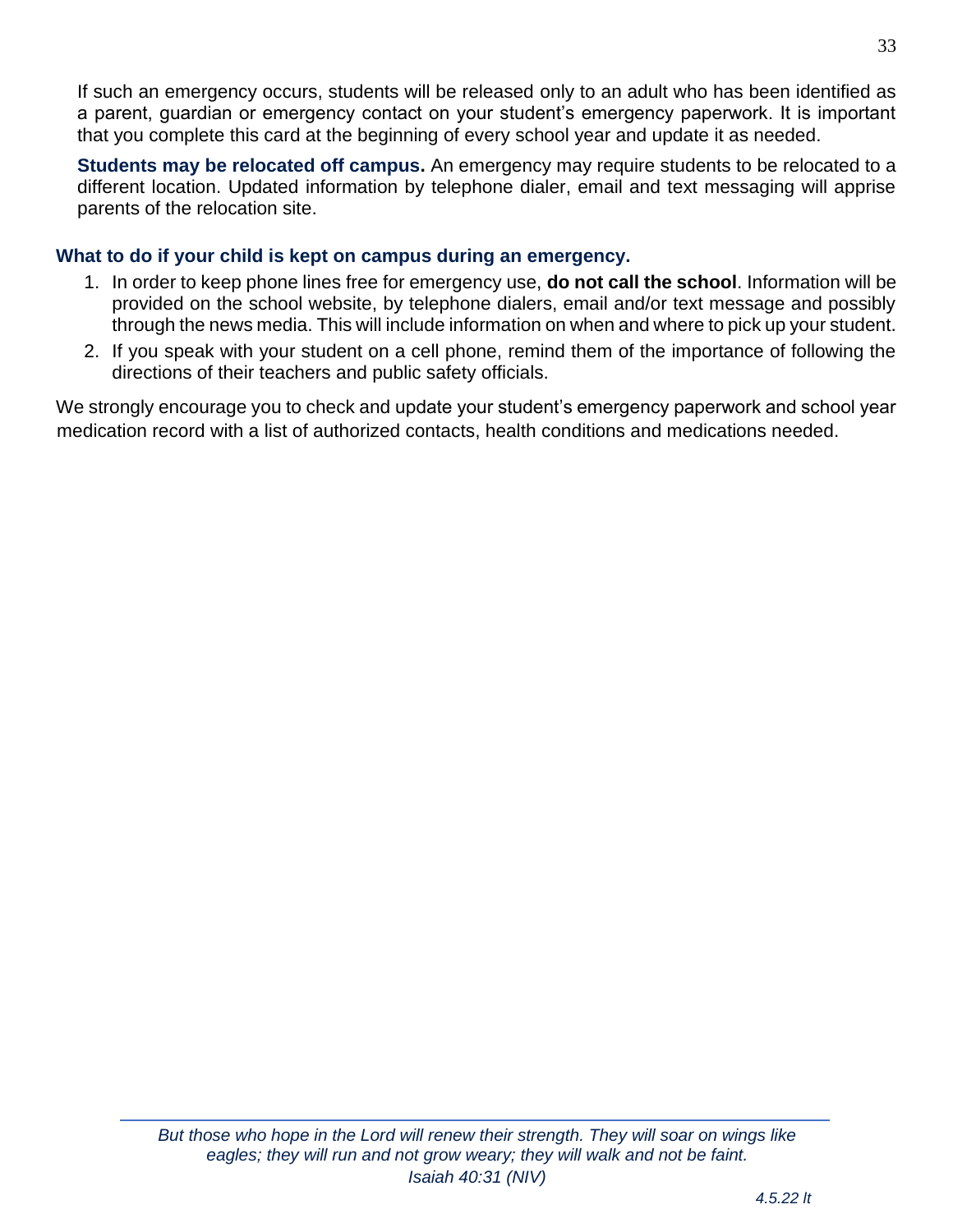

# **High School**

## Student Guidelines

## 2021 – 2022

*But those who hope in the Lord will renew their strength. They will soar on wings like eagles; they will run and not grow weary; they will walk and not be faint. Isaiah 40:31 (NIV)*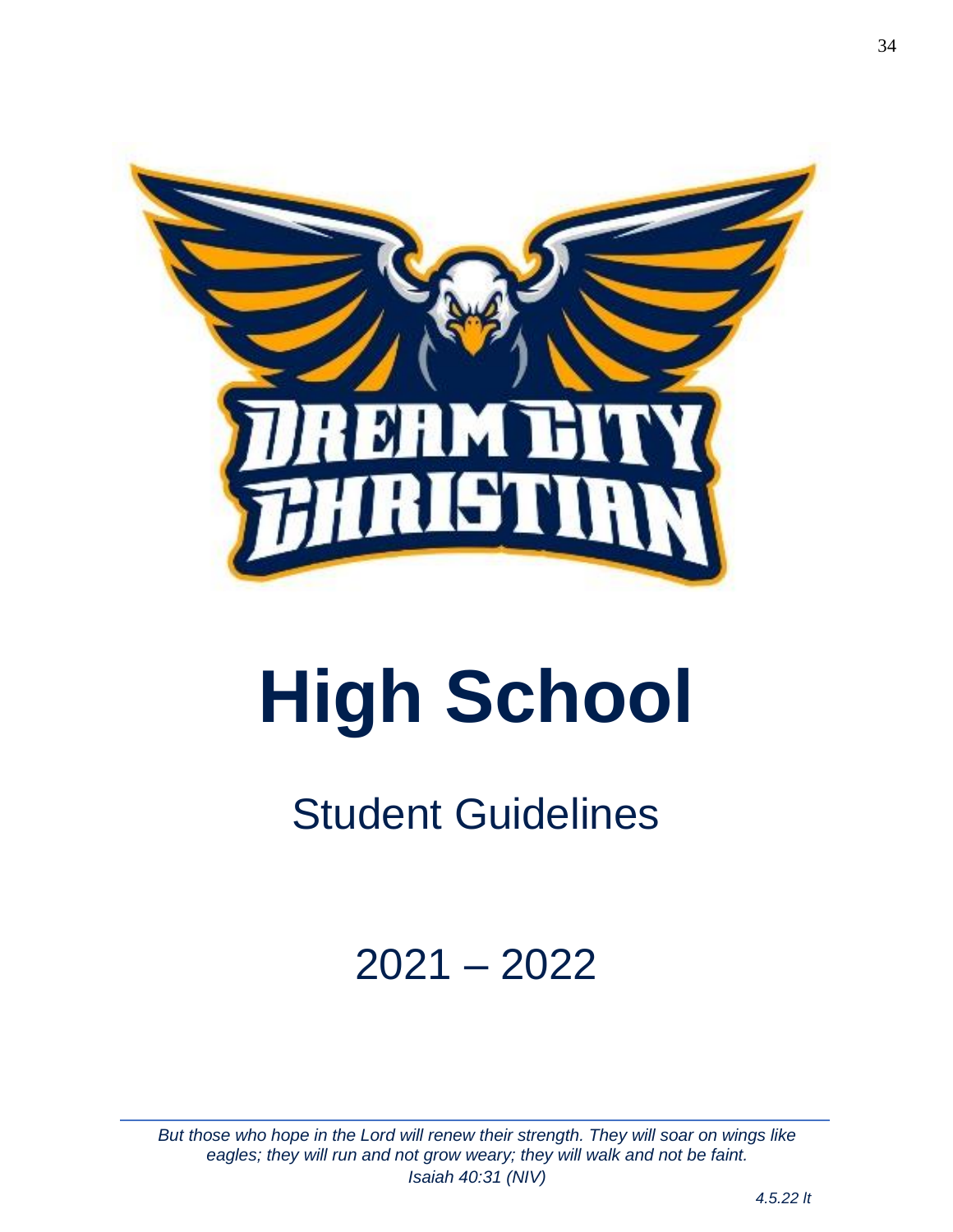## <span id="page-34-1"></span><span id="page-34-0"></span>**DRIVING AND PARKING REGULATIONS**

Campus safety is important to us. To ensure safe and orderly conduct of the school's parking lot, we ask that students follow these guidelines:

- Students that drive to school may only park in the back parking lot behind the gym, Students may not park in front of the school or side parking lot.
- Pedestrians always have the right of way.
- The speed limit in the parking lot is not to exceed five miles per hour.
- Students are not to park in the designated visitors parking spaces.
- Students may not drive their vehicle on campus grounds.
- Students are not to go to their cars during school hours without permission and must supervised by an adult.
- Driving in a manner that is deemed unsafe or hazardous by DCCS staff will result in suspension from driving privileges on campus or church property.
- Students park at their own risk. DCCS is not responsible for theft or damage to vehicles or items left in a vehicle.
- Students are encouraged to always lock their cars.

#### **Personal Items**

DCCS is not responsible for any money or personal items (e.g., electronic devices) that may be lost or stolen. Students bring personal items to school at their own risk.

#### **Technology Guidelines for Personal Devices**

Refer to the "Technology & Electronic Device Acceptable Use Policy" in this handbook.

## <span id="page-34-2"></span>**STANDARDIZED TESTING**

DCCS believes that every student can and should make measurable academic progress each year. While this progress might look different for each child, our commitment to excellence demands accountability from parents, students and staff. One way we choose to hold ourselves accountable to this standard is by participating in standardized testing such as **Iowa Assessments Test, Pre-ACT and PSAT/NMSQT.**

#### **Iowa Assessments Test**

This standards-based test provides educators and the public with valuable information regarding the progress of Arizona's students towards mastering Arizona's reading, writing, mathematics and Bible standards.

#### **Preliminary SAT, National Merit Scholarship Qualifying Test (PSAT/NMSQT)**

This test is typically administered to all sophomores and juniors each October. DCCS uses these scores to track student progress and identify individualized areas of strength and weakness for each student. This test also provides additional practice for the SAT and may qualify juniors for National Merit Scholarships. Students take these tests are on a voluntary basis.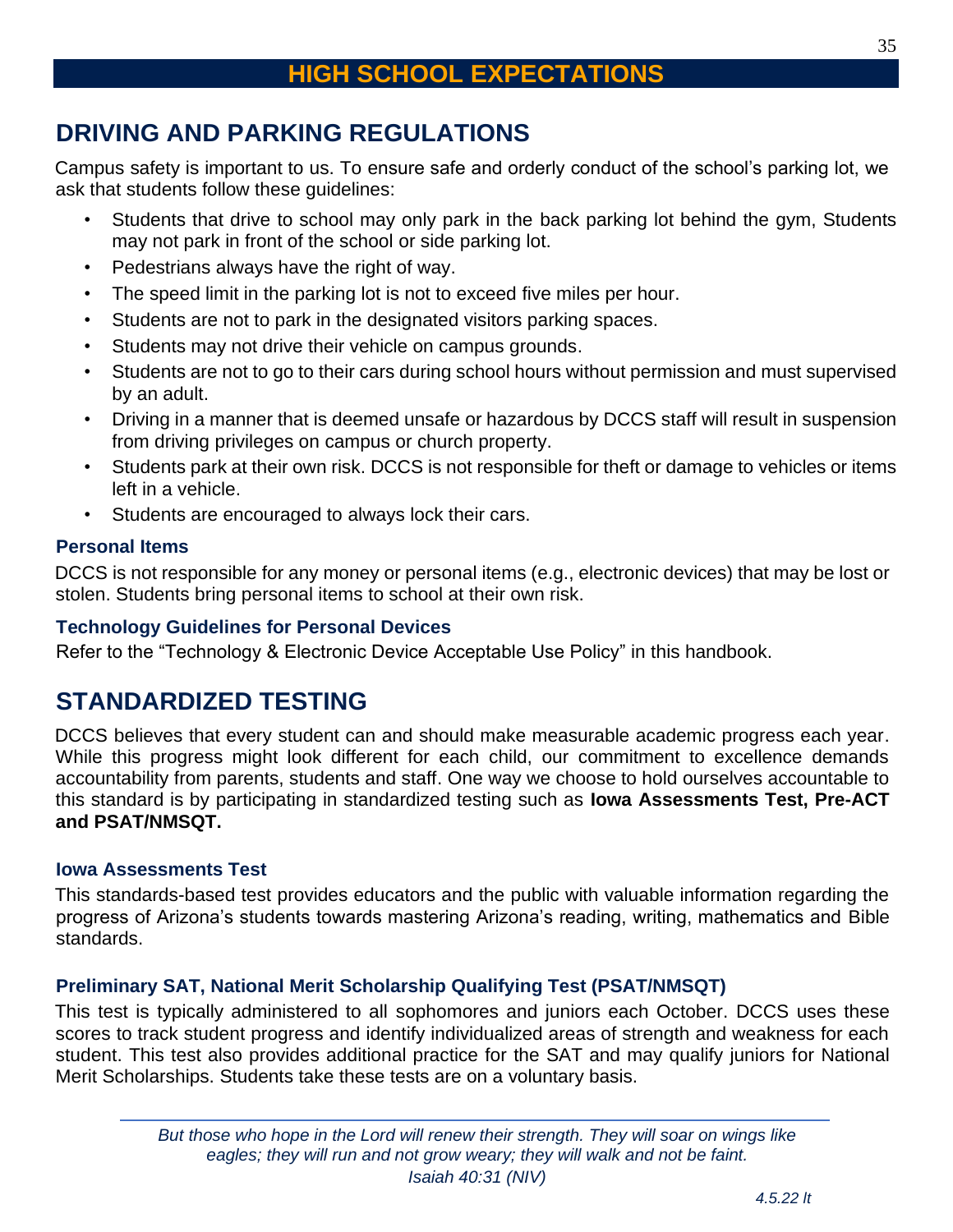## <span id="page-35-0"></span>**ACADEMIC EXPECTATIONS**

Within the general curriculum, academic assessment of students takes place in a variety of ways. DCCS/Early College teachers understand not all students access content in the same ways and strive to differentiate not only their instruction but their assessment of learning. Methods of assessment include but are not limited to numerical scores on students' work, project portfolios and final exams.

Student grades are officially recorded for transcript purposes at the end of each semester with progress reports being available via RenWeb at any time throughout the school year. DCCS uses traditional letter grades to represent academic growth.

#### **STANDARDIZED TESTING/ SCHOOL ASSESSMENTS**

- Annual Norm Referenced Exam; Iowa Assessment
- Students will take the American Civics Exam between grades  $8<sup>th</sup>$ -12<sup>th</sup>.

#### **DREAM CITY CHRISTIAN HIGH SCHOOL GRADUATION REQUIREMENTS ARIZONA UNIVERSITY ENTRANCE REQUIREMENTS**

| <b>Curriculum</b><br>Area | <b>Schools</b><br><b>Graduation</b><br><b>Requirements</b> | <b>Arizona University Entrance Requirements</b>                                                                                                                                                                                                   |
|---------------------------|------------------------------------------------------------|---------------------------------------------------------------------------------------------------------------------------------------------------------------------------------------------------------------------------------------------------|
| English                   | 4 credits                                                  | 4 credits<br>See course description book or counselor for<br>senior level courses that meet the university<br>entrance requirements.                                                                                                              |
| Math                      | 4 credits                                                  | 4 credits<br>Students must complete coursework through<br>the pre-calculus level.                                                                                                                                                                 |
| Science                   | 3 credits                                                  | 3 lab science credits<br>Must include at least three of the four areas:<br>chemistry, physics, earth and biological sciences.<br>Refer to specific course description for courses that<br>meet university entrance requirements for each<br>area. |
| <b>Social Studies</b>     | 3 credits                                                  | 2 credits                                                                                                                                                                                                                                         |
| Theology                  | 4 credits                                                  | 0 credit                                                                                                                                                                                                                                          |
| Fine Arts/CTE             | 2 credit<br>(any<br>combination)                           | 1 CTE or fine arts credit<br>Students must complete one credit of fine arts from<br>the following areas: music, art, theater, or dance,<br><b>OR</b> one credit of CTE from the same program area.                                                |

*Students needing an alternative graduation plan will meet with the principal and academic advisor.*

*But those who hope in the Lord will renew their strength. They will soar on wings like eagles; they will run and not grow weary; they will walk and not be faint. Isaiah 40:31 (NIV)*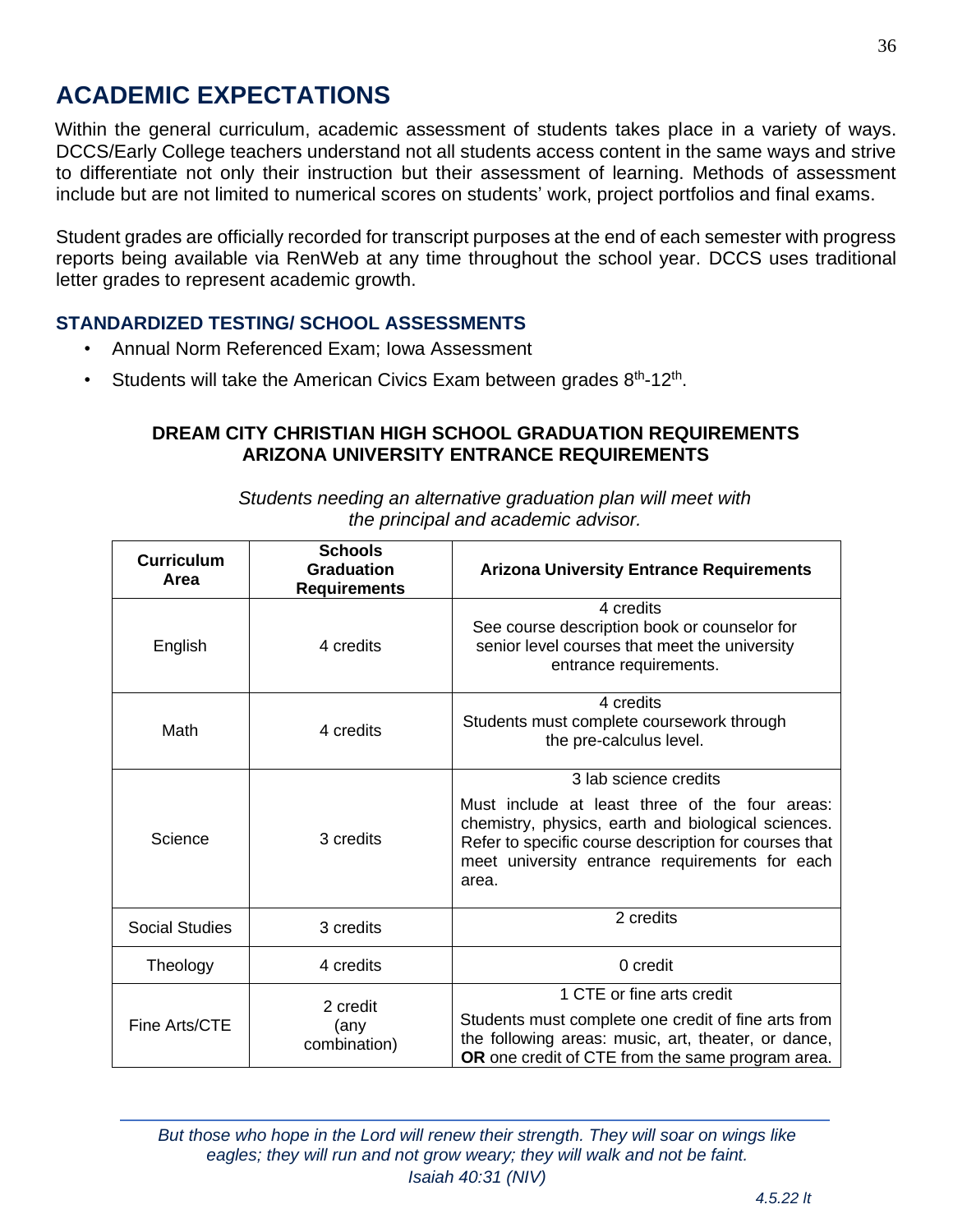|                                         |            | Refer to course description book for courses that<br>meet this university entrance requirement |
|-----------------------------------------|------------|------------------------------------------------------------------------------------------------|
| <b>Electives</b>                        | 5 credits  | 0 credit                                                                                       |
| Modern<br>Language                      | 2 credits  | 2 credits<br>Students must complete two years of the same<br>language.                         |
| <b>Total Credits</b><br><b>Required</b> | 27 credits | 16 credits                                                                                     |

SAT or ACT exam may be required. Contact the college or university of your choice for specific entrance requirements, including GPA, rank or test scores.

Students are required to earn no less than **2 credits** in the following subject areas:

- **English** *(4 credits)* This requirement will be met by completing one credit each of English I, English II, English III, and English IV or ELL English. English 101 and English 102 may also be used to satisfy the requirement for English IV.
- **Social Studies** *(3 credits)* This requirement will be met by completing one credit of World Studies, one credit of American/Arizona History, one-half credit of Economics and one-half credit of American/Arizona Government. The district Economics requirement may be met from other content area courses as listed in the Course Description Book.
- **Math** *(4 credits)* This requirement will be met by earning four credits in math, one of which must be algebra II or algebraic functions.
- **Science** *(3 credits)* This requirement will be met by earning three credits in science, all of which must be Lab Sciences.
- **Career and Technical Education (CTE) or Fine Arts** *(2 credits)* This requirement will be met by completing credits in either CTE or Fine Arts.
- **Theology** (*4 credits*) This requirement will be met by successfully completing 4 credits of theology courses at DCCS. Any transferring student will only be required to have one credit for each year they have been enrolled at DCCS.
- **Modern Language** *(2 credits)* **–** This requirement will be met by successfully completing two credits of modern language in the same language.
- **Electives** *(5 credits)* This requirement will be met by successfully completing any five credits of elective course offerings. A maximum of one unit of elective credit will be allowed for P.E, teacher aide, library assistant, office assistant and other programs of this type.

#### **NATIONAL COLLEGIATE ATHLETIC ASSOCIATION – NCAA**

Please check with the NCAA campus advisor for information regarding NCAA academic requirements or visit [www.eligibilitycenter.com.](http://www.eligibilitycenter.com/)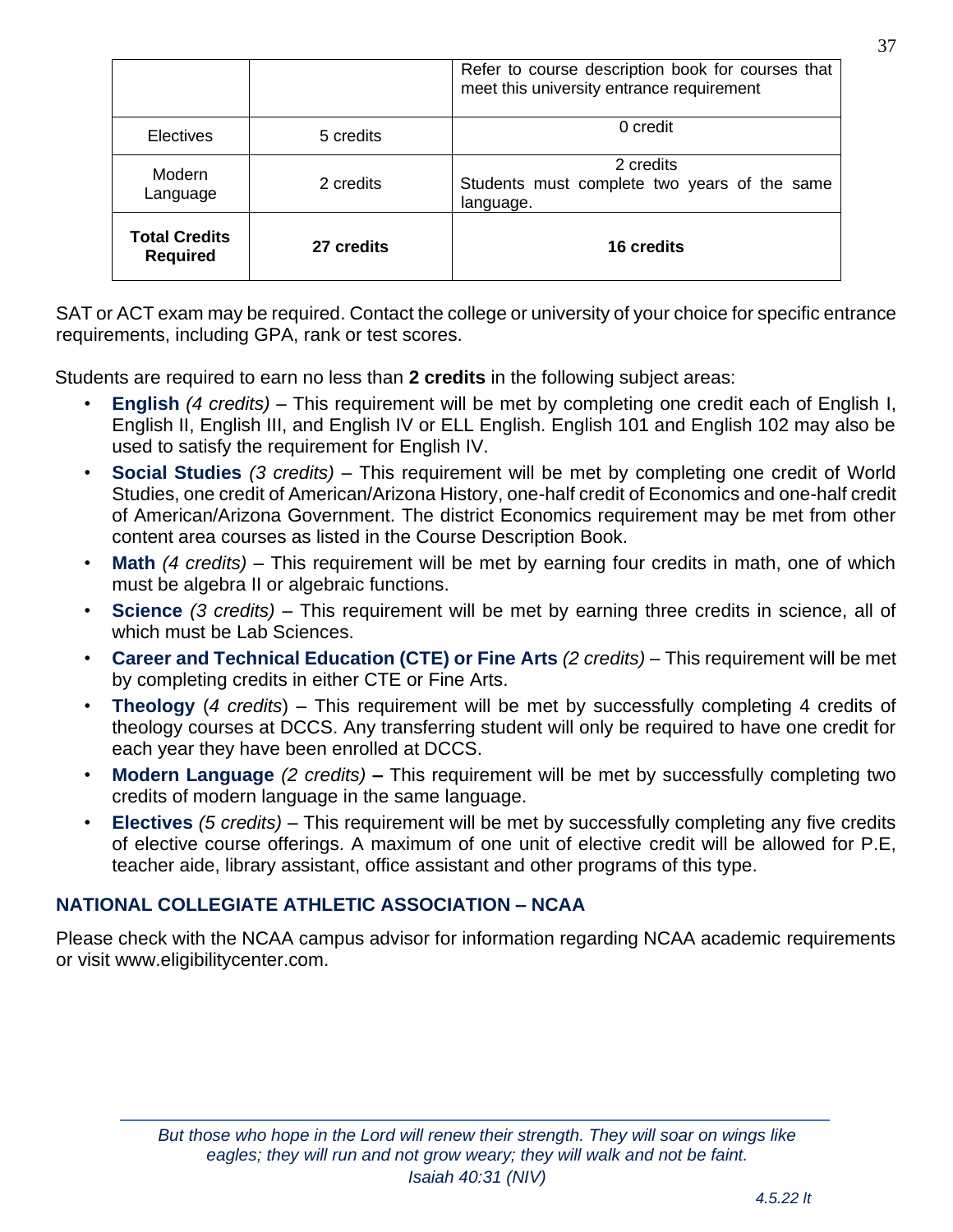### **Dream City Christian School's 4-Year General Studies (Sample)**

| <b>Freshmen Year</b> | <b>Sophomore Year</b>     | <b>Junior Year</b>            | <b>Senior Year</b>    |
|----------------------|---------------------------|-------------------------------|-----------------------|
| English              | English                   | English                       | English               |
| Science              | Science                   | Science                       | <b>Math</b>           |
| Math                 | <b>Math</b>               | Math                          | <b>Social Studies</b> |
| Physical             | <b>Social Studies</b>     | <b>Social Studies</b>         | Elective              |
| Education/Health     |                           |                               |                       |
| Modern Language      | Modern Language           | <b>Elective/Fine Arts-CTE</b> | Elective              |
| Theology             | <b>Elective/Fine Arts</b> | Elective                      | Elective              |
| Elective             | Theology                  | Theology                      | Theology              |

#### **Open Hours**

Students are required to attend classes on a full-time basis throughout their high school career. Assuming that senior students meet the requirements for graduation, they may be excused early or start the school day late (see our students signing in/out policy).

#### **Career Resources**

Our academic advisor is available to provide information to help students make wise and mature decisions about their futures. Information and assistance are provided in the following areas: career information, college entrance requirements, trade and technical school options, financial aid resources, military contacts with recruitment personnel, special programs and youth employment opportunities.

## <span id="page-37-0"></span>**DUAL ENROLLMENT**

## **Dual Enrollment through Dream City Christian School Early College**

Grand Canyon University and DCCS have designed a cooperative program that allows students to earn both high school and college credits. This program is known as Dream City Christian School Early College program. These classes are held on the high school campus or online as part of the regular school day. **Dual credit classes will only be offered on campus if a qualified teacher is available**. If students are to receive college credit, they must register and pay discounted college tuition through Grand Canyon University. Upon successful completion of these courses, students may transfer the credits to other colleges or universities. Other in-state universities accept all credits. Students should check transferability of their courses to in-state universities by visiting: [www.aztransfer.com.](http://www.aztransfer.com/) Acceptance and applicability of transfer credits by out-of-state universities varies by institution.

#### **Courses that may be offered for dual credit include:**

**Dual Enrollment Courses Offered on DCCS Early College Campus** [https://www.gcu.edu/Documents/16GTR0179-DualEnrCrsList\\_V3.pdf](https://www.gcu.edu/Documents/16GTR0179-DualEnrCrsList_V3.pdf) **Additional Dual Enrollment Courses Offered Online Through Grand Canyon University** [https://www.gcu.edu/Documents/16GTR0178-DualEnrCrsList-Online\\_FINAL\[1\]\(0\).pdf](https://www.gcu.edu/Documents/16GTR0178-DualEnrCrsList-Online_FINAL%5b1%5d(0).pdf)

**Please check with the academic advisor office for opportunities additional dual enrollment courses offered through various universities.**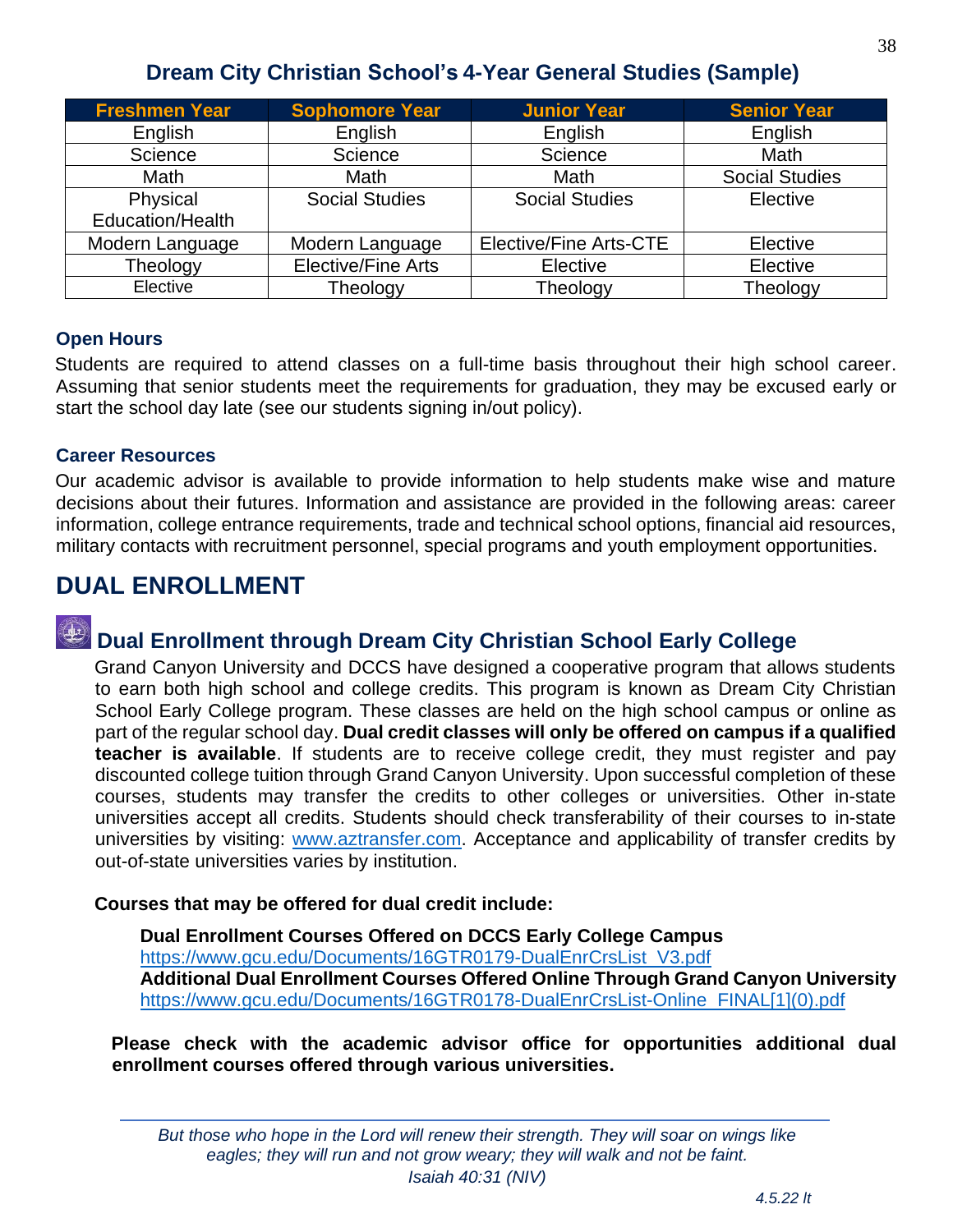#### **Additional Opportunities**

#### **West-Mec**

West-MEC is a unique public-school district that focuses on hands-on learning, leadership development training and industry certification to help prepare today's students for tomorrow's careers. It all started with an idea to help students acquire the skills needed to be successful in their future. Since 2003, West-MEC has grown significantly providing career and technical education across the Phoenix west valley. Visit [http://west-mec.org/,](http://west-mec.org/) or see the academic advisor for additional information.

#### **STEM (Science, Technology, Engineering, Math)**

STEM program will provide a blended-learning environment with project-based lessons for in-school, after-school and summer bridge programs. Throughout the academic year, nine core technologies essential to the development of the engineering and design process will be explored. Core technologies are used as the basic building blocks in technology innovation and the collaborative research projects. These technologies include: Bio, Electrical, Electronics, Fluid, Materials, Mechanical, Optical, Structural and Thermal. Students learn that STEM coursework is not necessarily restricted to engineering, but a general concept applicable to all walks of life.

Effective STEM curriculum and instruction strengthens student understanding by providing design challenges related to real world issues. By incorporating various components that inspire entrepreneurship through; digital citizenship; coding and programming; electronics; robotics; digital story telling; 3D printing; aeronautical challenges; and engineering technology, students explore and address real social, economic and environmental problems and seek solutions.

#### **Leadership Program**

#### **Honors Program**

- The high school honors curriculum is designed to provide academic acceleration and enrichment for the ambitious student. Therefore, honors classes are given a higher academic weight than standard classes. It is required that students maintain a "B" or better to continue in the honors sequence. Students who obtain a teacher recommendation and receive a grade of 85% or higher in a pre-requisite class may be considered for entrance in the honors class. The student must receive an 80% or higher to remain in the honors class. *Please be aware that many universities will unweight grades for admission purposes.*
- DCCS high school students are afforded a unique course study in leadership through programs like Chick-fil-A Leadership Academy and mission trips. These learning opportunities equip students with the necessary skills to create market-based solutions to social problems that may transform them into proactive leaders for the future. Students who successfully complete the program are provided a leadership endorsement on their diplomas signifying to area businesses that they have both the hard and soft skills necessary to be a successful contributing leader in our community.

## <span id="page-38-0"></span>**TRANSFER STUDENTS**

Transfer students who plan to graduate from DCCS will be held responsible for graduation requirements. Coursework completed outside of DCCS will be evaluated to determine if credit will be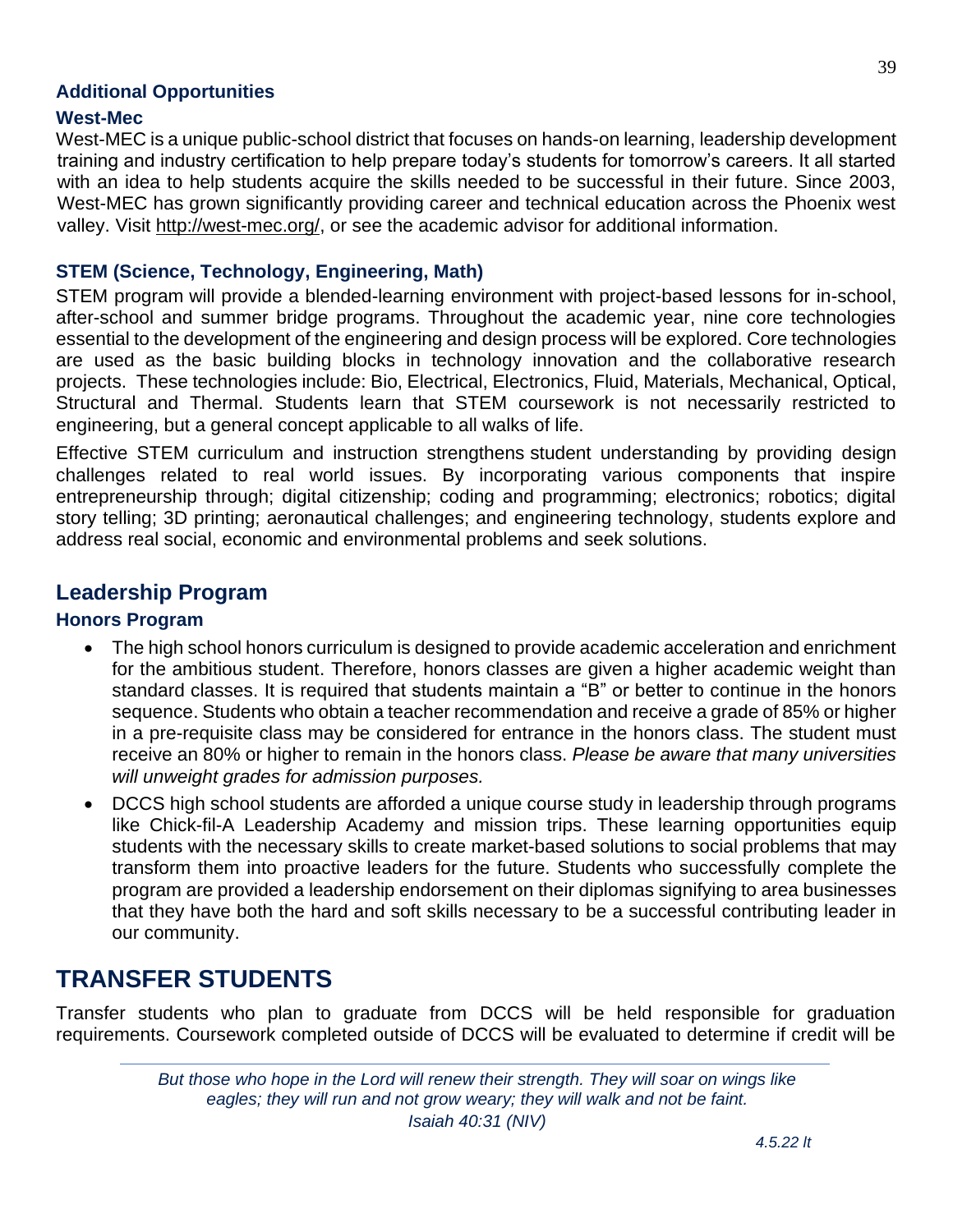awarded. To receive a DCCS diploma, a transfer student must meet graduation requirements and have earned seven credits at DCCS. Students who transfer in the final semester of their senior year must earn a minimum of 3.5 credits. Honors courses taken in another district must correlate with DCCS honors courses for weighted credit to be awarded.

## <span id="page-39-0"></span>**COURSE FEES AND ACTIVITY EXPENSES**

Please see course descriptions for specific course fees and activity expense information. Fundraising and donations may help defray the cost of participating in extracurricular activities.

## <span id="page-39-1"></span>**GRADING**

Students attending Dream City Christian School Early College will be assessed using the following grading scales. Students must abide by the Academic misconduct and cheating policy as outlined in the Parent/Student Agreement Policy.

| <b>Grading Scale</b> | GPA             | <b>Weighted GPA</b> |
|----------------------|-----------------|---------------------|
| $90-100 = A$         | $A = 4.0$       | $A = 5.0$           |
| $80-89 = B$          | $B = 3.0$       | $B = 4.0$           |
| $70-79 = C$          | $C = 2.0 / P$   | $C = 3.0$           |
| $60-69 = D$          | $D = 1.0$       | $D = 1.0$           |
| $59-0 = F$           | $F = No credit$ | $F = No Credit$     |
| Pass/Fail            | N/A             | Credit/No Credit    |
|                      |                 |                     |

## <span id="page-39-2"></span>**WEIGHTED COURSES**

Courses that have weighted grades are indicated in the description of the course. Weighted grades are assigned to classes that are significantly more rigorous and provide students with multiple opportunities to take greater ownership of their learning. Grades in these courses are weighted as follows:  $A = 5.0$ , B = 4.0, C = 3.0. Grades of "D" are not weighted. **Please be aware that many universities will unweight grades for admission purpose.** Weighted courses taken in another district must correlate with the DCCS weighted courses for weighted credit to be awarded.

## <span id="page-39-3"></span>**GRADUATION**

#### **VALEDICTORIAN/SALUTATORIAN SELECTION**

To give all students an equal opportunity to become their school's valedictorian or salutatorian, Dream City Christian School will use the following guidelines:

- Only students in the top 5% of the graduating class will compete for the position of valedictorian and salutatorian.
- The valedictorian or salutatorian candidate will not have a grade lower than a "C" in any subject.
- Mid-year graduates will not be eligible for the valedictorian or salutatorian position.
- The valedictorian or salutatorian must have taken a minimum of 17 credits at DCCS.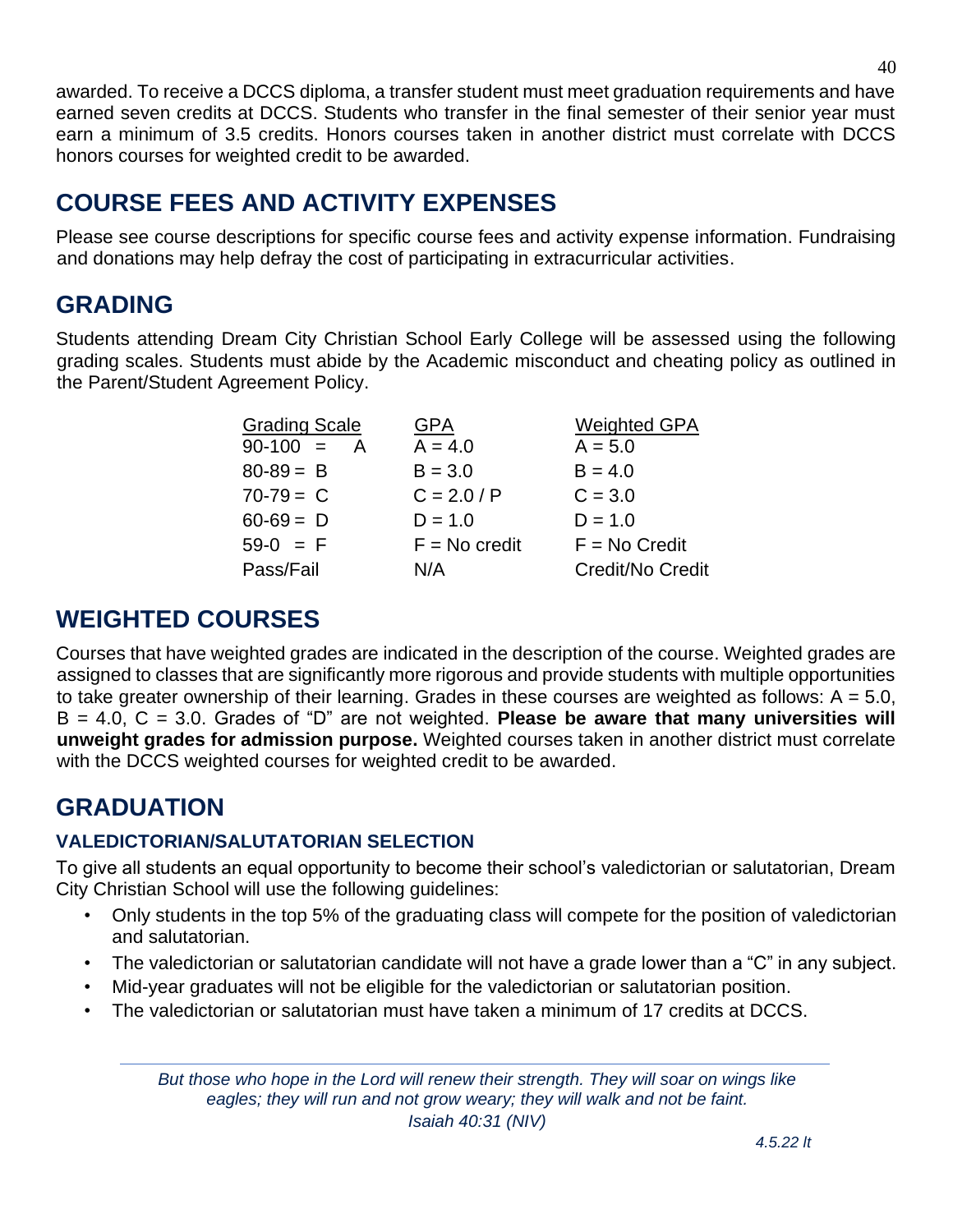• Students who have been suspended during their senior year will not be allowed to speak at graduation.

#### **CUM LAUDE, MAGNA CUM LAUDE, AND SUMMA CUM LAUDE 2023**

Beginning with the graduating class of 2023, in replacement of the valedictorian / salutatorian, DCCS will acknowledge the academic achievement of our students, we will honor students who have attained academic excellence as reflected by their weighted cumulative Grade Point Average (GPA) over their four years in high school. In this endeavor, we will use the following distinctions:

- Cum Laude (with distinction) Those students who have earned a GPA of 3.5-3.75 will be honored at graduation with this distinction and will receive a gold cord.
- Magna Cum Laude (with high distinction) Those students who have earned a GPA of 3.76-4.0 will be honored at graduation with this distinction and will receive a gold stole.
- Summa Cum Laude (with highest distinction) Those students who have earned a GPA above 4.0 will be honored at graduation with this distinction and will receive a medallion.

Please note: With respect to a student's GPA, physical education, sports and any courses that are taken on a pass/fail basis will not be factored for the student's GPA.

## <span id="page-40-0"></span>**EARLY GRADUATION**

Students who meet the current graduation requirements at the end of the sixth or seventh semester are eligible to graduate. These students will receive their diploma at the end of the school year and may participate in graduation ceremonies at that time.

## <span id="page-40-1"></span>**GRADUATION DEFICIENCIES**

Any seniors with deficiencies at the end of their eighth semester must complete all course work prior to September 1st to receive a diploma from the previous scheduled cohort. Students who fail to meet graduation requirements at the end of eight semesters of attendance will be permitted to continue in school and carry a course load that permits them to meet graduation requirements the following year. Students who fail to meet graduation requirements will be subject to new requirements that may have been adopted. Students with deficiencies will not be allowed to participate in graduation ceremonies. Students will be given an opportunity up to the age of 20 to fulfill the graduation requirements and receive a DCCS diploma.

## <span id="page-40-2"></span>**COLLEGE SCHOLARSHIPS AND FINANCIAL AID**

Specific information regarding college scholarships and financial aid should be obtained from the academic advisor.

#### **Community Service**

Students must complete 80 hours of community service to graduate. Students should complete 20 hours each year. Hours will be prorated for transfer students. These hours of community service must be served at approved organizations (check with administration prior to community service to see if it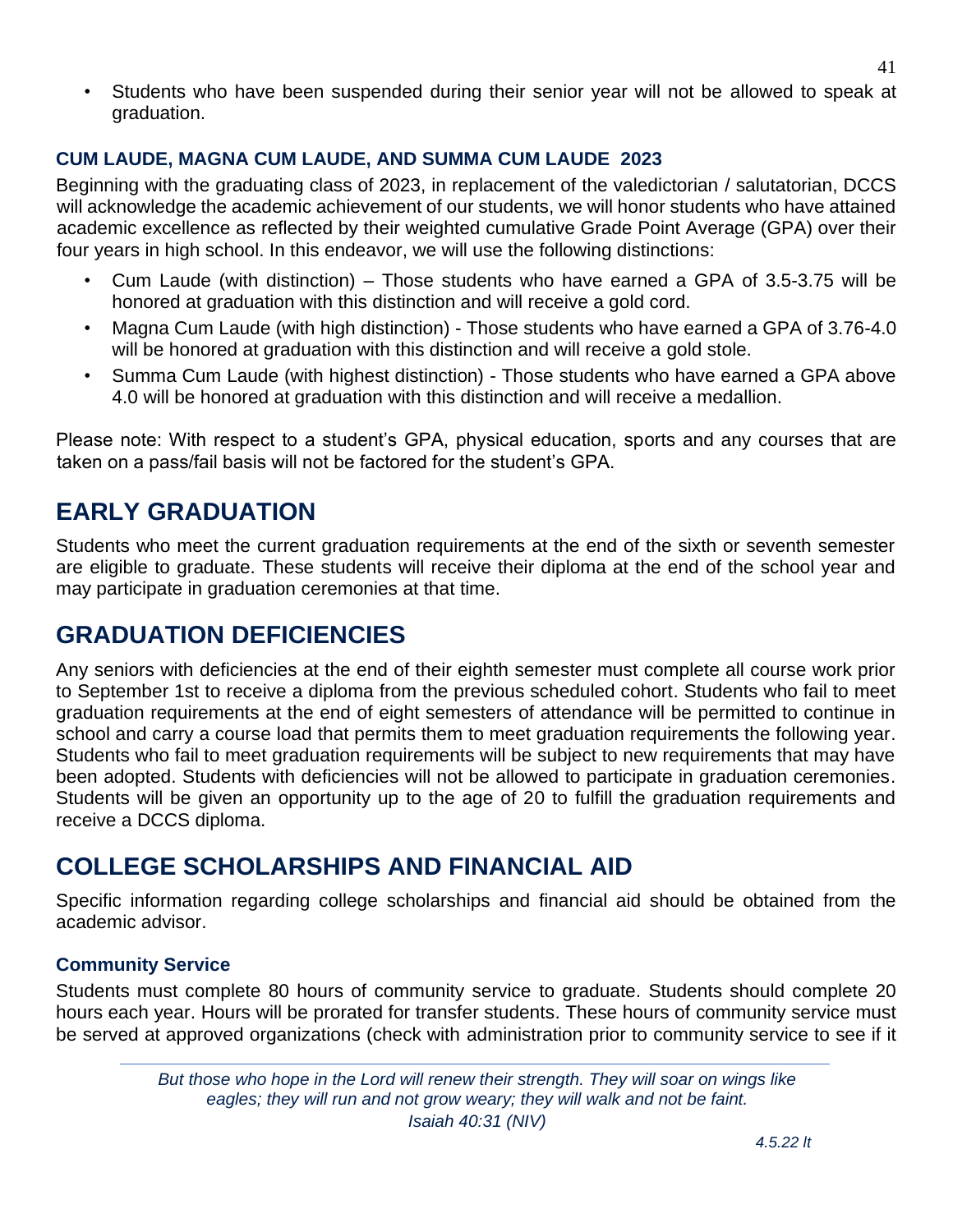is approved). Hours for school clubs and organizations, DCCS Serve Days, and or family business will not qualify as hours toward graduation. Hours will be submitted to their academic advisor through "Mobile Serve."

#### **Failed Courses**

Students who fail a required course must meet with their academic advisor and make immediate plans to satisfy the failed course requirement. Seniors who fail a required first semester course must complete an approved equivalent course by May 1 to walk at graduation. Seniors who fail a required second semester will not walk with their class at graduation. Once the course has been completed, the student may walk in the following year's graduation.

#### **Academic Probation**

A student may be placed on academic probation at the discretion of the administration when a student is not on track to graduate. The administration may ask the student to leave the school when it becomes apparent that the student is not on track to graduate. Criteria for this decision may include course work deficiencies, lack of effort, and failure to cooperate with authority and school rules.

Some students may be accepted to attend DCCS on academic probation. This is an alert to the student and parents that the student's academic progress will be monitored, and the student will be expected to apply diligent attention to their academic progress to remain in the school. Students who fail to meet the school's eligibility requirements will also be placed on academic probation.

#### **Academic Recognition**

The purpose of the honor roll is to recognize and encourage achievement. A student achieves honor roll if an unweighted GPA of 3.5 to 3.99 has been earned. A student is named to the principal's list if an unweighted GPA of 4.0 has been achieved.

Seniors with an unweighted cumulative average GPA of 3.7-3.99 will be honored with a gold cord and a student named to superintendent's honor roll with a GPA of 4.0 or higher with a white cord at graduation. Note: National Honor Society members will be recognized at graduation with an NHS honor stole in addition to the honor roll cord.

#### **National Honor Society**

This group consists of second-semester sophomores, juniors, and seniors who have attained and maintain at least a 3.5 unweighted grade point average. Candidates are also evaluated based on service, leadership and character.

## <span id="page-41-0"></span>**GUIDANCE SERVICES**

If you are uncertain about your plans after high school graduation, we suggest you start by having a discussion with our academic advisor. They have resources which will help in your decision making.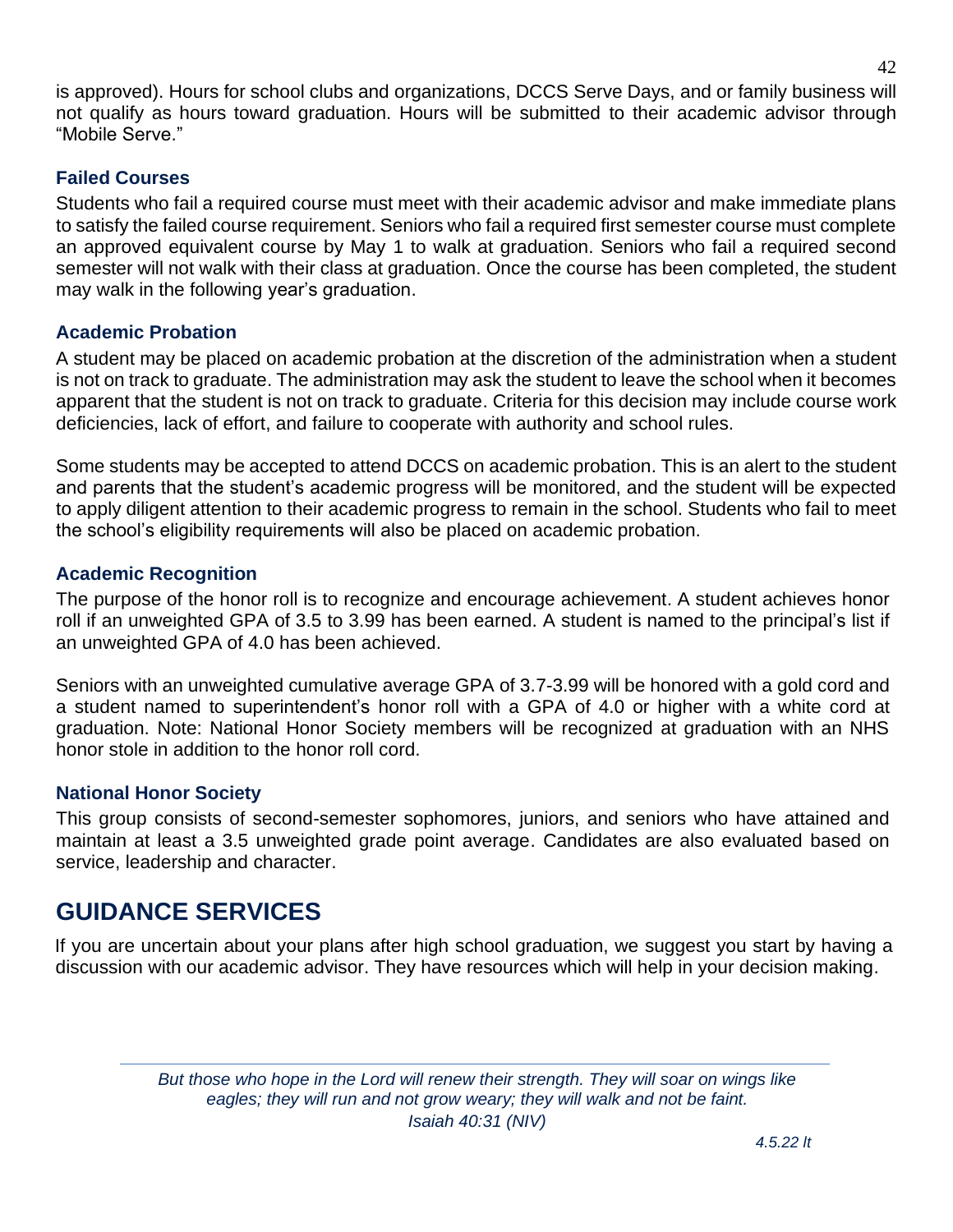#### **Schedule Changes**

All schedule changes must be coordinated through and approved by the academic advisor. Student and parent must complete a Schedule Change Request Form within seven days of the beginning of the semester. The goal is to have a final class roster by the end of the second week of the semester. Both the teacher and parent must approve withdrawal writing from a course after two weeks in. Students can be moved from honors to regular courses during the school year if it is deemed in the best interest of the student. A student may not move from a regular to an honors course during the school year. Teachers and/or administrators may initiate a student schedule change to improve student placement.

#### **Transfer Credit**

Transfer credits are credits for courses taken outside of DCCS. Credits from another high school will normally be accepted at full value by DCCS for students who transfer in. No GPA credit higher than that offered at DCCS will be calculated for transfer grades. Credits for home-schooling courses will be accepted if the instruction was under the supervision of an accredited institution or curriculum. All courses must be earned through DCCS' campus and/or through approved online learning programs

while attending DCCS. Students seeking to earn credits elsewhere may appeal to the DCCS administration for approval. Such appeals are not routinely granted.

#### **Repeating a Class at Dream City Christian School**

Students may repeat a course for credit only if the student has previously received a "D" or "F" in a course. In the case where a student needs to retake a class due to failure, the following conditions will be applied:

- Students who have never taken the class before are given priority in scheduling. A student would be allowed into the class a second time only if the class size is acceptable, as determined by a conference between the teacher and administrator. Final decisions regarding entrance to a class will be made by the administration.
- Students will only receive credit for the classes they pass. Taking the class for the second time does not remove the grade earned the first time from the transcript, only the credits assigned.

## <span id="page-42-0"></span>**HOMEWORK POLICY**

It is the philosophy of DCCS to use homework as a tool to enhance the teaching of subject material presented in the classroom. Homework helps indicate the quality of student understanding and gives feedback to the teacher that will assist in guiding further instruction. Therefore, homework will be assigned to assist in the instructional process. It should not be "busy work." With this philosophy in mind:

- Teachers will provide students with clear expectations of homework assignment. In addition, teachers will regularly post homework assignments on Renweb.
- Students are expected to come to class with homework completed.
- Completed and acceptable homework will be an integral part of the class grade.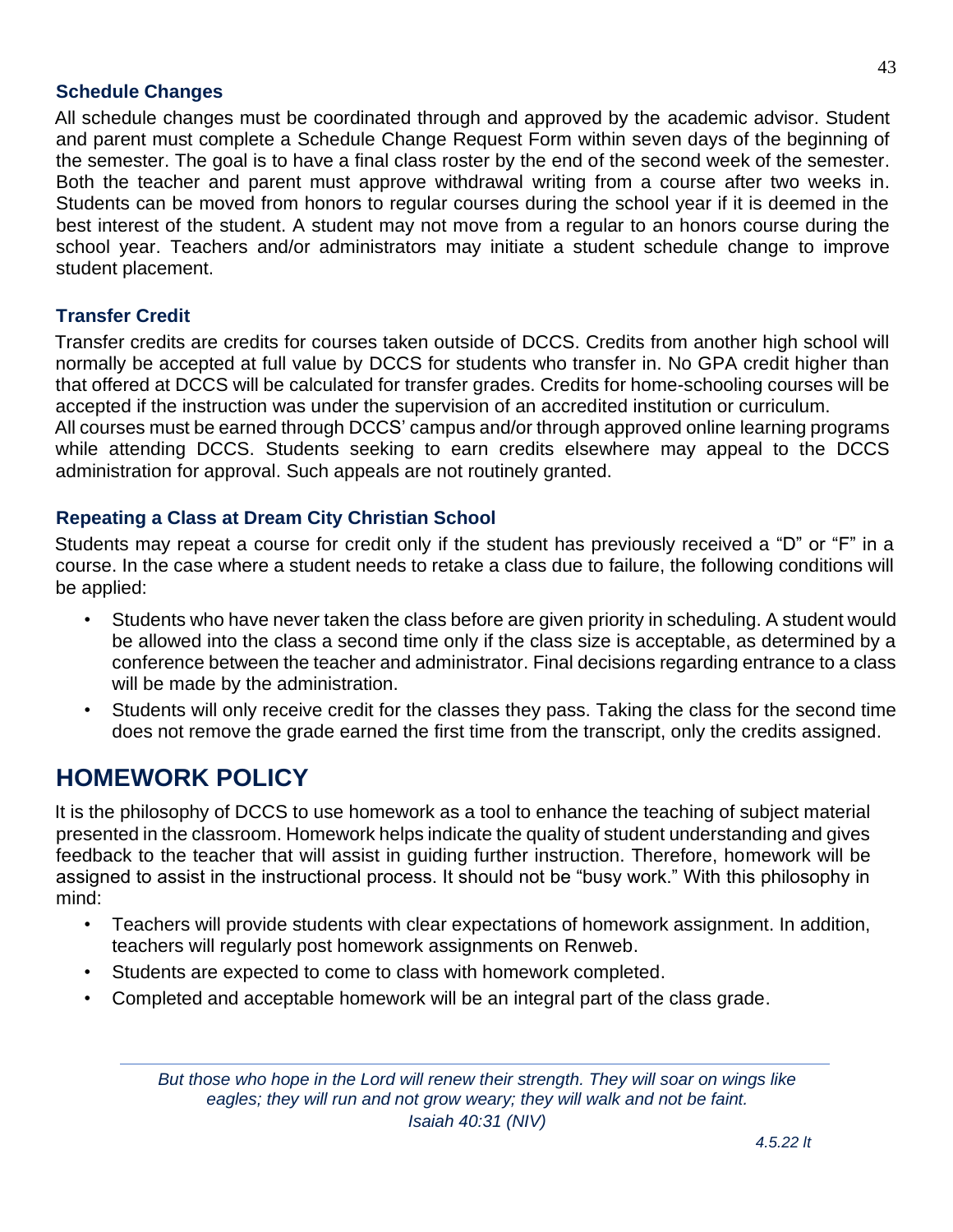## <span id="page-43-0"></span>**LATE WORK POLICY**

#### **Late work will be accepted with a maximum of:**

| Due Date   | <b>Next Class Period</b>    | <b>Following Class</b><br>Period  |
|------------|-----------------------------|-----------------------------------|
| Up to 100% | Up to 80%                   | Up to $60\%$                      |
|            | If assignment not turned in | If assignment not<br>turned in it |
|            |                             | becomes a zero                    |

*Administration reserves the right to extend due dates for pivotal circumstances*

## <span id="page-43-1"></span>**SENIOR TRIPS**

DCCS does not sponsor senior trips. Therefore, any senior trips shall be the sole responsibility of the parents and graduating seniors involved in organizing such an event and shall:

- Be considered an outside, non-school activity and shall be a private venture not in association with the school
- Not be allowed during the operation of a school calendar year
- Not be considered part of the curriculum or activities of the school
- Shall not be part of a fundraiser for on campus or have funds placed in any school account
- Not hold DCCS liable or accountable for any senior trip or events related to such trips

## <span id="page-43-2"></span>**HIGH SCHOOL EXTRA CURRICULAR ELIGIBILITY TIMELINE**

The State Board of Education as mandated by the Arizona State Legislature requires that each school must have in place a "No Pass / No Play" policy. Extracurricular activities include athletics and any clubs, such as fine arts teams, which compete.

#### **"NO PASS / NO PLAY" RULES**

The DCCS **"No Pass / No Play"** policy requires the following to be eligible to participate in any athletic and/or extra-curricular events:

- A student must have received a passing grade of a 60% (D) or better in all enrolled classes.
- The ineligibility period is a minimum of one week or until the student is passing in all classes.
- Ineligibility is declared on Monday and the student is not able to play or compete in any games or competitions while ineligible although the student is able to practice with permission from the coach.

Any student consistently placed on "No Pass / No Play" may be removed from a team. The coach/advisor will counsel the student on his/her ineligibility.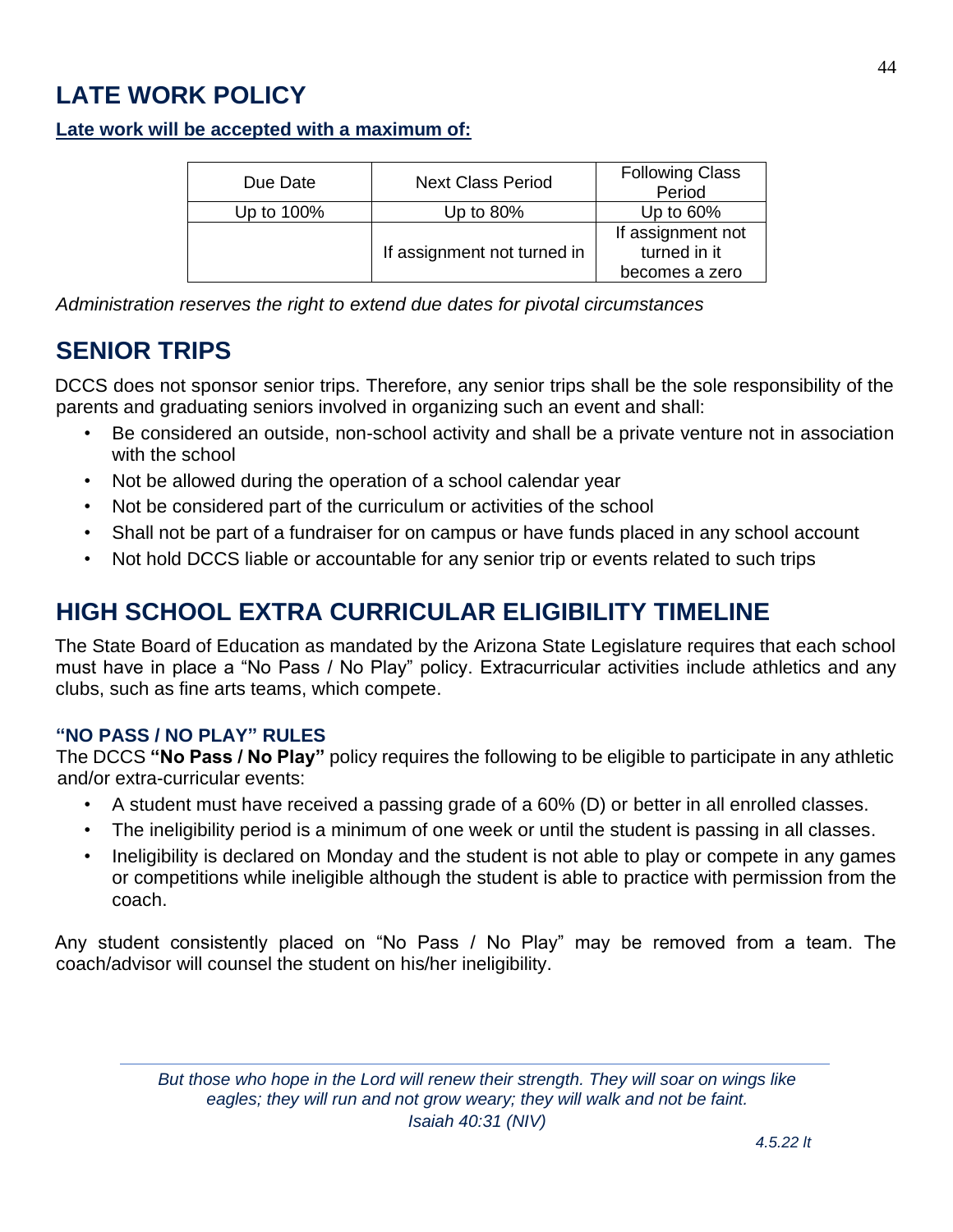#### **Procedures:**

- Monitoring of eligibility will begin in the 1<sup>st</sup> week of each season.
- A list of participants is provided to the athletic director for each sport by the coach.
- Each student receives a warning for the first eligibility violation received for each class. This also applies for each season of sport or extra-curricular activity (Fall, Winter and Spring).
- The athletic director will verify student eligibility, report ineligible students to the athletic department, and inform individual students of their eligibility status at the beginning of each season.
- The athletic director will take a grade check on Monday of each week for any student involved in an athletic sport or extra-curricular activity.
- The athletic director's office will notify coaches, student, teacher and parent if a student is in danger of becoming ineligible for the following week with a grade below a 70%.
- Any student who has not increased their grade to be above a 59% by day of competition will be ineligible for that event. If any student has a grade between 60-69%, eligibility is determined by the coach or sponsor of that sport or activity.
- A letter-notifying parents of their student's ineligibility will be e-mailed on Friday by the athletic office. In addition, an effort will be made by the coach/advisor to contact the parents as well.
- Students may be removed from participation for continuous ineligibility from a sport or activity after their 3rd offense.

*If a student misses any classes on a given day, he/she may not participate in any contest or practice scheduled on that day. Exceptions to this include doctor visit or dental appointments and absences which have administrative approval. Please contact the school if you know your child will have such an absence.*

## <span id="page-44-0"></span>**ATHLETIC SPECTATOR CODE OF CONDUCT**

Dream City Christian School Eagles fans are expected to represent DCCS in a manner that is consistent with its purpose and core values. Specifically, Eagles fans are expected to model respect, class, integrity and Christian attitude (1 Peter 7a, "Respect everyone…") as outlined below:

#### **Respect**

Fans are expected to show respect for teammates, opponents, officials, coaches and spectators by:

- Encouraging the Eagles team regardless of the result of their play. Offer positive reinforcement.
- Demonstrating concern for others. Never berate or demean any player or coach or promote behavior that might cause harm or injury to others.
- Refraining from complaining or arguing about officials' calls or decisions during or after an athletic event.
- Recognizing that the coaches have team goals beyond those of one athlete. Refrain from shouting instructions to players from the stands. Let the coaches coach.
- Displaying respect for all other spectators. Do not insult or fight with other fans. Wait for breaks in the action before leaving or returning to your seat.

*But those who hope in the Lord will renew their strength. They will soar on wings like eagles; they will run and not grow weary; they will walk and not be faint. Isaiah 40:31 (NIV)*

45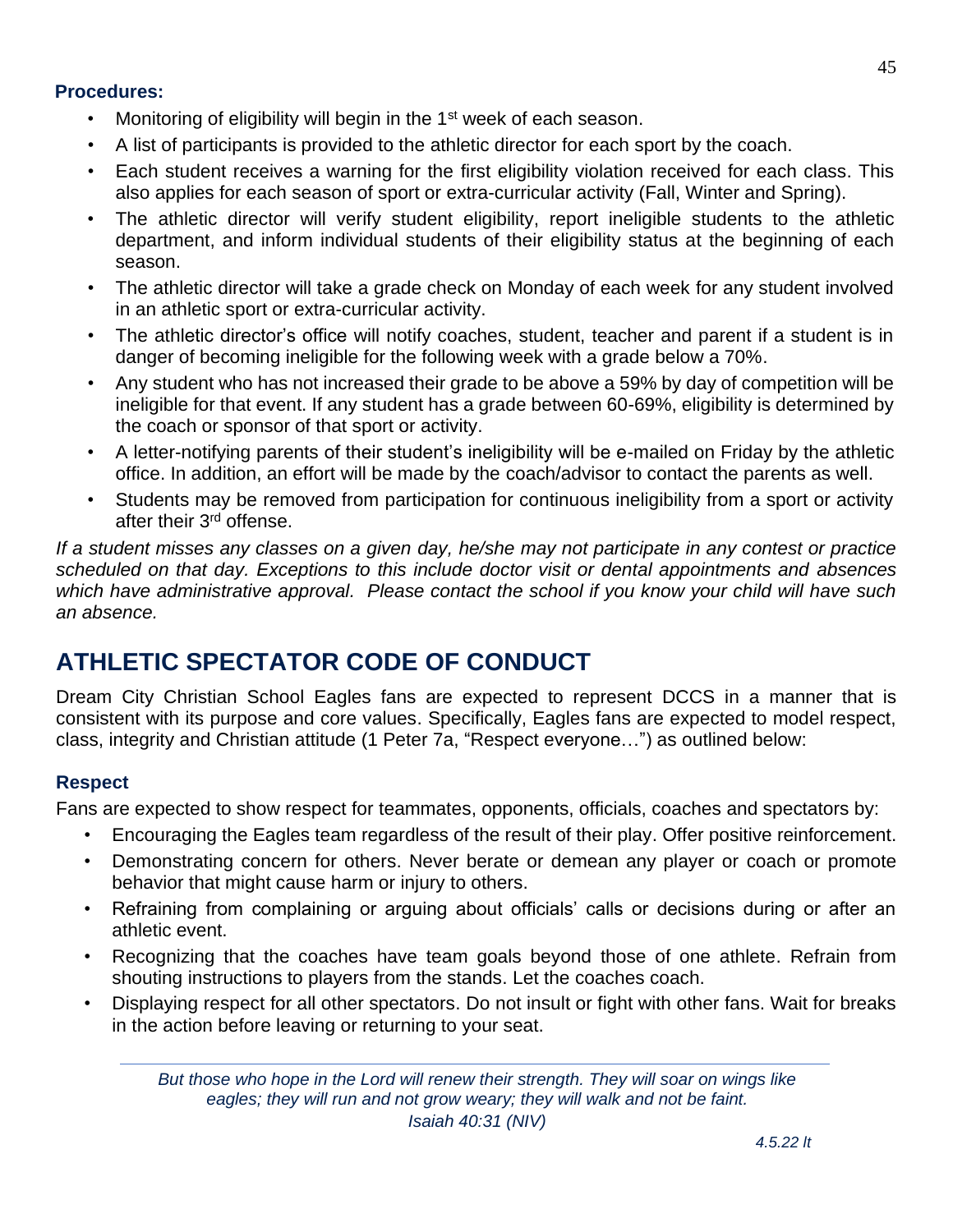- Refraining from engaging in disrespectful conduct of any sort including profanity, obscene gestures, offensive remarks of a sexual nature, trash-talking, taunting, boastful celebrations or other actions that demean individuals or the sport. Do not participate in any negative or demeaning cheers.
- Respect all facilities and use facilities safely and appropriately.

#### **Class**

Fans are expected to cheer with class by:

- Being a good sport
- Being gracious in victory and accepting defeat with dignity
- Complementing extraordinary performance
- Showing sincere respect for all competitors/officials

### **Integrity**

Fans are expected to demonstrate integrity by:

- Respecting the integrity and judgment of game officials
- Refraining from the use of profanity, vulgarity and other offensive language, gestures and signs.
- Refraining from possessing or using alcohol, tobacco, vaping, illegal and non-prescriptive drugs (Refer to "Zero Tolerance Policy")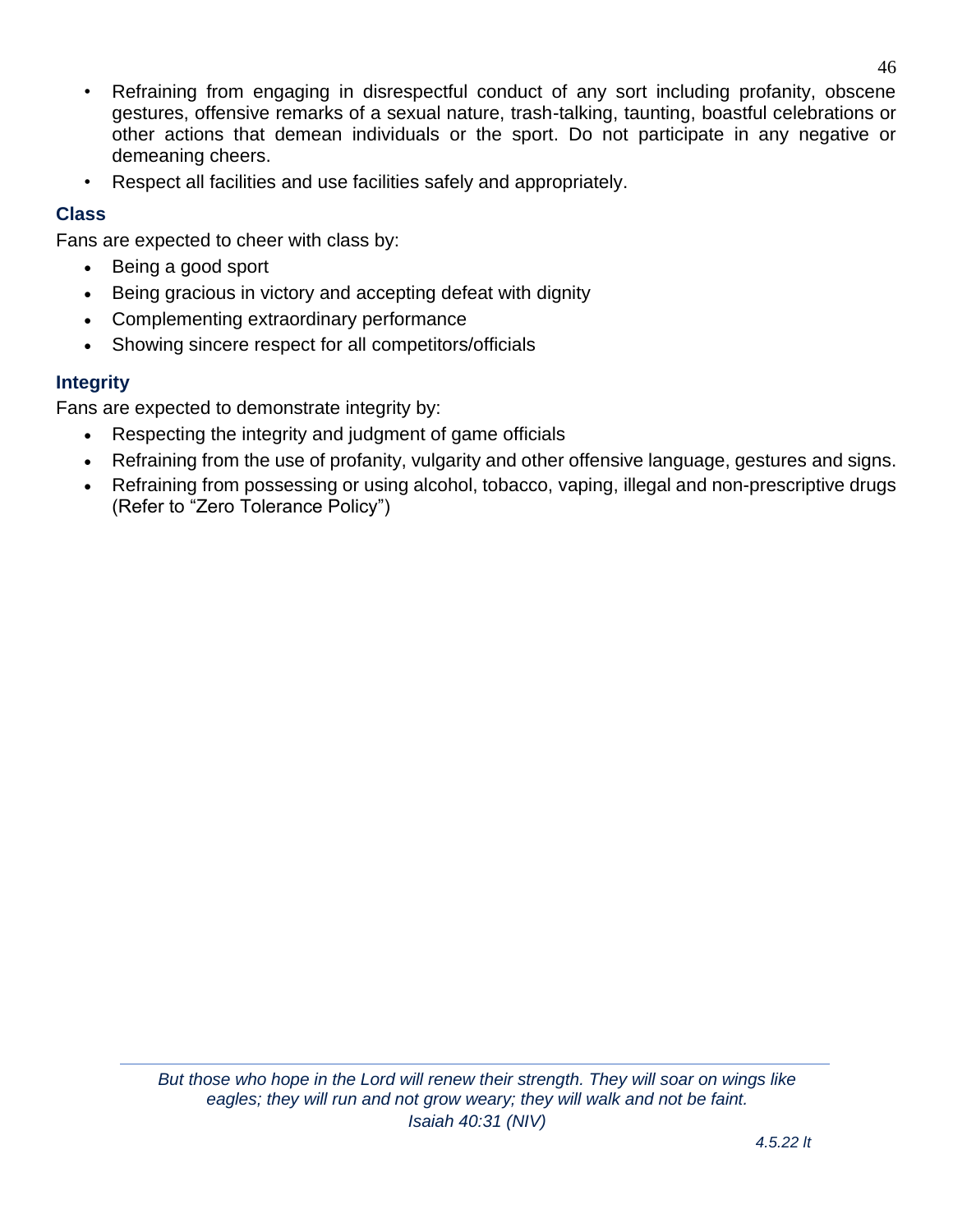

## K-8 **Student Guidelines**

## 2021 – 2022

*But those who hope in the Lord will renew their strength. They will soar on wings like eagles; they will run and not grow weary; they will walk and not be faint. Isaiah 40:31 (NIV)*

*4.5.22 lt*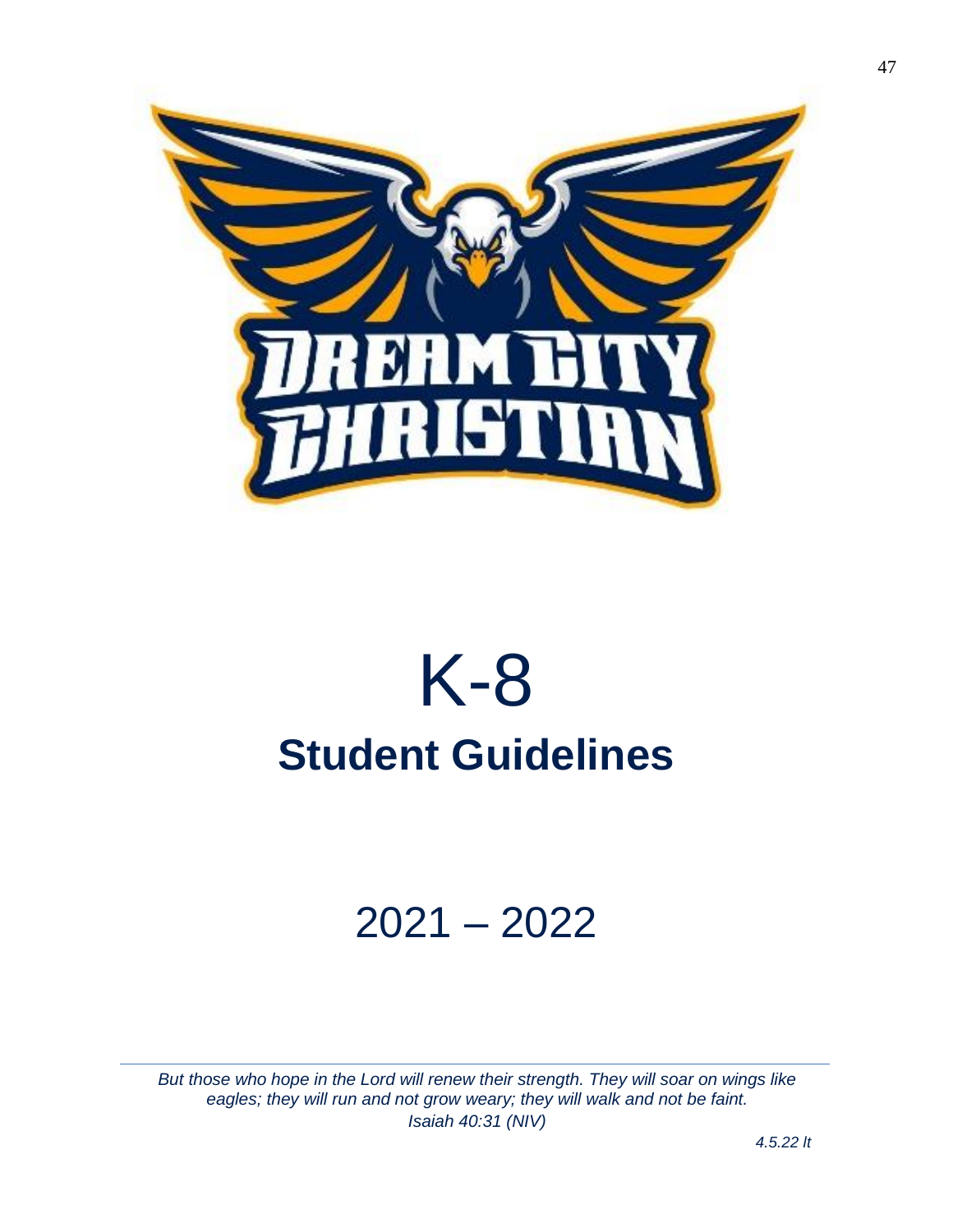## **K-8 SCHOOL GENERAL GUIDELINES AND EXPECTATIONS**

## <span id="page-47-1"></span><span id="page-47-0"></span>**KINDERGARTEN ENTRANCE AGE**

Students registering for kindergarten must be five years of age on or before September 1<sup>st</sup> of the current school year. A child may repeat kindergarten with the parent approval, a teacher's recommendation and the direction of DCCS administration.

## <span id="page-47-2"></span>**6 th-12th BELL SCHEDULE**

7:45am-3:10pm

#### **(Refer to DCCS school website for complete bell schedule)**

## <span id="page-47-3"></span>**GENERAL INFORMATION FOR DRIVING ON CAMPUS PARKING LOT**

For the safety of the children and all persons on the DCCS campus, please adhere to the following:

- Drive slowly in the parking lot. Driving on DCCS property (on campus) is prohibited.
- Speed limit is not to exceed 5 miles per hour.
- Watch for pedestrians.
- Stay off cell phones while driving on DCCS campus.
- When dropping off or picking up students, please park in appropriate spaces.
- Please do not drop off students in the parking lot.
- Do not park and or leave any vehicle along the curb at any time.
- To maintain safety, students will not be released to parents/guardians who appear to be under the influence of controlled substances.

## <span id="page-47-4"></span>**K-5 DROP-OFF AND PICK-UP PROCEDURES**

**Drop-off:** Parents, please escort kindergarten students to and from their classroom. Older students may walk to their classrooms unattended. We value punctuality at DCCS. The playground is not open before school and students on campus before 7:50am will be checked into E-Club. **Students should not be on campus earlier than 7:50am.** All students line up outside their classrooms by 7:55am A student is tardy for class when he/she is not in the room by 8:00am. Between 8:01am and 8:20, the student must stop by the school office and pick up a tardy slip to enter the classroom. After 8:20 the student must be signed in by a parent.

Pick-up: K-5<sup>th</sup> grade students are to be picked up in the "pickup zone" in front of the Worship Center at designated times below.

Color-coded car pick-up signs are issued to each family by the classroom teacher. The sign is to be placed on the vehicle's passenger side visor at pick-up. Families are given two family ID signs. These can be shared with others who may pick up your child.

> *But those who hope in the Lord will renew their strength. They will soar on wings like eagles; they will run and not grow weary; they will walk and not be faint. Isaiah 40:31 (NIV)*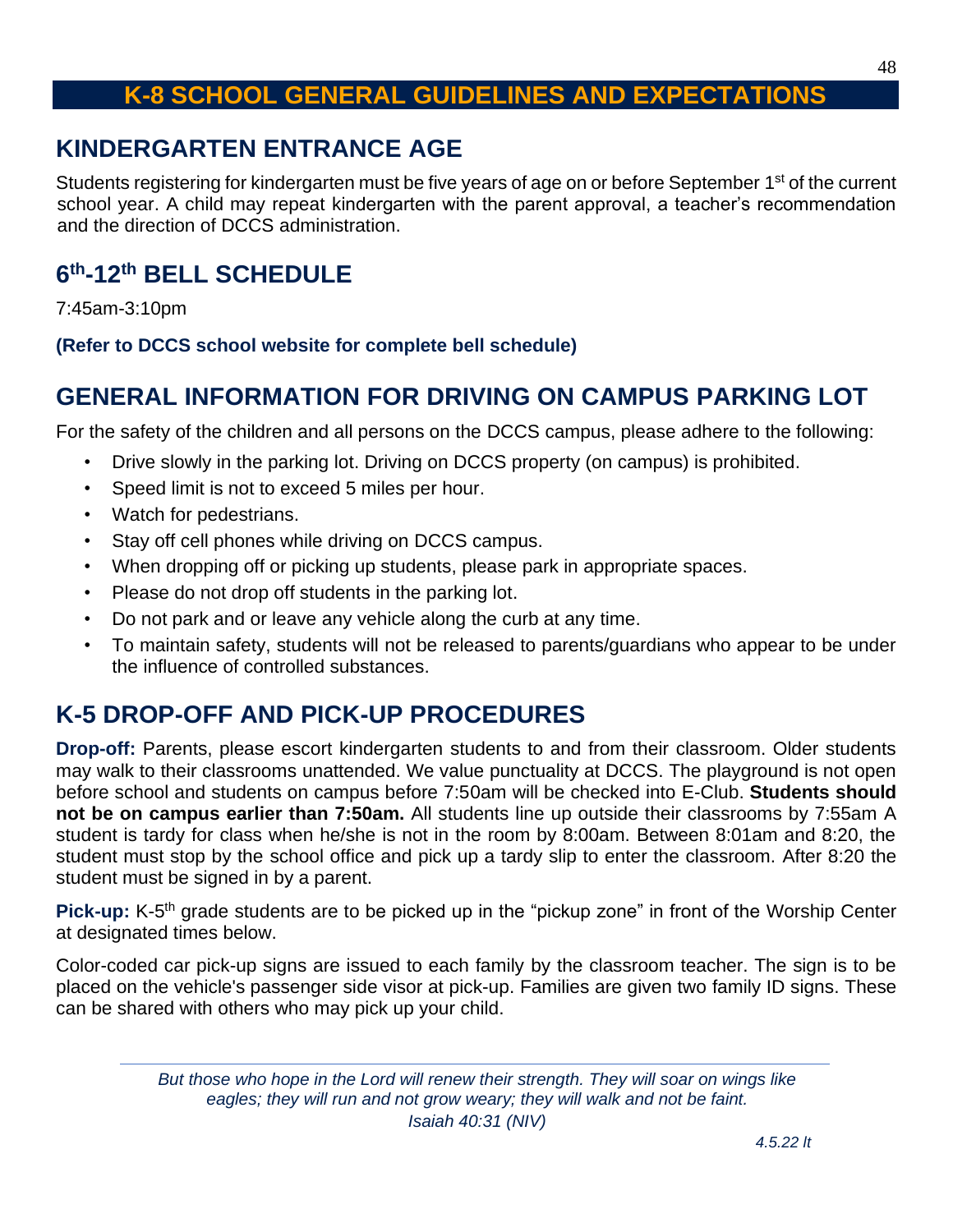**Park & Pick-Up:** Parents who wish to park and pick-up their child should use the designated parking spaces. Parents who park in an undesignated parking space are subject to being towed at their expense.

Parents who choose to park in the parking lot and meet the child on campus may do so. Once you pick up your child, please supervise him or her. Running and throwing balls around campus is not safe and hinders those making their way to the pickup zone. For the safety of students and noise level in the work environment, students may not run and play in lobby area of the administration building.

## <span id="page-48-0"></span>**6 th-8 th DROP-OFF AND DISMISAL PROCEDURES**

Drop-off: 6<sup>th</sup>-8<sup>th</sup> students may arrive on campus at 7:35am. We value punctuality at DCCS. All students should be outside their classrooms by 7:40am. A student is tardy for class when he/she is not in the room by 7:45am. After 7:45am, the student must go to the school office and to obtain a tardy slip to enter the classroom.

**Dismissal:** Upon dismissal, middle school students have the following options to remain on campus:

- Sign-in to after-school tutoring with a teacher
- Participate in a seasonal sport or after school club

*6 th-8 th students are not allowed to be unsupervised on campus after school.* 

## <span id="page-48-1"></span>**K-8 CELL PHONE POLICY**

Dream City Christian School actively promotes a sense of community on campus and is intentional in building an interactive culture between and among faculty and students. Therefore, DCCS chooses to limit the use of personal technology devices while students are on campus. K-8<sup>th</sup> student use of cell phones is not allowed on DCCS campus during school hours. Any visible cell phone during school hours is subject to confiscation.

- K-5<sup>th</sup>: Electronic devices are not permitted on campus. students caught with an electronic device on campus must surrender the device to the principal and meet with the principal after school. The parent will need to pick up the phone from the school office. Repeated abuse will result in a parent and student meeting with the principal.
- **Middle school (6<sup>th</sup>-8<sup>th</sup>)** student use of electronic devices is not allowed during school hours. This includes passing periods and lunch time. Middle school students may not have their electronic devices visible during school hours.

#### **Action Due to a Violation of the Policy:**

• **1 st Violation (Warning):** The **first time** the student is seen with their phone in the classroom on campus during school hours, the cell phone/smart watch is taken; the student can pick it up in the office after school and discipline steps for a minor violation will be logged in Renweb and parents notified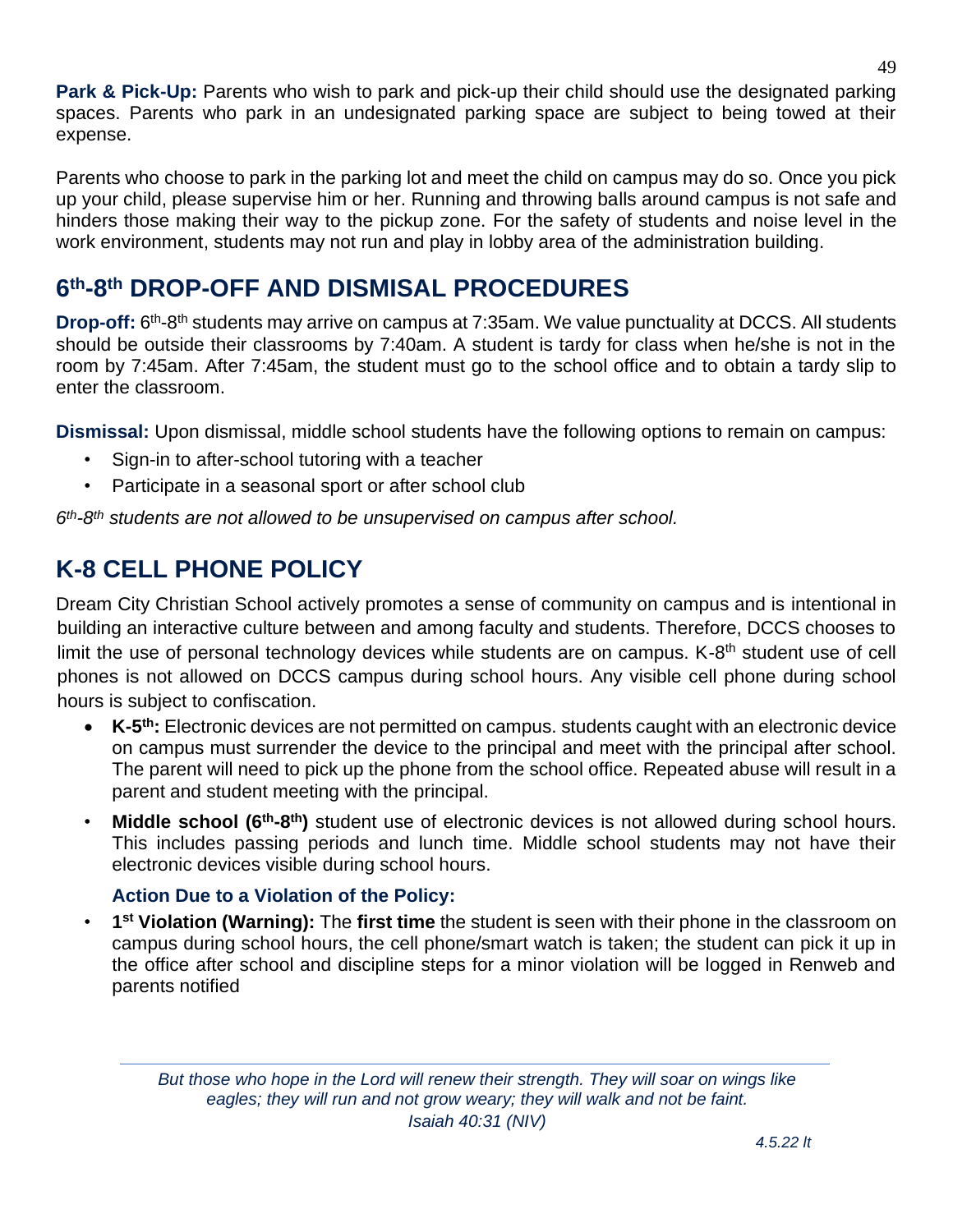2<sup>nd</sup> Violation: If the electronic device is taken a second time, the violation will be logged in Renweb and the parent will have to pick up the device from the office after school.

**3 rd Violation:** If the electronic device is taken a **third time**, the violation will be logged in Renweb, the student will receive 2 detentions, and parent may pick up electronic device at the office.

**4 th Violation:** This will result in a conference with parents and cell phone usage restricted or revoked.

*Please note: If a student uses another student's device, both students are in violation of this policy and are subject to the above consequences. If the device is confiscated at any time, and it is found to have unacceptable media (music lyrics, videos, photos), further disciplinary action may result. Upon confiscation, the student will open the device for search.*

- **After school/before school:** Students may use electronic devices only outside the classroom.
- In case of an emergency, students must go to the school office to place a telephone call.
- Parents should not contact children via cell phone during school hours but should call the school office who will then contact the student. Parent support of this policy is appreciated.

## <span id="page-49-0"></span>**REPORT CARDS & PROGRESS REPORTS**

Student grades are officially recorded for transcript purposes at the end of each quarter with progress reports being available via RenWeb at any time throughout the school year. DCCS uses traditional letter grades to represent academic growth.

## <span id="page-49-1"></span>**GRADING SYSTEM FOR GRADES 1 – 2**

- 1. Performance at an ADVANCED level: Performance that is above grade level standards and is clearly exemplary.
- 2. Performance at GRADE APPROPRIATE level: Student consistently demonstrated achievement at grade level expectations.
- 3. Performance is BELOW GRADE LEVEL EXPECTATIONS: Student needs assistance. This is an area of concern.

## <span id="page-49-2"></span>**GRADING SYSTEM FOR GRADES 3 – 8**

At DCCS, each student is expected to work to the best of their ability. Report cards are issued four (4) times a year. Letter grades are used on the report card to indicate the level of a student's achievement. These may be interpreted as follows:

**A:** 90 – 100 **B:** 80 – 89 **C:** 70 – 79 **D:** 60 – 69 **F:** 59 – Below

*But those who hope in the Lord will renew their strength. They will soar on wings like eagles; they will run and not grow weary; they will walk and not be faint. Isaiah 40:31 (NIV)*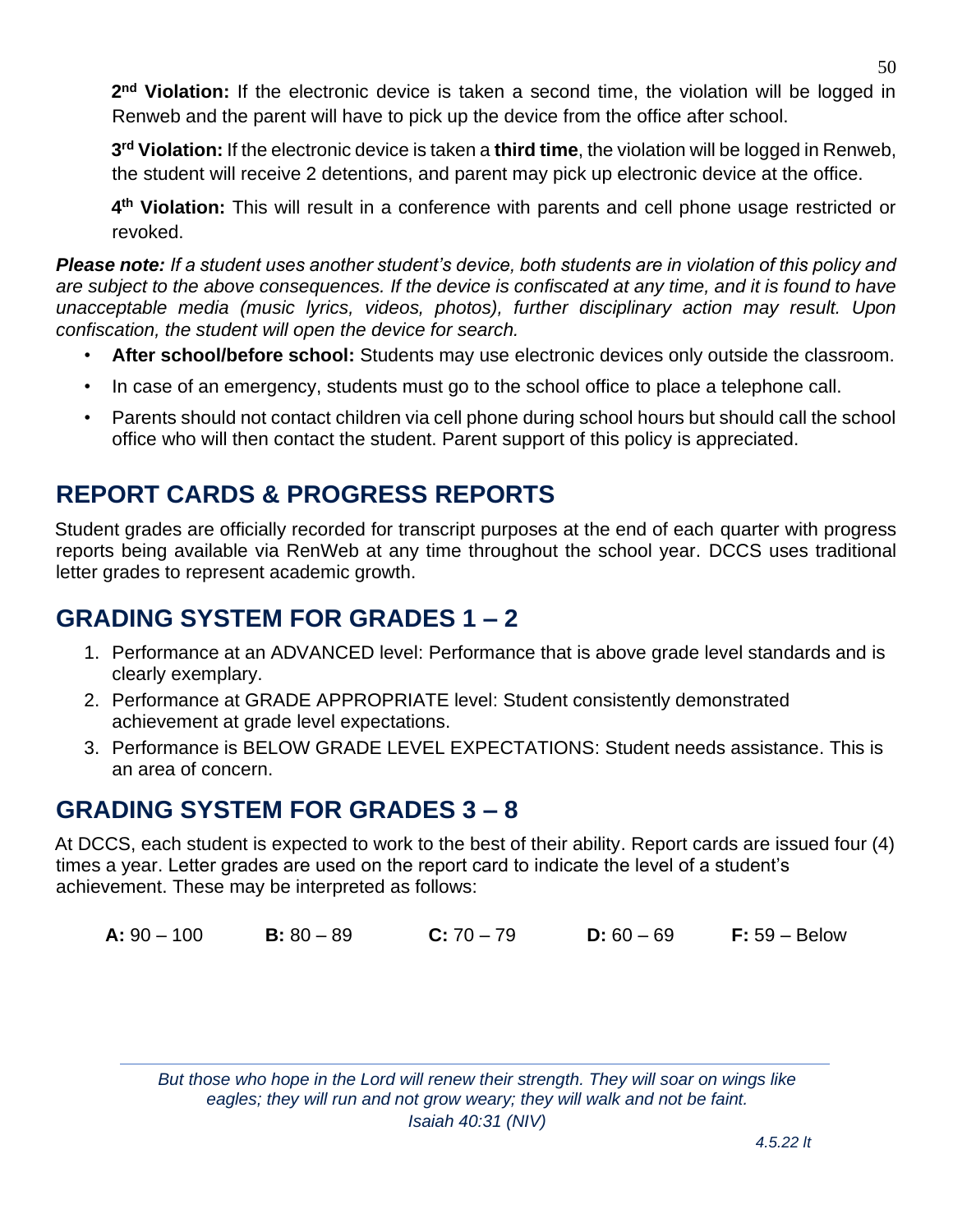## the grade improves.

Tutoring is available Monday, Tuesday and Thursday from 3:15pm-3:40pm for 6<sup>th</sup>-8<sup>th</sup> students. Students requiring more time than this should arrange tutoring times with their teacher.

If a student's grade drops below a "C" (69%), they will be required to attend after school tutoring until

#### *4.5.22 lt*

## <span id="page-50-0"></span>**STANDARDIZED TESTING / SCHOOL ASSESSMENT**

Achievement tests are administered to students in grades 2<sup>nd</sup>-11<sup>th</sup> to help evaluate student progress and the effectiveness of DCCS academic programs. DCCS administers the Iowa Assessment test. Students will take the American Civics Exam between grades  $8<sup>th</sup>$ -12<sup>th</sup>.

## <span id="page-50-1"></span>**PRINCIPAL'S LIST / HONOR ROLL GRADES 3 – 8**

The purpose of honor roll is to recognize achievement and to encourage even greater achievement. Honor roll and principal's list are calculated on "core" subjects only, including math, science, language arts, spelling, Bible and social studies. Students earning a GPA of 3.5 - 3.99 will be placed on the DCCS honor roll. Those students earning a GPA of 4.0 (all A's in all core subject areas) will be placed on the principal's list.

## <span id="page-50-2"></span>**HOMEWORK POLICY**

It is the philosophy of DCCS to use homework as a tool to enhance the teaching of subject material presented in the classroom. Homework helps indicate the quality of student understanding and gives feedback to the teacher that will assist in guiding further instruction. Therefore, homework will be assigned to assist in the instructional process. It should not be "busy work." With this philosophy in mind:

- K-8 teachers provide students with clear expectation of homework assignment. Middle school teachers will also regularly post homework assignments on RenWeb
- Students are expected to come to class with homework/schoolwork completed and on time
- Completed and acceptable homework/schoolwork will be an integral part of the class grade

## <span id="page-50-3"></span>**UNEXCUSED LATE WORK POLICY**

**Elementary Late Work will be accepted with a maximum of:**

| Due Date   | Next Day                    | Two Days Late            |
|------------|-----------------------------|--------------------------|
|            |                             |                          |
| Up to 100% | Up to $80\%$                | Up to $60\%$             |
|            | If assignment not turned in | If assignment not turned |
|            |                             | in it becomes a zero     |

## <span id="page-50-4"></span>**6 th-8 th TUTORING**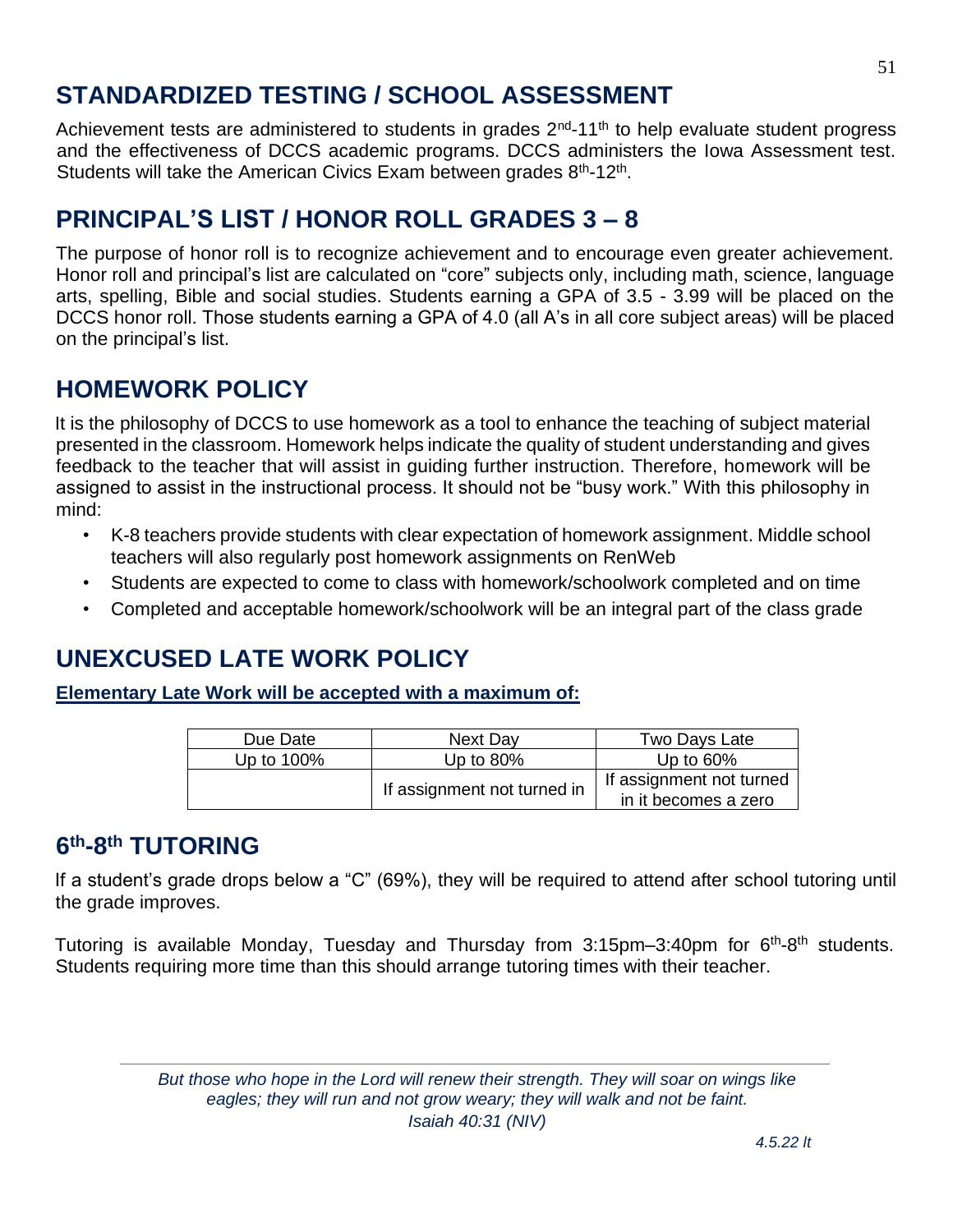## <span id="page-51-0"></span>**6 th-8 th ACADEMIC POLICY**

Middle school students (grades 6<sup>th</sup>-8<sup>th</sup>) must pass all core subjects (language, writing, math, history, science and Bible) to be promoted to the next grade level.

## <span id="page-51-1"></span>**PROMOTIONS - KINDERGARTEN AND 8th GRADE**

#### **KINDERGARTEN PROMOTION**

Kindergarten students must meet the required number of minutes of attendance and academic requirements in kindergarten to promote to first grade. Daily, punctual attendance is required for all students in kindergarten.

#### **8th GRADE PROMOTION**

Only those students who demonstrate competency in all classes will be eligible for promotion to high school. The Eagle Award recipient for  $8<sup>th</sup>$  grade will give the  $8<sup>th</sup>$  grade promotion speech.

## <span id="page-51-2"></span>**AWARDS**

#### **DCCS EAGLE AWARD (8th GRADE)**

The Bible verse DCCS bases the criteria for the DCC Eagle Award is Philippians 2:3-5, "*Do nothing out of selfish ambition or vain conceit, but in humility consider others better than yourselves. Each of you should look not only to your own interests, but also to the interests of others. Your attitude should be the same as that of Christ Jesus."*

An 8<sup>th</sup> grade male and female student may be recognized at the end of the school year for living out and exemplifying the qualities of a servant leader. Nominations are placed by the middle school teachers. However, the final decision is determined by the middle school principal.

#### **DCCS ACROSTIC AWARDS**

K-6<sup>th:</sup> At DCCS, it is our mission to train up His children to do His work. We have been blessed with students that choose to accept this call and put into practice the mission of serving others over ourselves on a regular basis. One of our most coveted awards a student can receive is the DCCS Eagle Acrostic Awards, which are awarded to students from each grade level once a month.

The DCCS Acrostic Awards are awarded to students who exhibit the characteristics of the DCCS Eagle's Acrostic through his/her actions and words. As a school, we want our students to practice daily being the "hands and feet" of Jesus. Nominations are placed by the classroom teacher. The acrostic characteristics are:

- **D** Devoted to Christ September
- **C** Caring for others October
- **C**  Courageous November
- **E** Excellence in everything January
- **A**  Always give our best January
- **G**  God centered February
- **L**  Live with Integrity March
- **E**  Esteem others in need April
- **S** Servant's heart May

*But those who hope in the Lord will renew their strength. They will soar on wings like eagles; they will run and not grow weary; they will walk and not be faint. Isaiah 40:31 (NIV)*